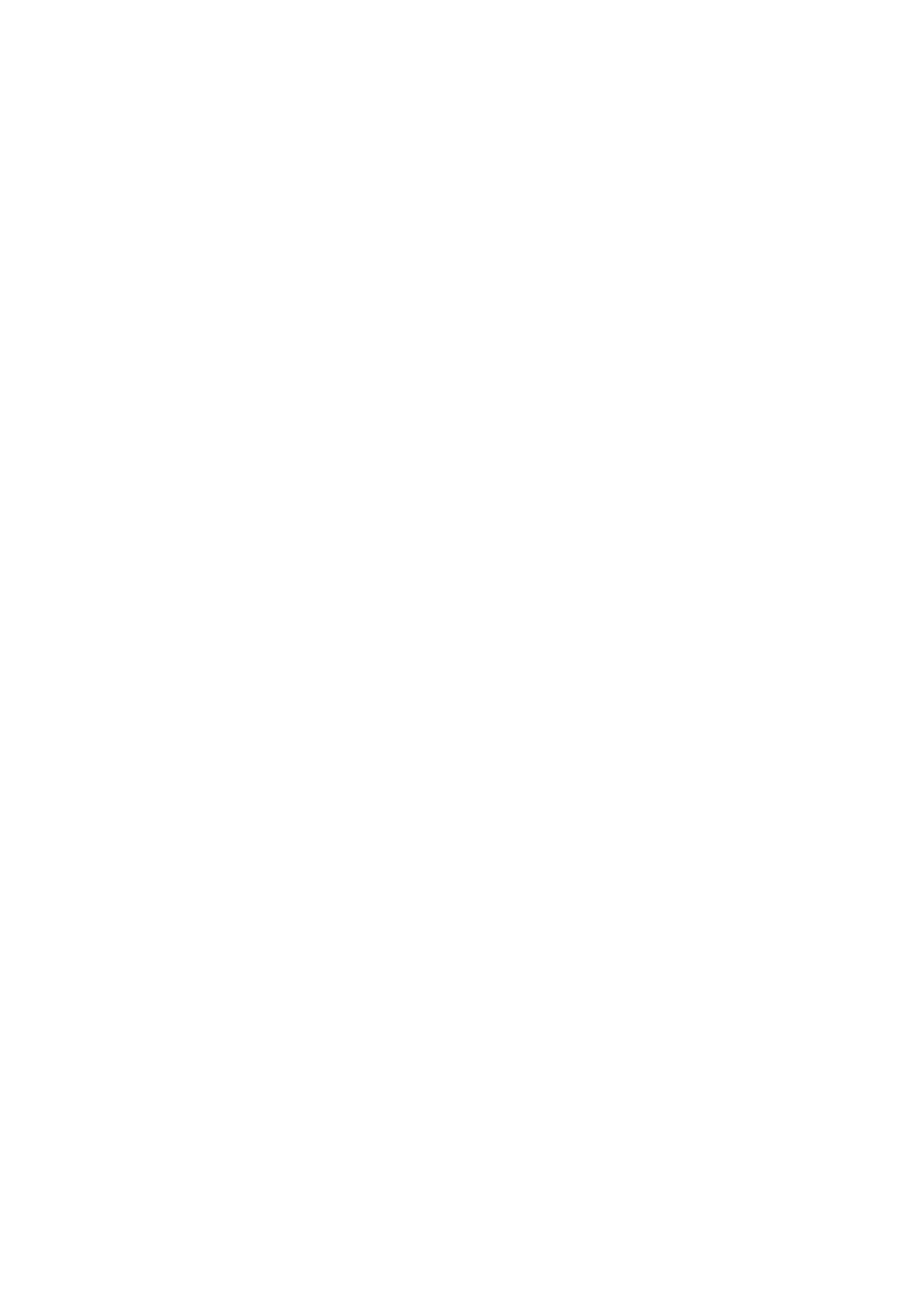## **Contents**

| <b>Introduction</b> | 3  |
|---------------------|----|
| The reading test    | 4  |
| The writing test    | 28 |
| The spelling test   | 53 |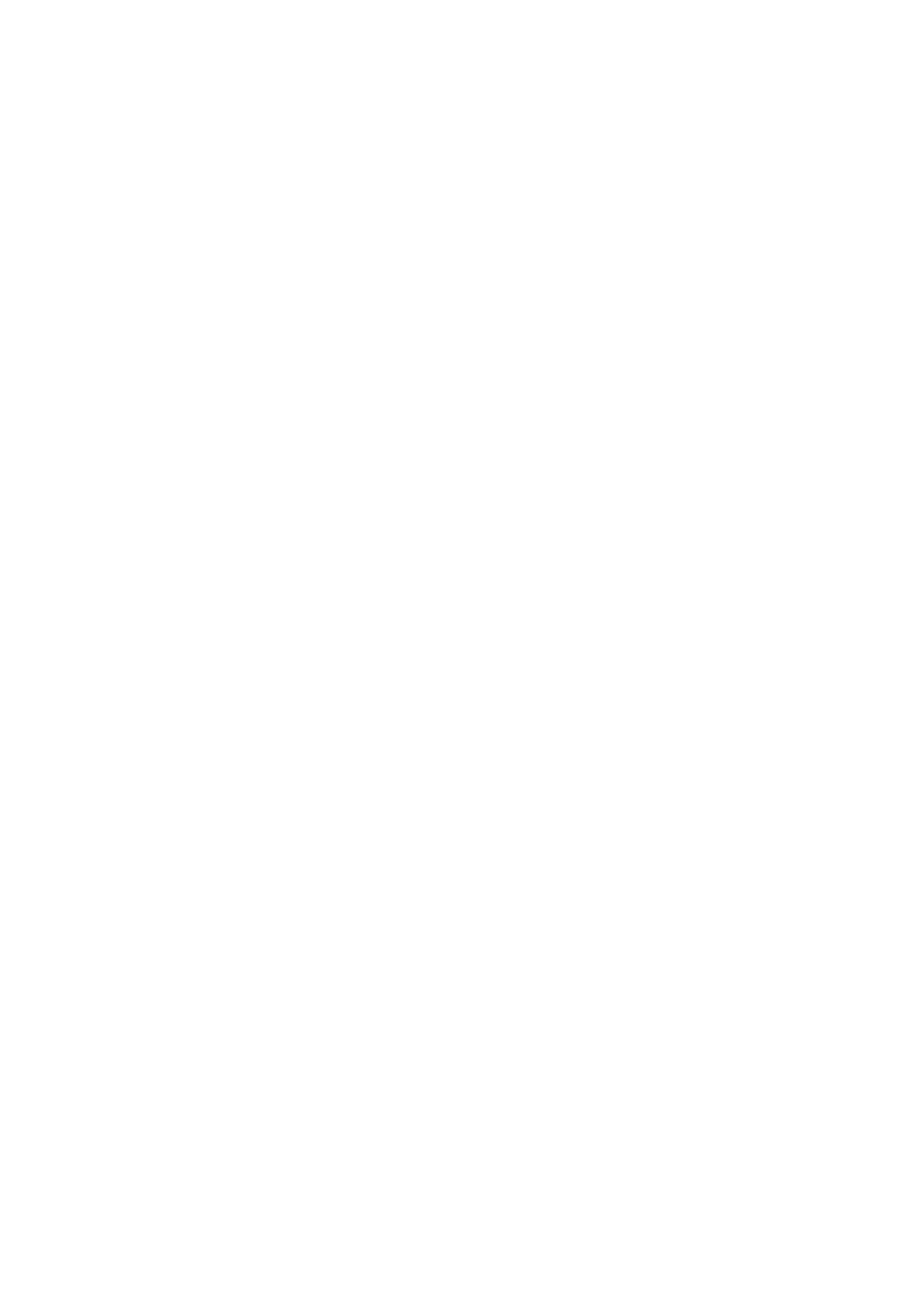## **Introduction**

As in previous years, external marking agencies, under contract to QCA, will mark the test papers. The markers will follow the mark schemes in this booklet, which are provided here to inform teachers.

The booklet includes the mark schemes for the assessment of reading, writing and spelling. For ease of reference, the test questions have been reproduced in the mark schemes. Level threshold tables will be posted on the QCA website, www.qca.org.uk, on Monday 23 June.

The mark schemes were devised after trialling the tests with children and contain examples of some frequently recurring correct answers given in the trials. The mark schemes indicate the criteria on which judgements should be made. In areas of uncertainty, however, markers should exercise professional judgement.

From 2003 onwards, the same sets of assessment focuses for reading and writing are being used for the English tasks and tests at all key stages. These provide fuller information about the particular processes or skills the child needs in order to answer the questions. The focuses will enable teachers to gain clearer diagnostic information from their children's performance. The reading assessment focuses are drawn from the national curriculum and are directly related to the National Literacy Strategy's *Framework for Teaching*.

This information is provided in order to explain the structure of each mark scheme as well as the way in which it will be used by external markers.

The 2003 key stage 2 English tests and mark schemes were produced by the key stage 2 English team at the National Foundation for Educational Research (NFER) on behalf of QCA.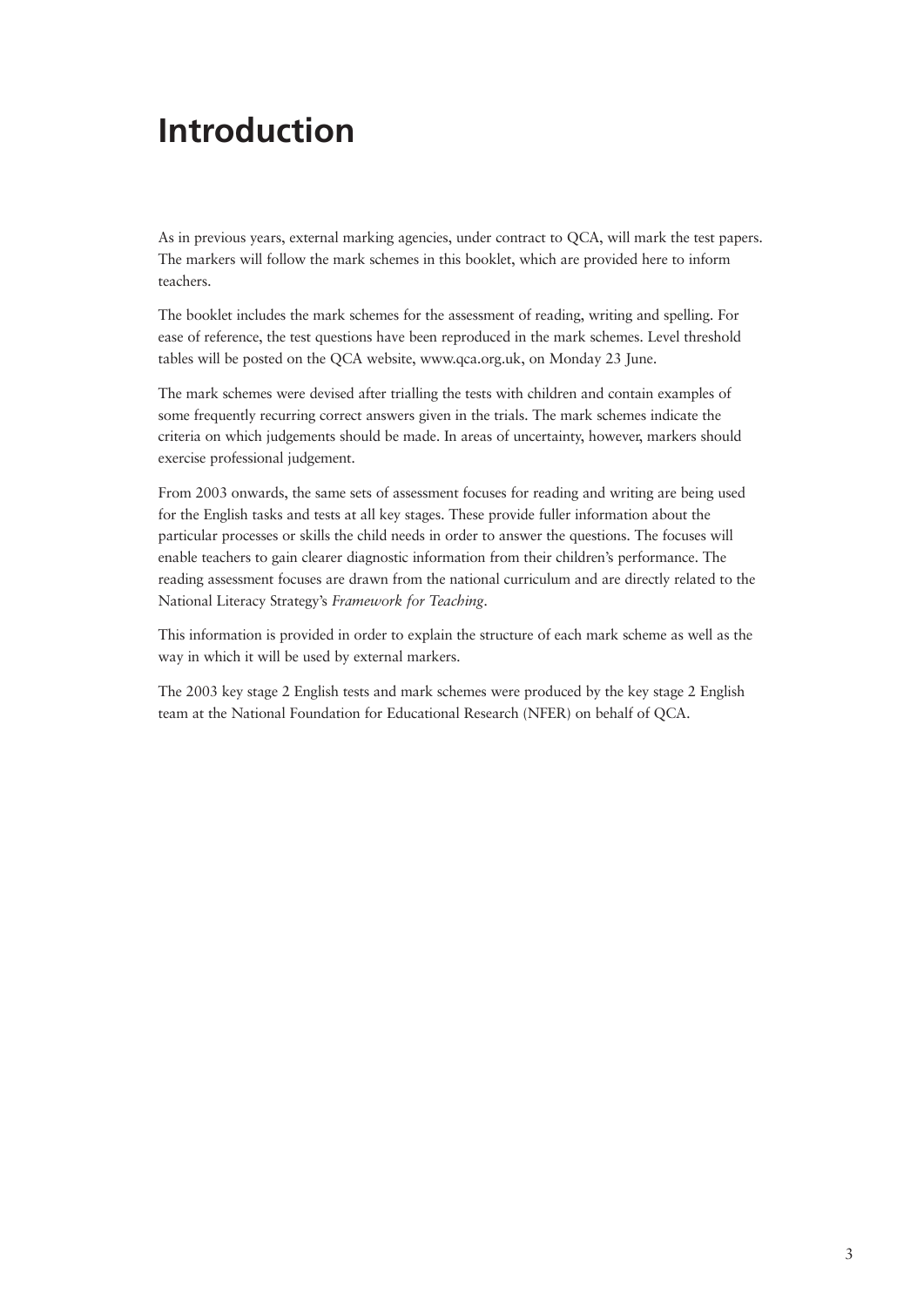## **The reading test**

The range of marks available for each question is given under the mark box in the margin of the *Reading Answer Booklet*.

Incorrect or unacceptable answers are given a mark of 0. No half marks are awarded.

There are several different answer formats:

### ■ *short answers*

These may only be a word or phrase, and **1 mark** may be awarded for each correct response.

#### ■ *several line answers*

These may be phrases or a sentence or two, and up to **2 marks** may be awarded.

#### ■ *longer answers*

These require a more detailed explanation of the child's opinion, and up to **3 marks** may be awarded.

#### ■ *other answers*

Some responses do not involve writing and the requirements are explained in the question.

The mark scheme was devised after trialling the tests with children and contains examples of some frequently occurring correct answers given in the trials. These are shown in italics. Many children will, however, have different ways of wording an acceptable answer. In assessing each answer, markers must focus on the content of what has been written and not on the quality of the writing, expression, grammatical construction, etc.

The aspects of reading to be assessed are children's ability to:

- 1. use a range of strategies, including accurate decoding of text, to read for meaning;
- 2. understand, describe, select or retrieve information, events or ideas from texts and use quotation and reference to text;
- 3. deduce, infer or interpret information, events or ideas from texts;
- 4. identify and comment on the structure and organisation of texts, including grammatical and presentational features at text level;
- 5. explain and comment on the writers' use of language, including grammatical and literary features at word and sentence level;
- 6. identify and comment on writers' purposes and viewpoints, and the overall effect of the text on the reader;
- 7. relate texts to their social, cultural and historical contexts and literary traditions.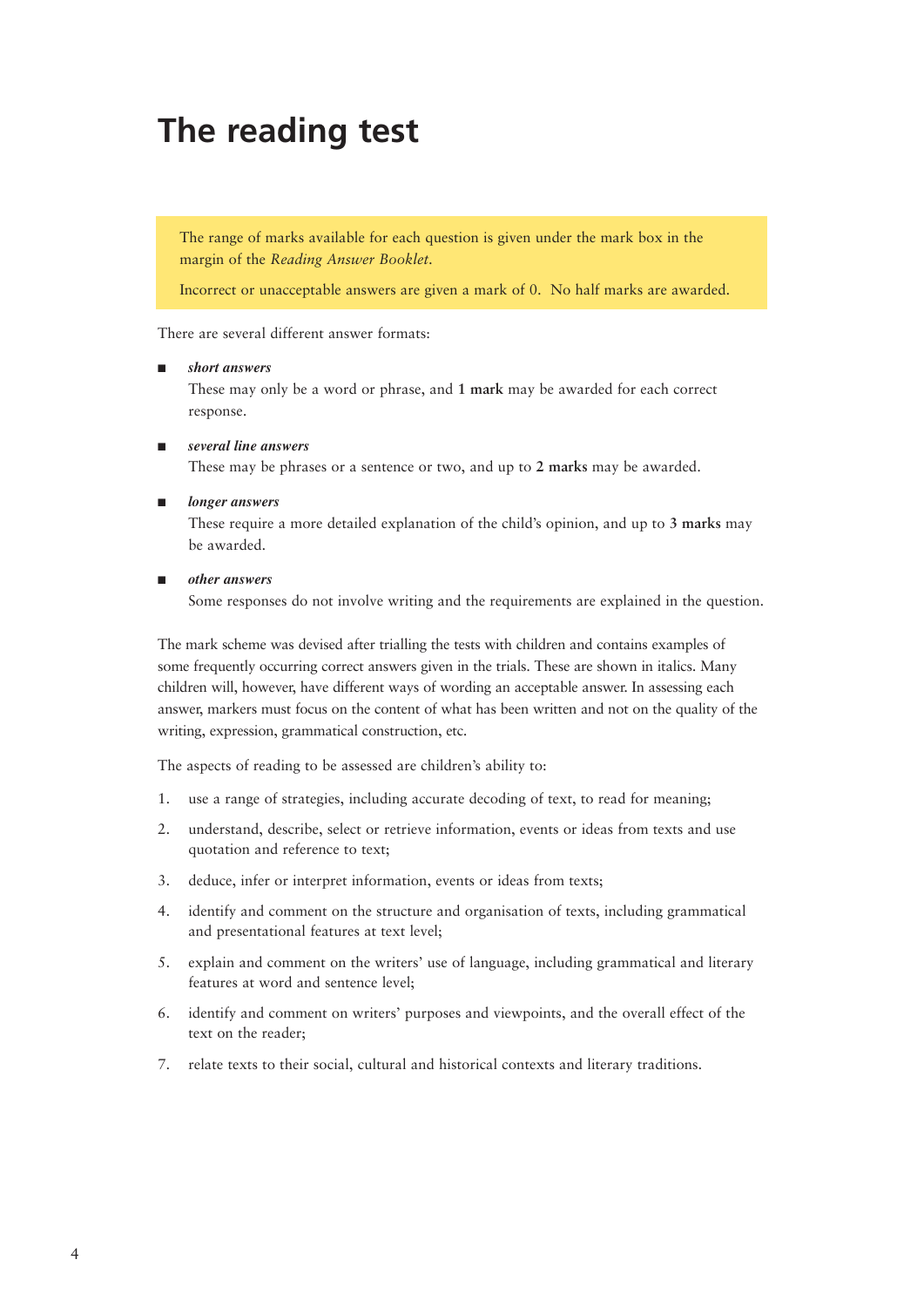| Focus                | AF2            | AF3            | AF4            | AF5              | AF <sub>6</sub>  | $\mathbf{AF7}$ |
|----------------------|----------------|----------------|----------------|------------------|------------------|----------------|
| Section 1            |                |                |                |                  |                  |                |
| $\mathrm{Q}1$        | $\,1\,$        |                |                |                  |                  |                |
| Q2                   |                | $\,1$          |                |                  |                  |                |
| Q <sub>3</sub>       | $\mathbf{1}$   |                |                |                  |                  |                |
| Q <sub>4</sub>       | $\,1$          |                |                |                  |                  |                |
| Q <sub>5</sub>       |                | $\,1\,$        |                |                  |                  |                |
| Q6a                  |                | $\mathbf 1$    |                |                  |                  |                |
| $\operatorname{Q6b}$ |                | $\,1$          |                |                  |                  |                |
| ${\cal Q}7$          |                | $\overline{2}$ |                |                  |                  |                |
| ${\bf Q}8$           |                | $\overline{2}$ |                |                  |                  |                |
| Q9a                  |                | $\mathbf{1}$   |                |                  |                  |                |
| $\rm Q9b$            |                | $\,1$          |                |                  |                  |                |
| $\rm Q10$            |                | $\overline{3}$ |                |                  |                  |                |
| Section 2            |                |                |                |                  |                  |                |
| $\rm Q11$            | $\,1\,$        |                |                |                  |                  |                |
| Q12a                 | $\,1\,$        |                |                |                  |                  |                |
| Q12b                 | $\,1$          |                |                |                  |                  |                |
| Q13                  |                |                |                | $\,1$            |                  |                |
| Q14                  | $\sqrt{2}$     |                |                |                  |                  |                |
| Q15                  |                |                |                |                  |                  | $\overline{2}$ |
| $\rm Q16$            |                | $\mathfrak{Z}$ |                |                  |                  |                |
| Section 3            |                |                |                |                  |                  |                |
| $\rm Q17$            | $\,1\,$        |                |                |                  |                  |                |
| $\rm Q18$            |                | $\overline{2}$ |                |                  |                  |                |
| $\rm Q19$            |                |                |                | $\overline{2}$   |                  |                |
| $\rm Q20a$           |                |                |                |                  |                  | $\,1\,$        |
| $\rm Q20b$           |                |                |                |                  |                  | $\,1\,$        |
| Q <sub>21</sub> a    |                |                | $\,1\,$        |                  |                  |                |
| Q21b                 |                |                | $\mathbf{1}$   |                  |                  |                |
| Section 4            |                |                |                |                  |                  |                |
| Q22                  |                | $\,1\,$        |                |                  |                  |                |
| Q23                  |                | $\overline{1}$ |                |                  |                  |                |
| Q24                  |                | $\overline{1}$ |                |                  |                  |                |
| Q25                  |                |                |                | $\overline{3}$   |                  |                |
| $\rm Q26$            |                | $\overline{2}$ |                |                  |                  |                |
| Q27                  |                |                | $\,1\,$        |                  |                  |                |
| Section 5            |                |                |                |                  |                  |                |
| Q28                  |                | $\,1\,$        |                |                  |                  |                |
| Q29                  |                | $\overline{3}$ |                |                  |                  |                |
| Q30                  |                |                |                |                  | $\,1\,$          |                |
| Total marks          | $\mathfrak{g}$ | $27\,$         | $\mathfrak{Z}$ | $\boldsymbol{6}$ | $\boldsymbol{1}$ | $\overline{4}$ |

The following table identifies the questions (with marks available) that address each assessment focus:

Assessment focus 1 underlies the reading of and response to the text and questions in the test and is not explicitly separately assessed at key stage 2. Not all focuses will be appropriate to, or appear in, any one test at any given level.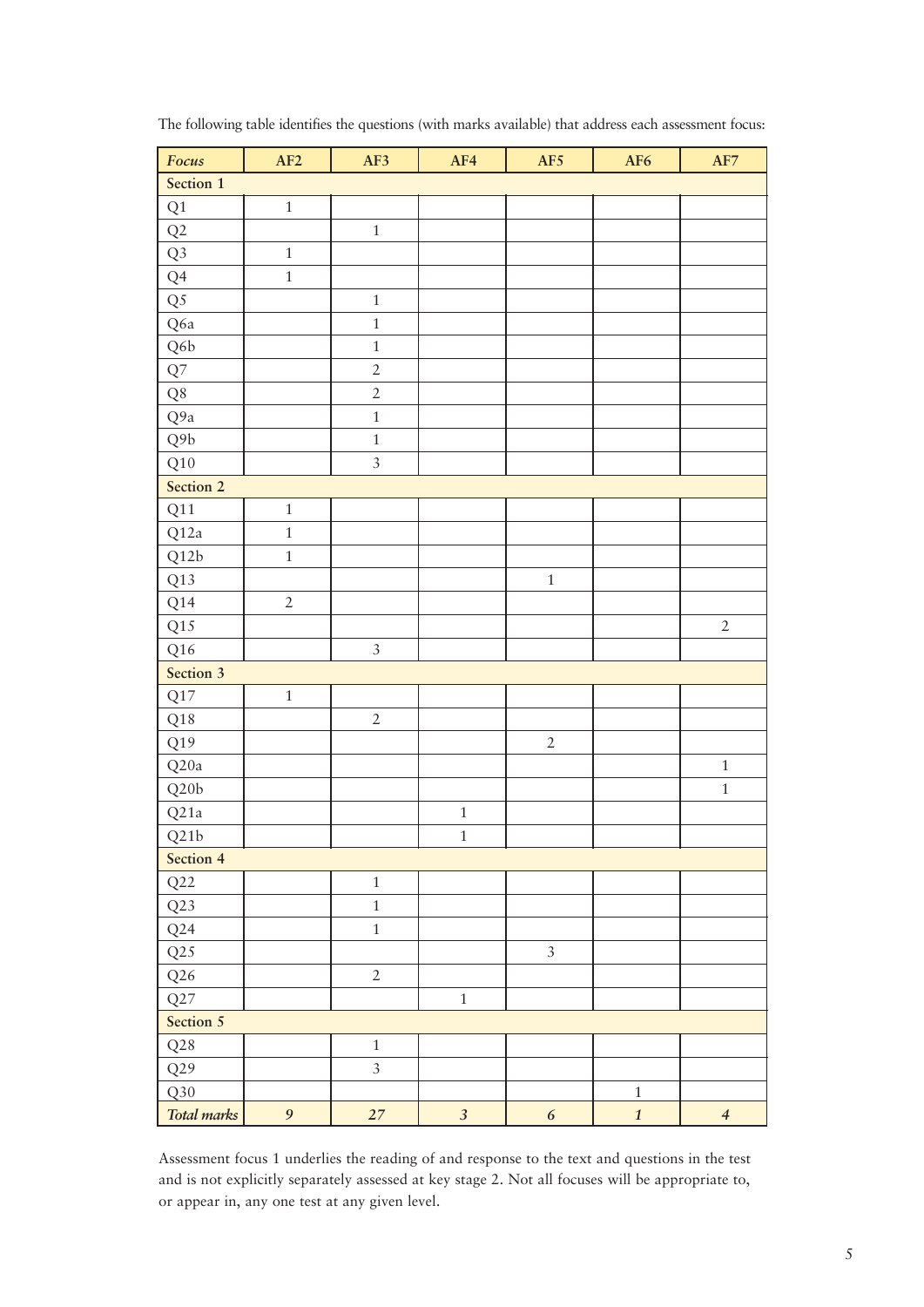**This page may be used for your own notes**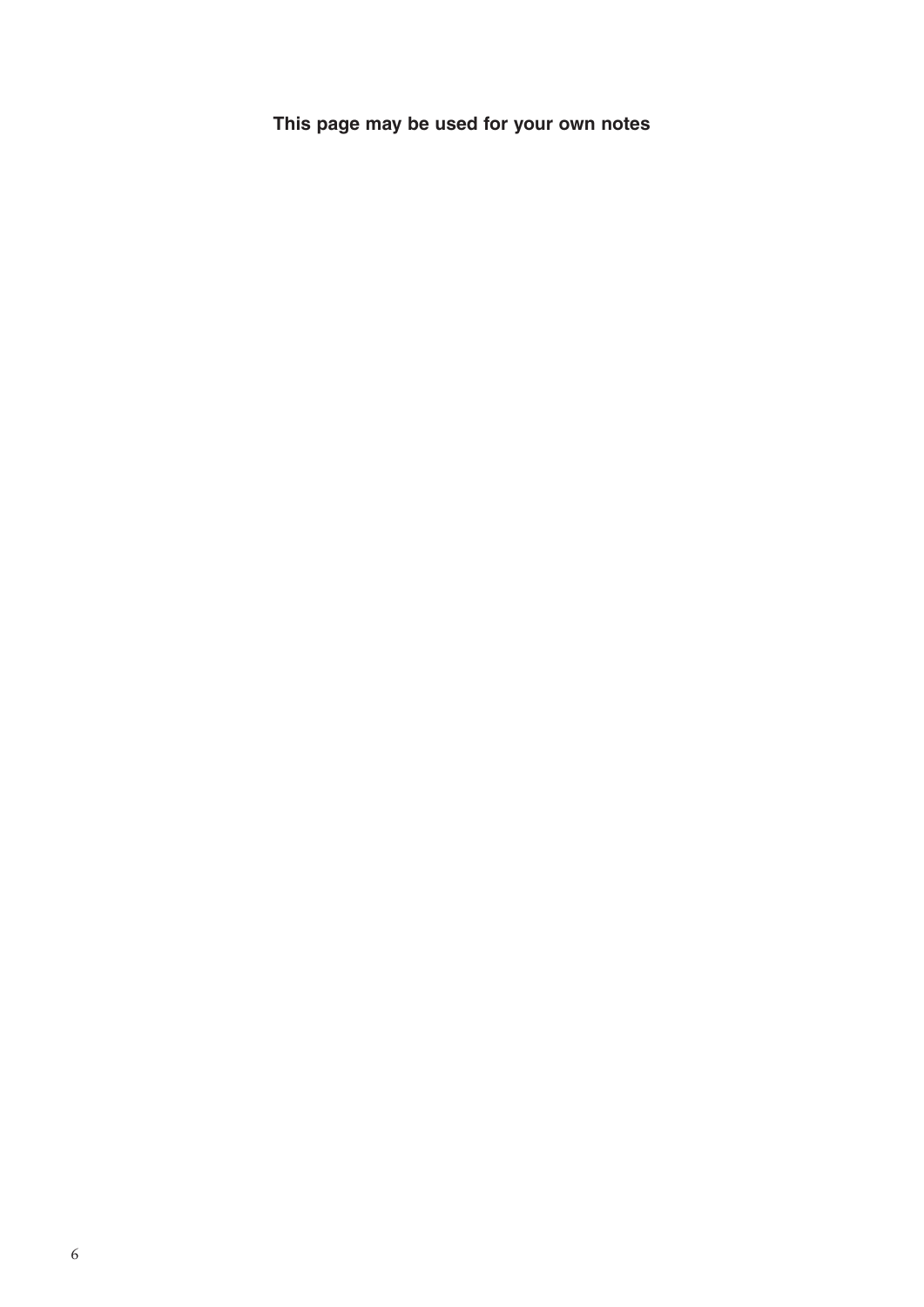## **Section 1:** *Quiet Heroine*

|    | Questions 1-5                                                                                                                                                                                                                                                                                                                                                                   |  |  |
|----|---------------------------------------------------------------------------------------------------------------------------------------------------------------------------------------------------------------------------------------------------------------------------------------------------------------------------------------------------------------------------------|--|--|
|    | Award 1 mark for each correct choice.                                                                                                                                                                                                                                                                                                                                           |  |  |
| 1. | The first person to notice the bear was<br>Charles.<br>Mother.<br>Lyddie.<br>Agnes.<br>Assessment focus 2: understand, describe, select or retrieve information, events or ideas from texts and<br>use quotation and reference to text.                                                                                                                                         |  |  |
| 2. | Lyddie told the rest of the family to climb<br>on to<br>up the<br>on to<br>up to<br>the roof.<br>a table.<br>stairs.<br>the loft.<br>Assessment focus 3: deduce, infer or interpret information, events or ideas from texts (simple inference).                                                                                                                                 |  |  |
| 3. | Immediately, everyone<br>got upset<br>screamed<br>obeyed<br>ran around<br>with Lyddie.<br>in fear.<br>in a panic.<br>quietly.<br>Assessment focus 2: understand, describe, select or retrieve information, events or ideas from texts and<br>use quotation and reference to text.                                                                                               |  |  |
| 4. | The bear was startled by a sudden noise and reared up,<br>but they were all safely out of its reach because the ladder had<br>broken<br>hit the bear<br>been<br>fallen down.<br>pulled up.<br>into pieces.<br>on the mouth.<br>Assessment focus 2: understand, describe, select or retrieve information, events or ideas from texts and<br>use quotation and reference to text. |  |  |
| 5. | Mother and the little sisters were terrified.<br><b>Lyddie and Charles</b><br>cried out in fear.<br>comforted them.<br>relaxed.<br>ran away.<br>Assessment focus 3: deduce, infer or interpret information, events or ideas from texts (simple inference).                                                                                                                      |  |  |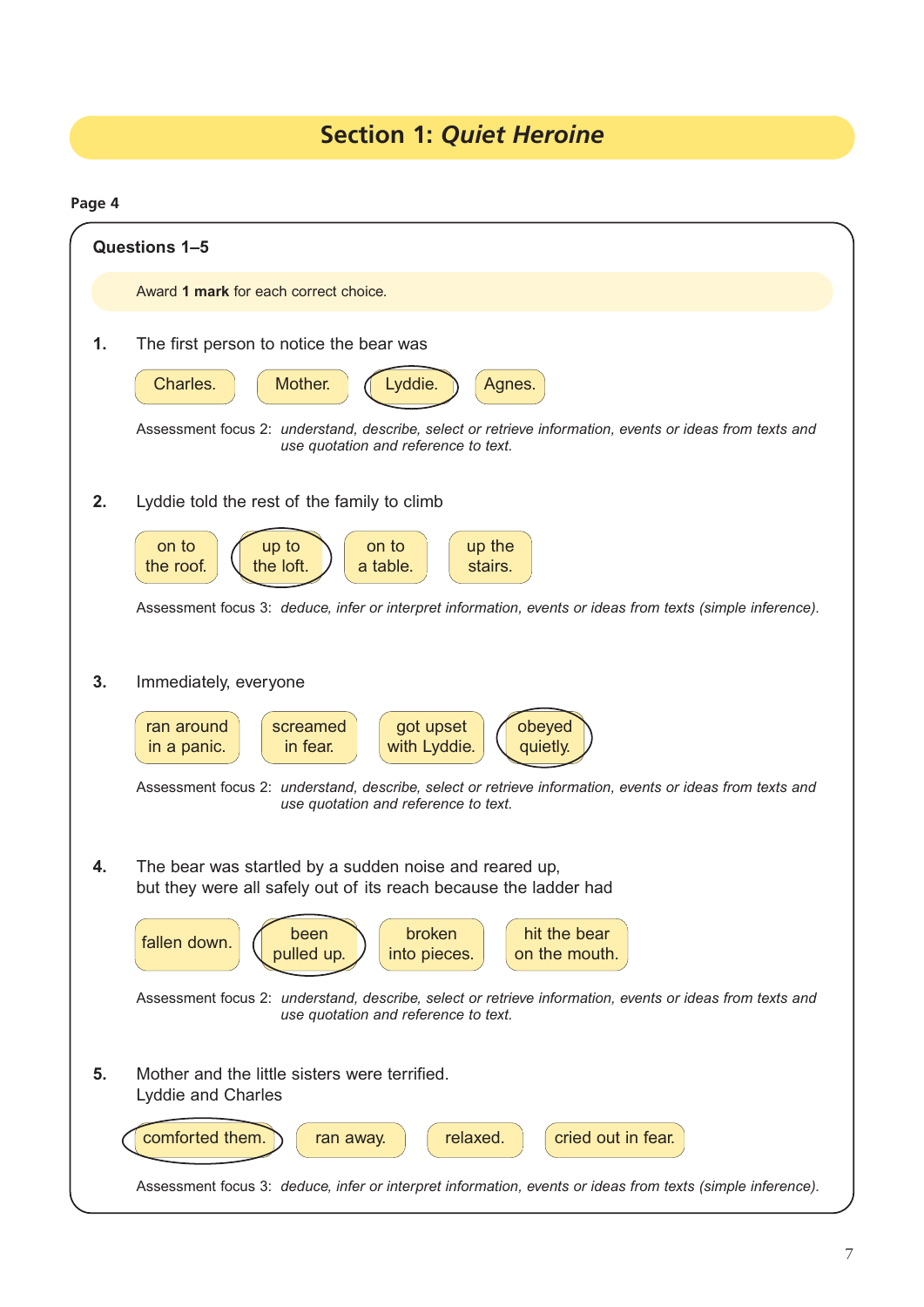### **Page 5**

| 6. | On page 6, in paragraphs 2 and 3, Lyddie had her back<br>to the family.<br>Why?<br>a)<br>1 mark                                                                                                    |
|----|----------------------------------------------------------------------------------------------------------------------------------------------------------------------------------------------------|
|    | Assessment focus 3: deduce, infer or interpret information, events or ideas from texts (simple inference).                                                                                         |
|    | Award 1 mark for reference to Lyddie's attempt to control the situation / hold the bear's attention, eg:                                                                                           |
|    | she's keeping her eye on the bear / watching the bear;<br>she has to maintain her control over the bear;<br>to try to distract the bear from looking at the others;<br>to avoid alarming the bear. |
|    | Do not accept:<br>so the bear could not see the others / she was protecting them.                                                                                                                  |
|    | How did she know when the others had reached safety?<br>b)<br>1 mark<br>Assessment focus 3: deduce, infer or interpret information, events or ideas from texts (simple inference).                 |
|    | Award 1 mark for reference to (cessation of) sound, eg:                                                                                                                                            |
|    | the ladder stopped creaking / became silent;<br>she could hear them moving up in the loft / hay rustling.                                                                                          |
|    |                                                                                                                                                                                                    |
| 7. | Why is the ladder important in the story?<br>Give two reasons.<br>up to 2 marks                                                                                                                    |
|    | Assessment focus 3: deduce, infer or interpret information, events or ideas from texts (simple inference).                                                                                         |
|    | Award 1 mark for citing appropriate evidence of the ladder's crucial role in the story, up to a maximum of 2:                                                                                      |

- means of escape / to get to the loft / to get to safety;
- diverted the bear's attention / it hit the bear on the nose / confused the bear;
- they moved it before the bear got up it;
- Lyddie knew the others were safe when it stopped creaking.

### **Do not accept**:

- so that they could climb up it (without reference to escape or loft);
- so the bear could not get up.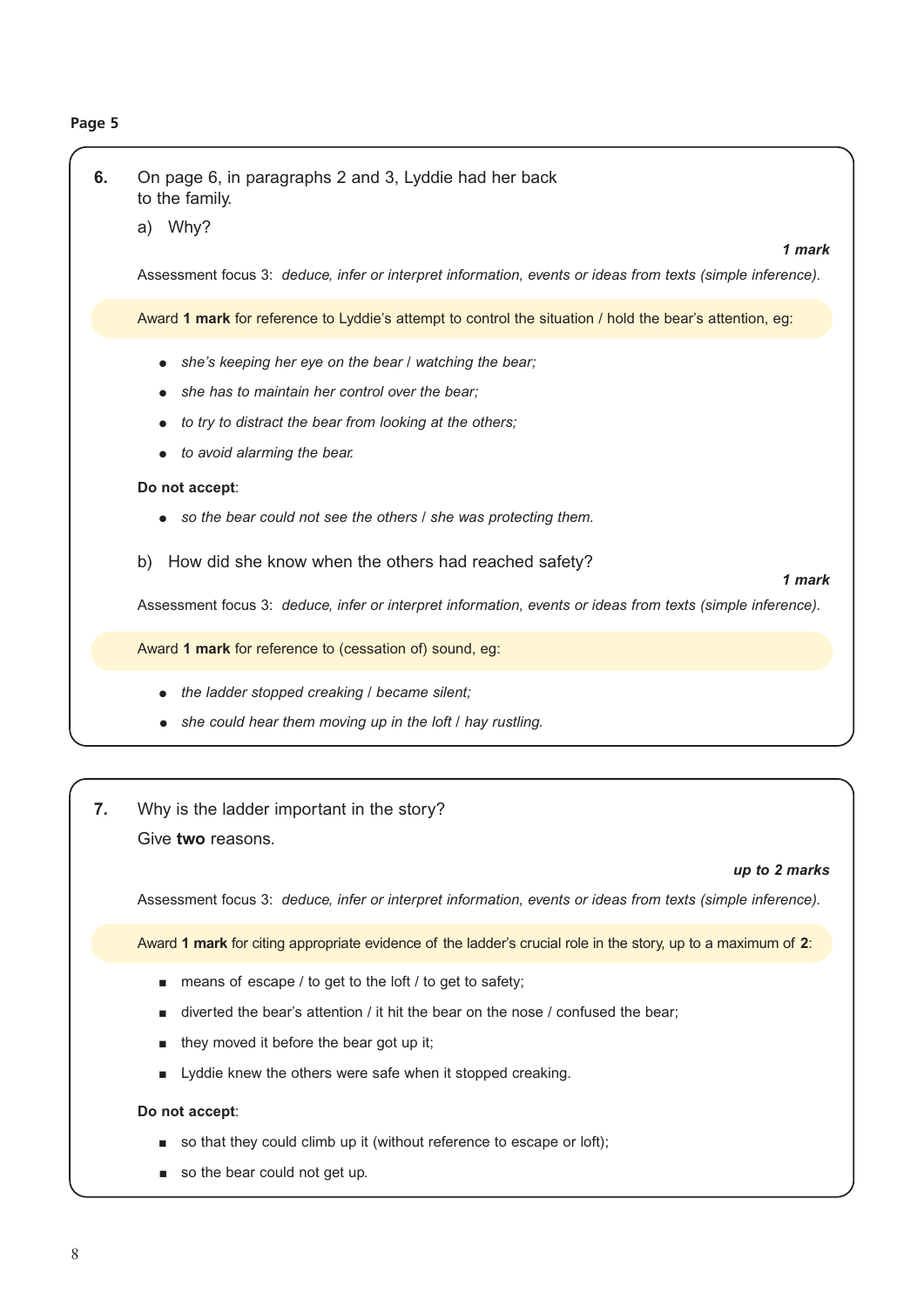## **Page 5** (continued)

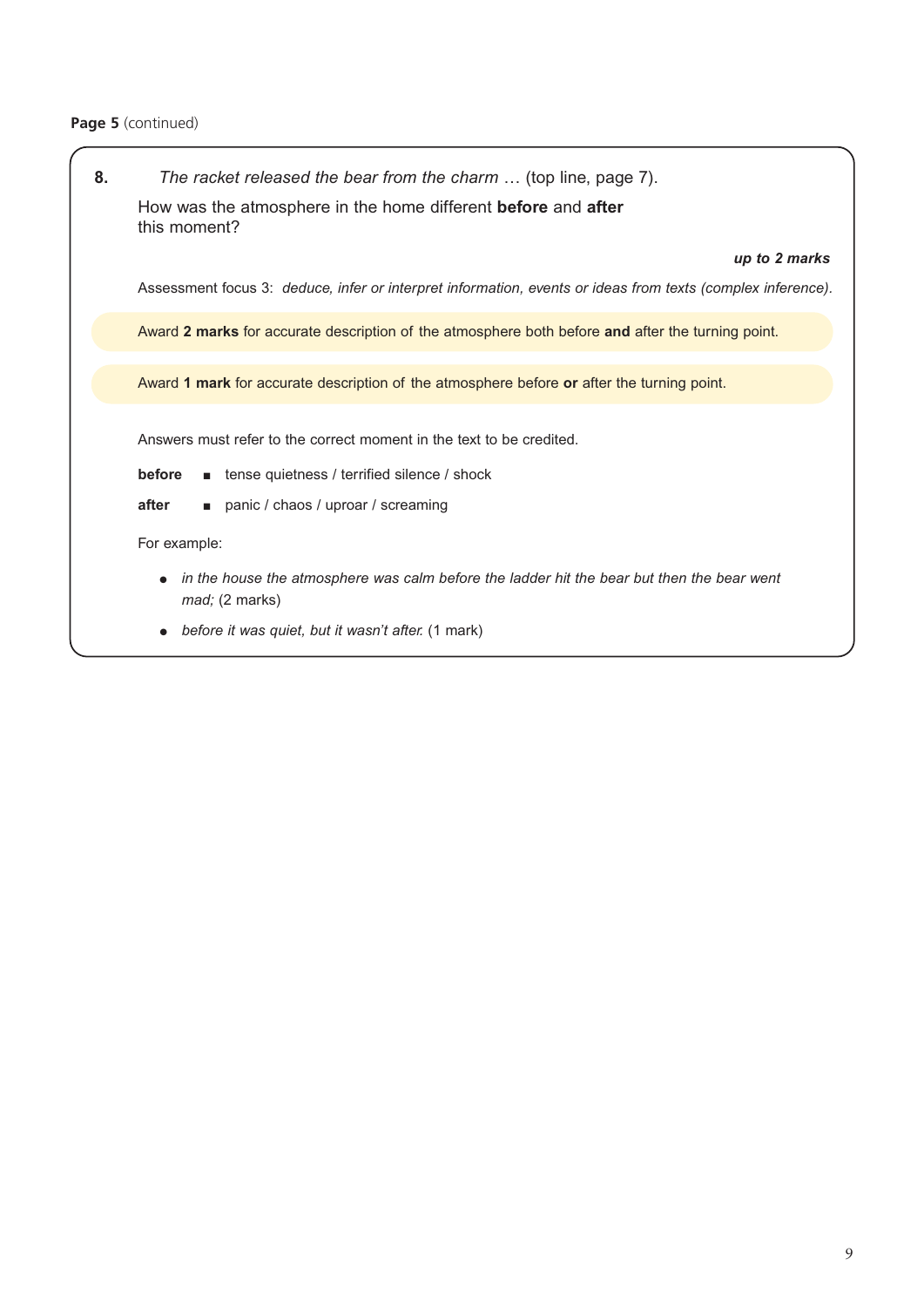## **Page 6**

| 9. | Charles and his mother reacted to the danger differently<br>from Lyddie.<br>Describe their reactions.<br>Assessment focus 3: deduce, infer or interpret information, events or ideas from texts (complex inference).<br><b>Charles</b> | 1 mark |
|----|----------------------------------------------------------------------------------------------------------------------------------------------------------------------------------------------------------------------------------------|--------|
|    | Award 1 mark for reference to his calm or active participation, eg:                                                                                                                                                                    |        |
|    | tried to help;<br>$\bullet$<br>got involved in the rescue;<br>comforted the others.<br>Do not accept:<br>brave (without supporting evidence);<br>scared.<br>$\bullet$<br>Mother                                                        | 1 mark |
|    | Award 1 mark for reference to her terror or passivity, eg:                                                                                                                                                                             |        |
|    | frightened / scared / in a panic;<br>$\bullet$<br>followed the others / did as she was told:<br>too frightened to take charge;                                                                                                         |        |

● *just cried.*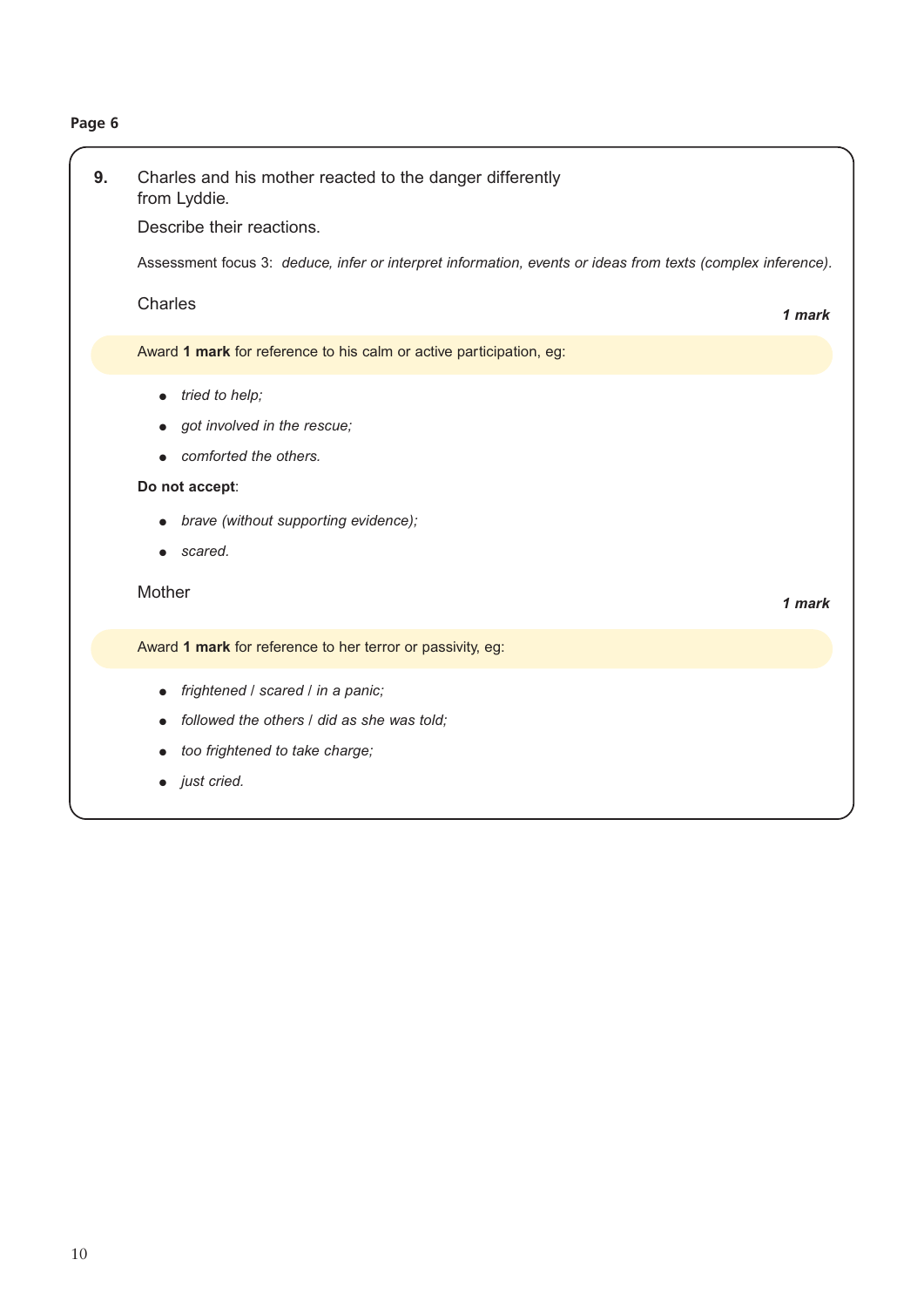## **10.** In what ways did Lyddie show herself to be a good leader? Explain fully, using the text to help you.

### *up to 3 marks*

Assessment focus 3: *deduce, infer or interpret information, events or ideas from texts (complex inference).*

Main points:

- protects / saves others;
- puts self at risk / brave;
- (quietly) authoritative / others listen to her / trust her;
- quick-thinking / alert;
- practical / controls the situation;
- calm / reassures others.

Award **3 marks** for a well-developed response referring to at least two aspects of her leadership qualities, eg:

● even though Lyddie was just a child she did not panic and she knew what to do to control the *bear, she got the rest of the family out of harm's way and only thought about saving herself when she knew the others were saved.*

Award **2 marks** for a developed explanation of one of the above or brief reference to two or three main points, eg:

- *she put herself last by making sure her family was up in the loft, safe out of the bear's way, before she thought about herself;*
- *she was the one who noticed the danger and she was the one who had a plan.*

Award **1 mark** for reference to any one of the above or direct quotation of relevant section(s) of text, eg:

● *she saved her family from the bear.*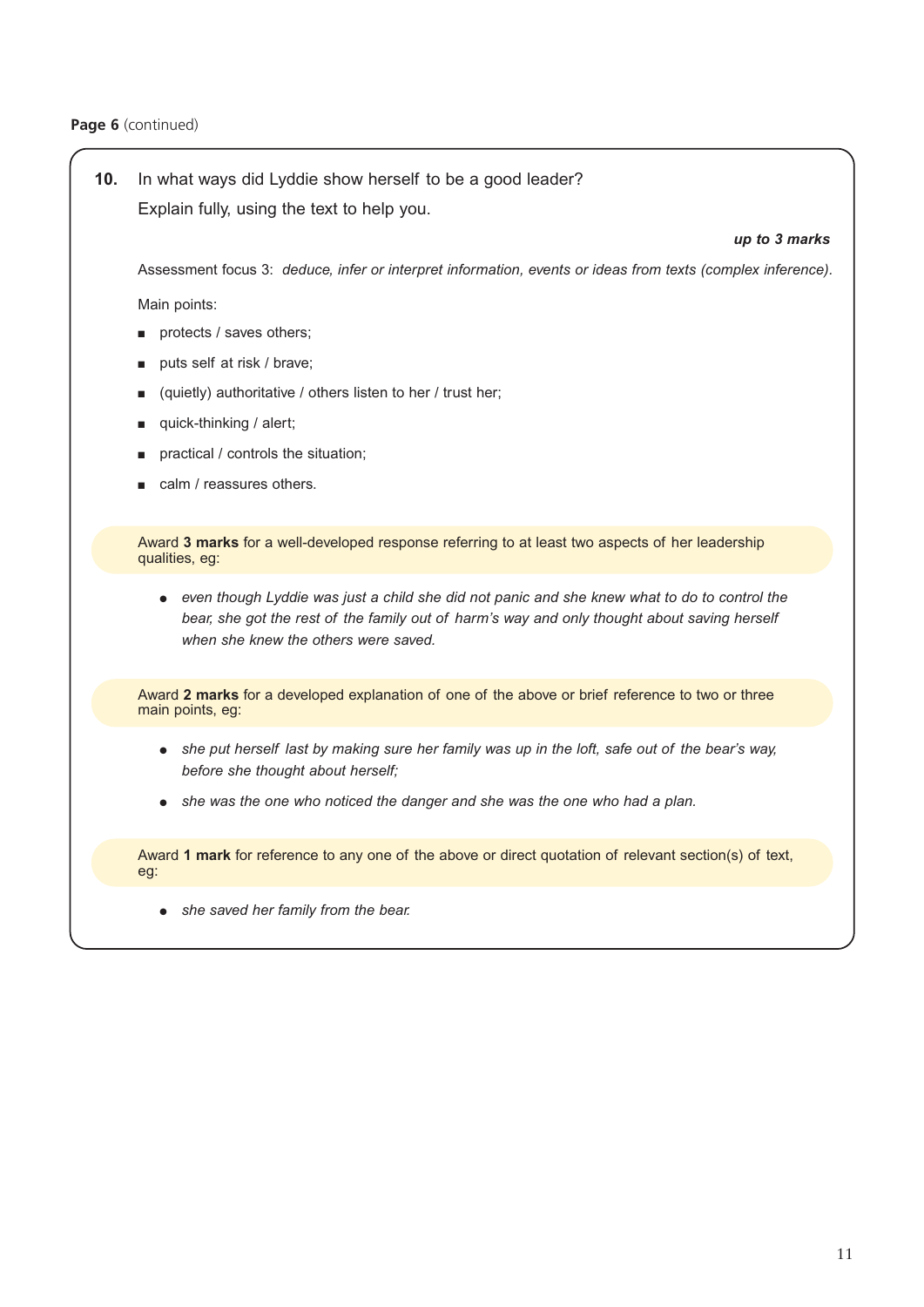## **Section 2:** *Superheroes*

| 11. | Where are the main places you can see superheroes now?                                                                                           |        |
|-----|--------------------------------------------------------------------------------------------------------------------------------------------------|--------|
|     | Tick three answers.                                                                                                                              |        |
|     |                                                                                                                                                  | 1 mark |
|     | Assessment focus 2: understand, describe, select or retrieve information, events or ideas from texts<br>and use quotation and reference to text. |        |
|     | Award 1 mark for three correctly ticked boxes.                                                                                                   |        |
|     | on television                                                                                                                                    |        |
|     | in films                                                                                                                                         |        |
|     | in museums                                                                                                                                       |        |
|     | at the theatre                                                                                                                                   |        |
|     | in graphic novels                                                                                                                                |        |
|     |                                                                                                                                                  |        |

| 12. | On page 8, the writer has given reasons why some people<br>like superhero adventures and others do not.                                          |        |
|-----|--------------------------------------------------------------------------------------------------------------------------------------------------|--------|
|     | Write down one reason why people like them and another reason<br>why they do not.                                                                |        |
|     | Assessment focus 2: understand, describe, select or retrieve information, events or ideas from texts<br>and use quotation and reference to text. |        |
|     | Award 1 mark for each acceptable point from those listed below:                                                                                  |        |
|     | Like                                                                                                                                             | 1 mark |
|     | exciting, full of suspense;                                                                                                                      |        |
|     | escape from reality;<br>п                                                                                                                        |        |
|     | interesting details / differences, eg: costumes / powers.<br>п                                                                                   |        |
|     | <b>Disike</b>                                                                                                                                    | 1 mark |
|     | far-fetched / unrealistic;<br>п                                                                                                                  |        |
|     | harmful influence on children.                                                                                                                   |        |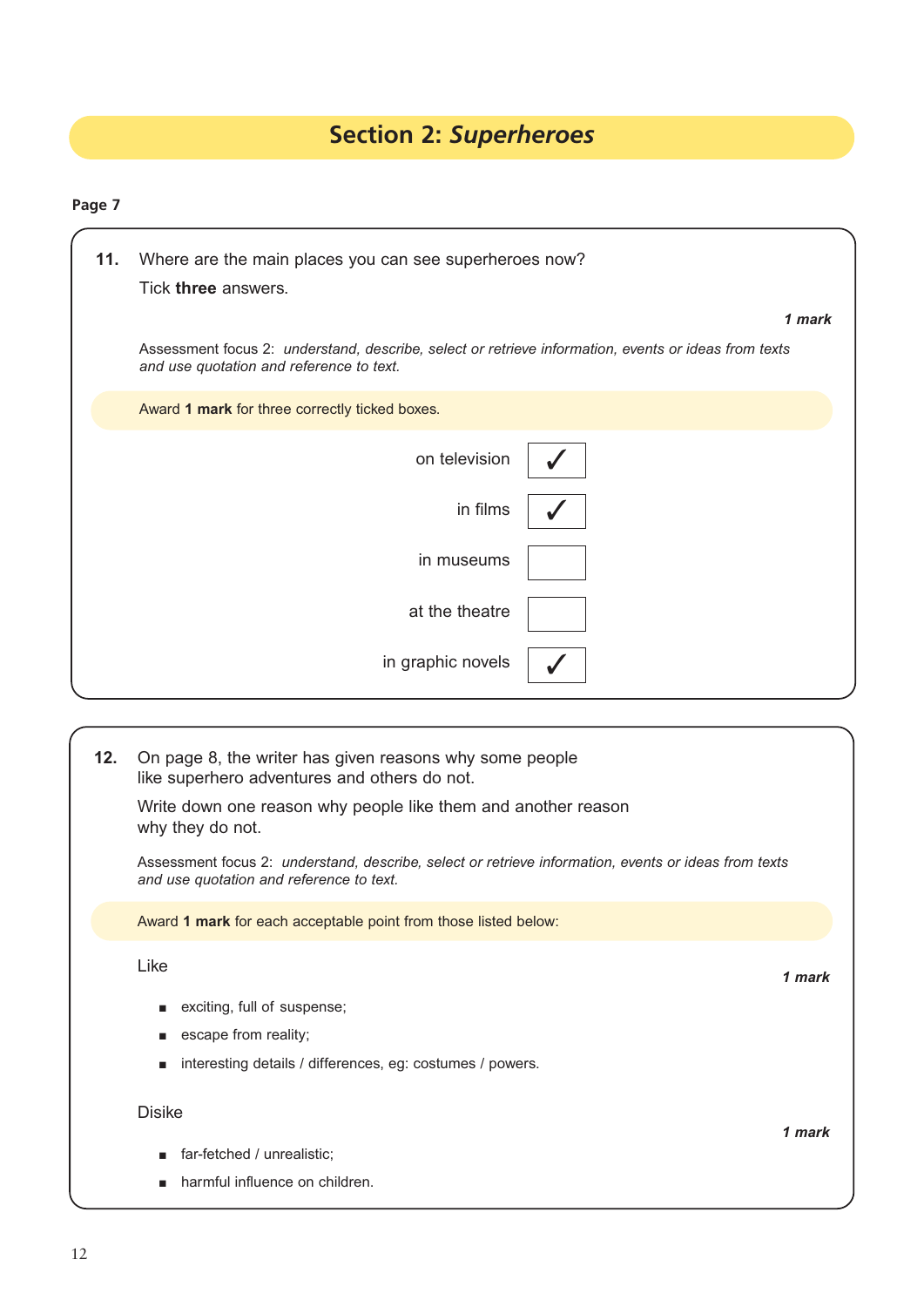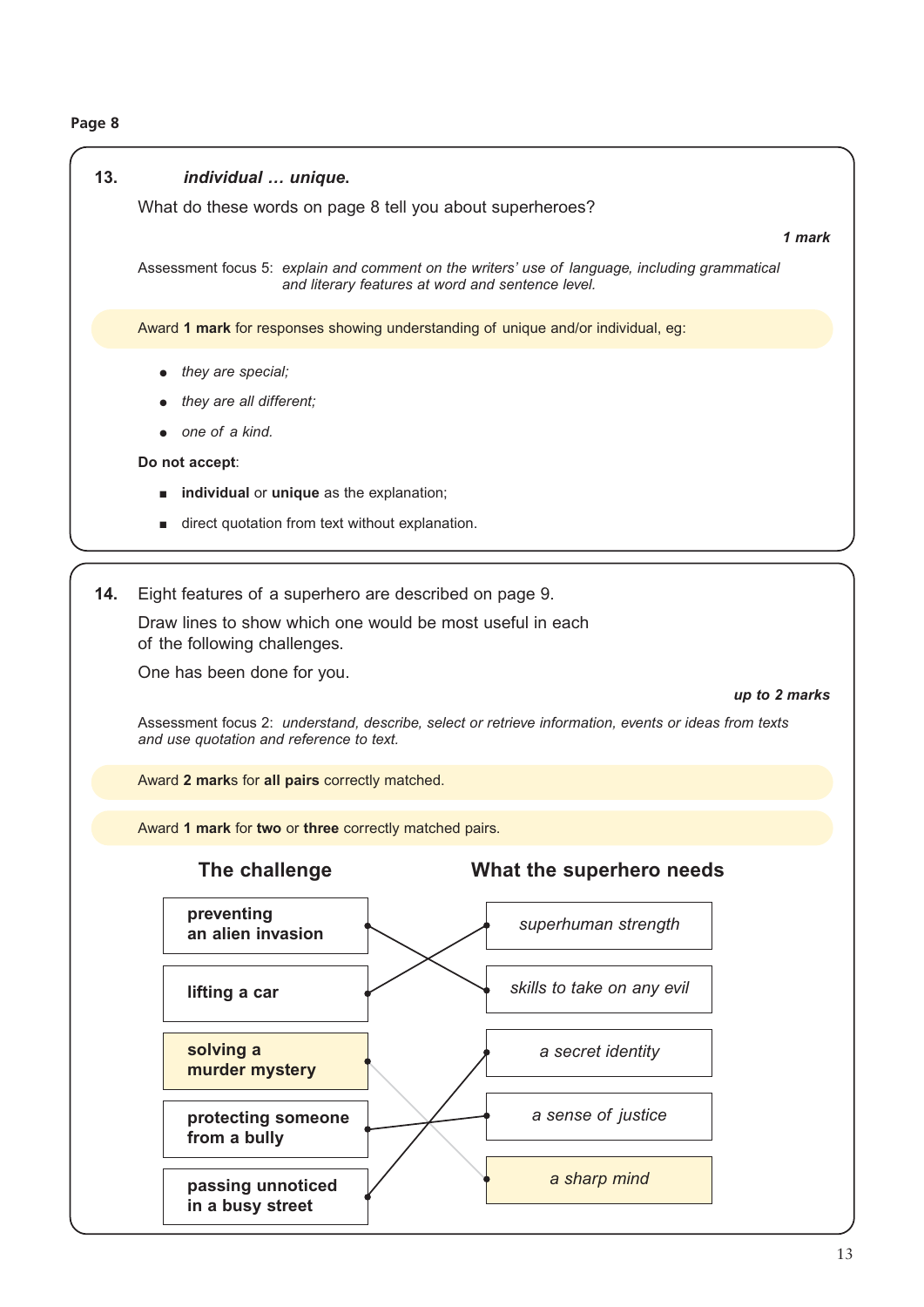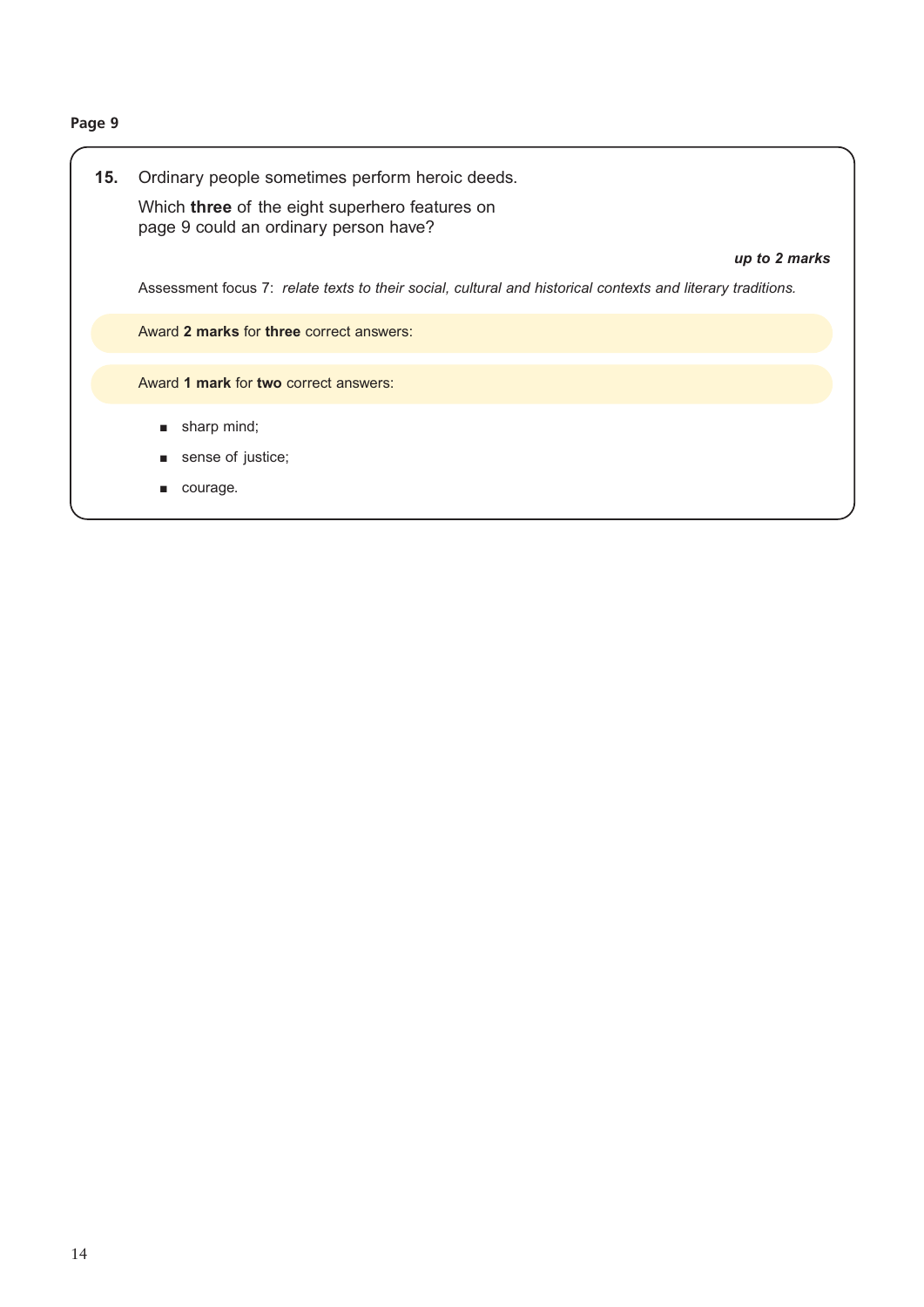### **Page 9** (continued)

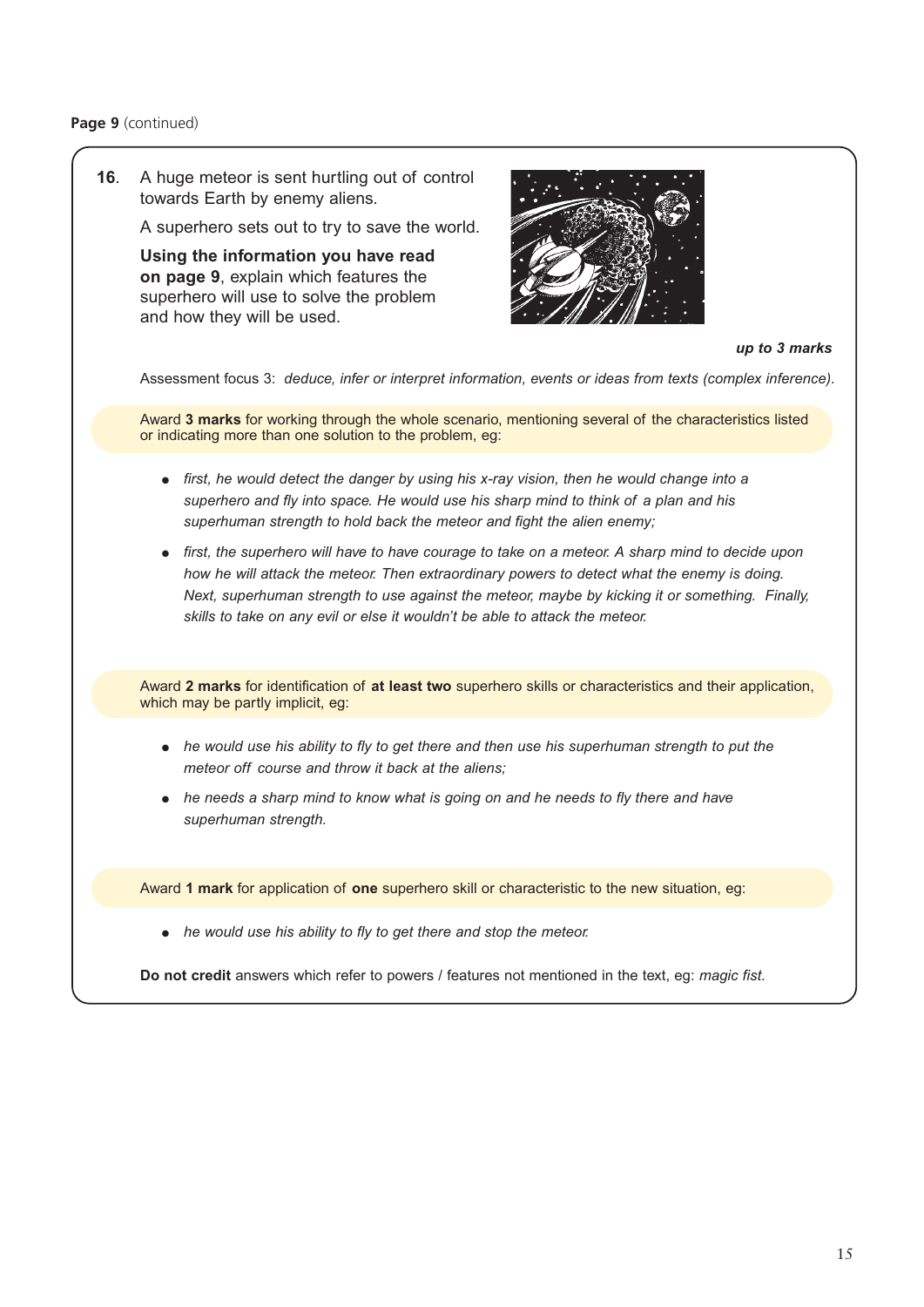## **Section 3:** *Souperkid*

## **Page 10**

| 17. | Which word tells you that this is not the first<br>comic strip about Souperkid?                                                                  |
|-----|--------------------------------------------------------------------------------------------------------------------------------------------------|
|     | 1 mark                                                                                                                                           |
|     | Assessment focus 2: understand, describe, select or retrieve information, events or ideas from texts<br>and use quotation and reference to text. |
|     | Award 1 mark for:                                                                                                                                |
|     | (The) Further;<br>$\bullet$                                                                                                                      |
|     | or                                                                                                                                               |
|     | The <i>Further Adventures (of Souperkid)</i> (if the word is underlined or highlighted in some other way).                                       |
|     |                                                                                                                                                  |
| 18. | How did the two characters help each other?                                                                                                      |

*up to 2 marks*

Assessment focus 3: *deduce, infer or interpret information, events or ideas from texts (simple inference).*

Award **1 mark** for identifying an appropriate action for each character, up to a maximum of **2**:

- **boy** helped Souperkid into the flat (shop) / boy opened the tin of soup;
- **Souperkid** saved his life / caught the vase or pot.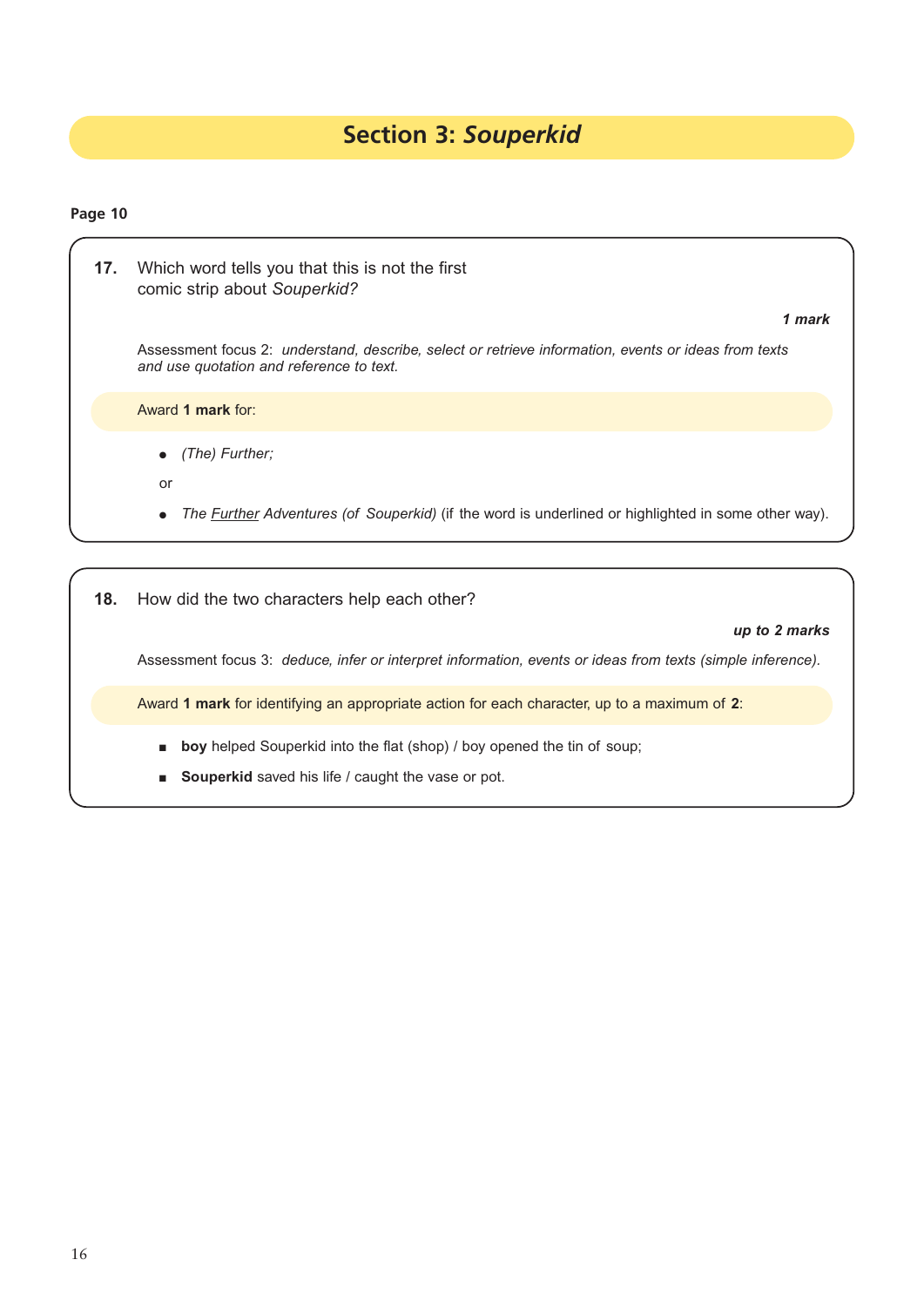

● *it's Super for being heroic and Souper because he needs soup.*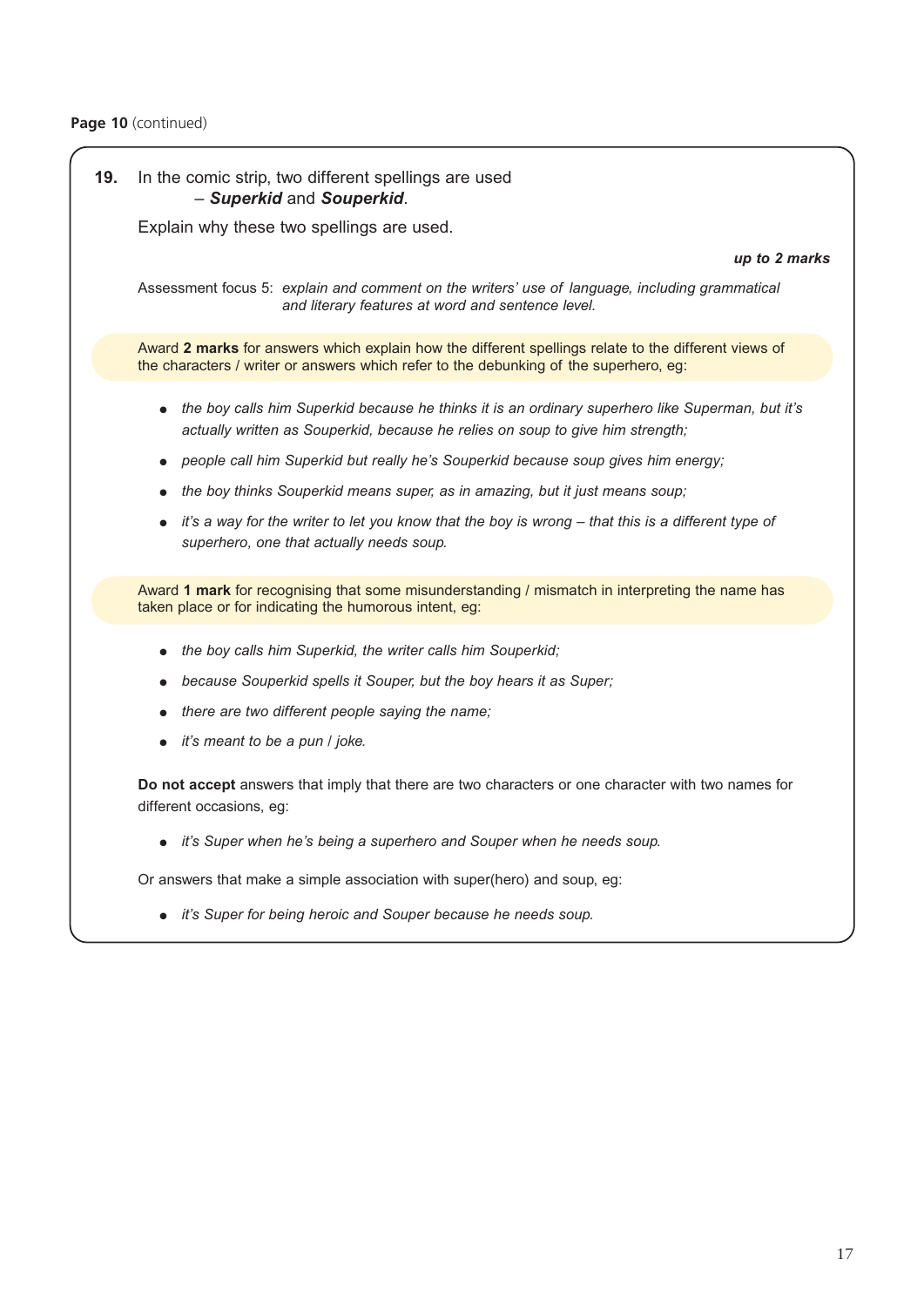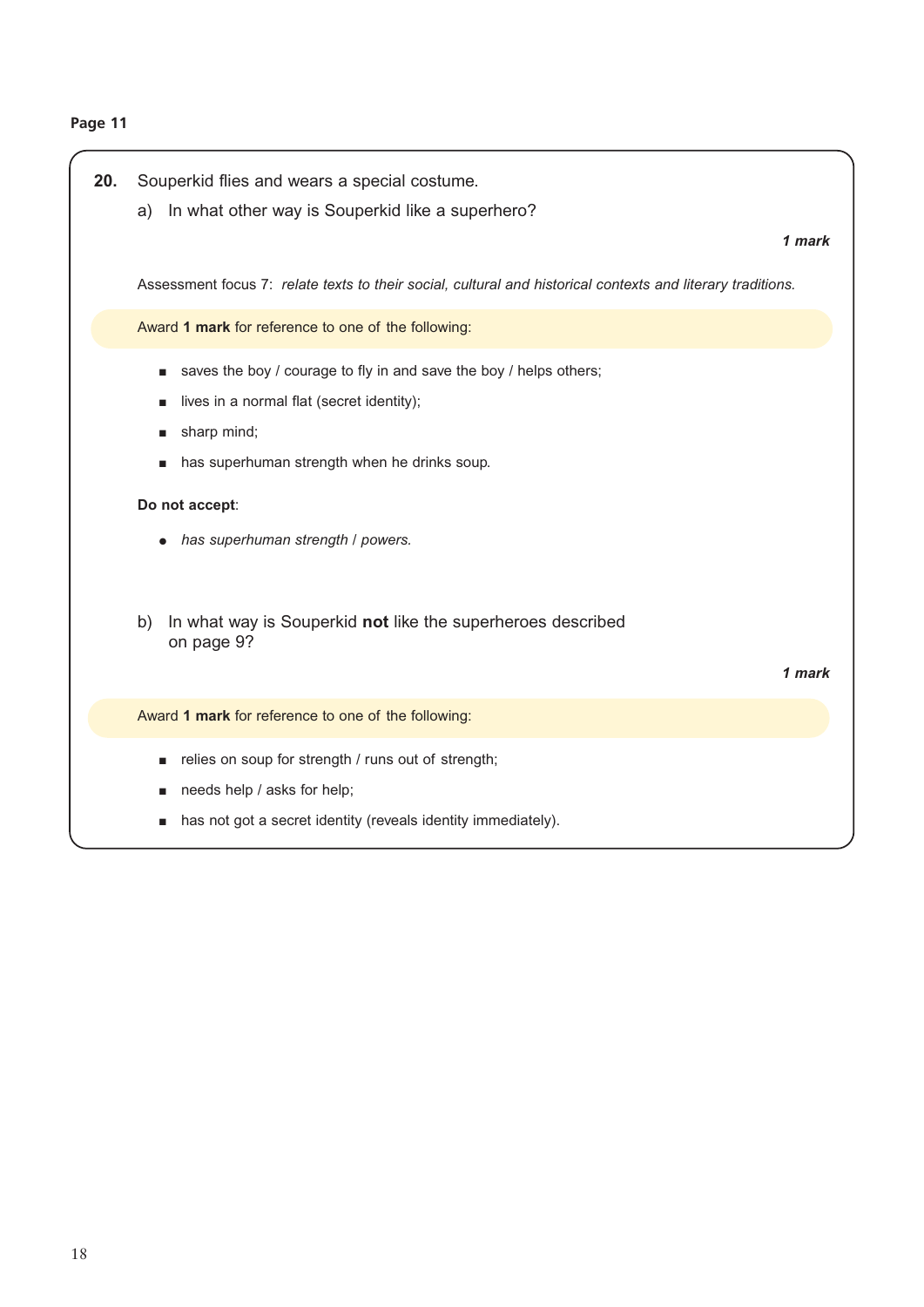## Page 11 (continued)

| 21. | Both Quiet Heroine (pages 6–7) and The Further Adventures of<br>Souperkid (pages 8-9) are stories.                                                       |        |
|-----|----------------------------------------------------------------------------------------------------------------------------------------------------------|--------|
|     | Both stories include pictures but for different purposes.                                                                                                |        |
|     | What is the purpose of the pictures:                                                                                                                     |        |
|     | Assessment focus 4: identify and comment on the structure and organisation of texts, including<br>grammatical and presentational features at text level. |        |
|     | in Quiet Heroine on pages 6 and 7?                                                                                                                       | 1 mark |
|     | Award 1 mark for reference to illustrations enhancing / helping understanding /<br>visualisation of the scene, eg:                                       |        |
|     | it helps you to picture it;                                                                                                                              |        |
|     | it helps you understand it better;                                                                                                                       |        |
|     | it illustrates / decorates.                                                                                                                              |        |
|     | Do not accept suggestions that the story is told through the pictures, eg:<br>to show you what's happening.                                              |        |
|     | in The Further Adventures of Souperkid on pages 8 and 9?                                                                                                 | 1 mark |
|     | Award 1 mark for reference to the fact that illustrations convey the story /<br>are crucial to understanding, eg:                                        |        |
|     | they tell the story;                                                                                                                                     |        |
|     | they are used instead of words;                                                                                                                          |        |
|     | without the pictures you wouldn't know what was happening.                                                                                               |        |
|     | Do not accept:                                                                                                                                           |        |
|     | • because it's a comic strip.                                                                                                                            |        |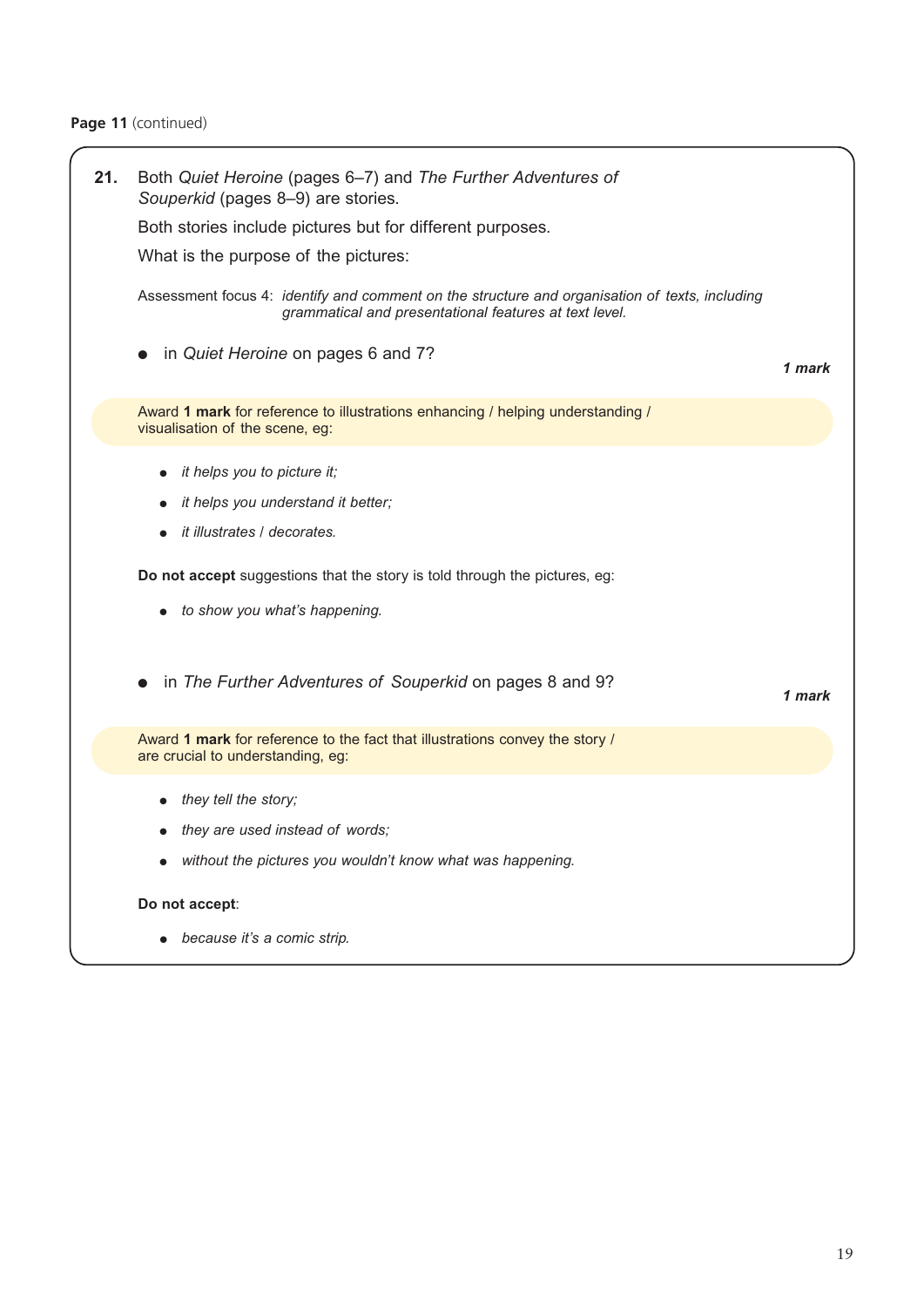## **Section 4:** *Special Effects on Film*

| 22. | The special effects you have read about were described by<br>three technicians. |                                                                                                            |
|-----|---------------------------------------------------------------------------------|------------------------------------------------------------------------------------------------------------|
|     | Here are some effects.                                                          |                                                                                                            |
|     | Draw lines to match each one to the technician who could tell<br>you about it.  |                                                                                                            |
|     |                                                                                 | 1 mark                                                                                                     |
|     |                                                                                 | Assessment focus 3: deduce, infer or interpret information, events or ideas from texts (simple inference). |
|     | Award 1 mark for all three pairs correctly matched.                             |                                                                                                            |
|     | <b>Special effect</b>                                                           | <b>Technician's name</b>                                                                                   |
|     | howling animal                                                                  | Hema                                                                                                       |
|     | becoming a monster                                                              | Molly                                                                                                      |
|     | escape from fire                                                                | Darren                                                                                                     |

| 23. | Why does Darren Hughes not need to be present<br>during filming?                                                              |
|-----|-------------------------------------------------------------------------------------------------------------------------------|
|     | 1 mark                                                                                                                        |
|     | Assessment focus 3: deduce, infer or interpret information, events or ideas from texts (simple inference).                    |
|     | Award 1 mark for answers referring to the fact that Darren is responsible for sound or that sound<br>is added afterwards, eq: |
|     | $\bullet$ the sounds are all stored in a computer;                                                                            |
|     | he does all the sound effects / he only does the sound:                                                                       |
|     | $\bullet$ he's in the sound crew.                                                                                             |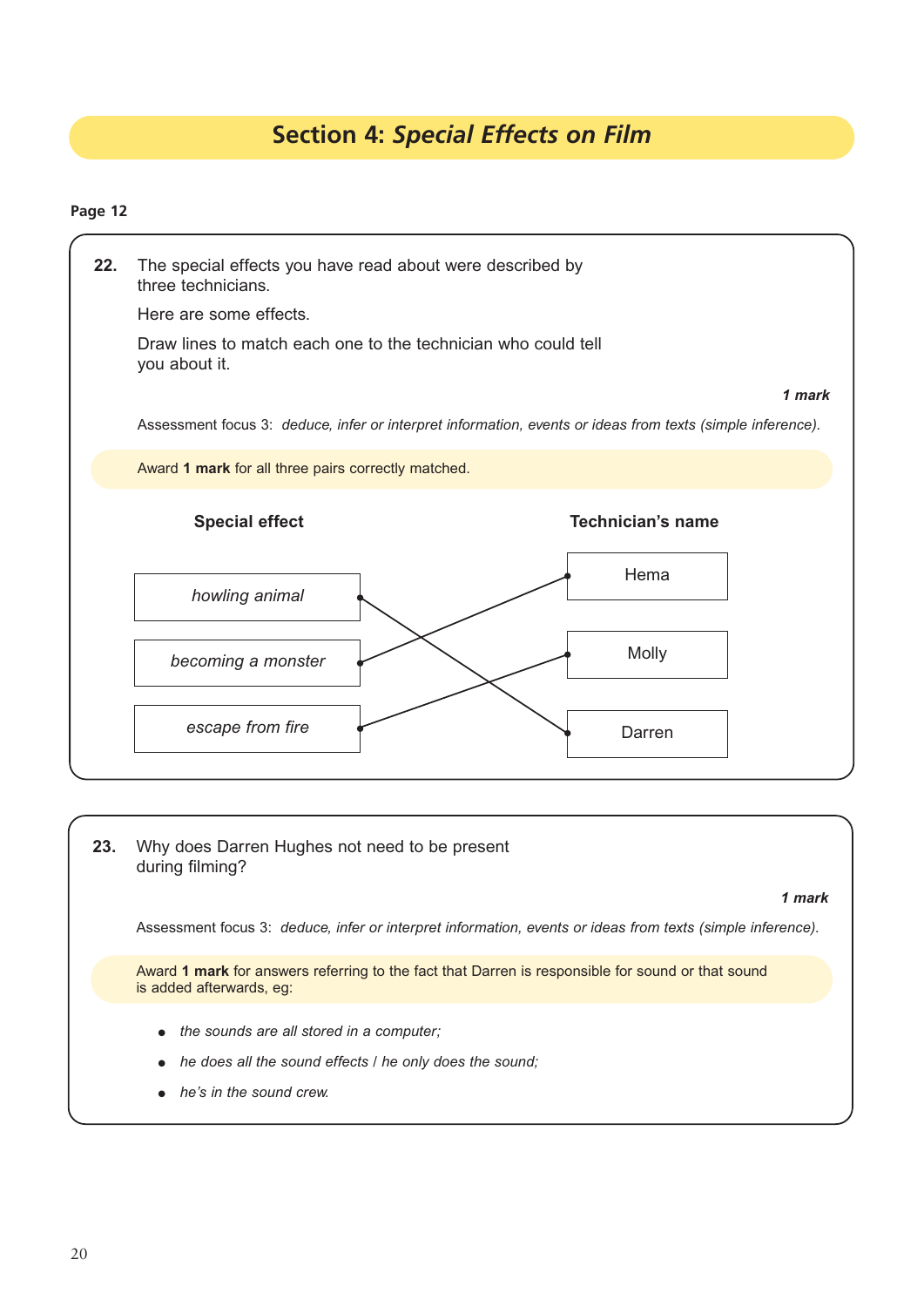### **Page 12** (continued)

**24.** Look at what Molly Lerner has said on page 11. Explain why close-ups of the main actor are added into the shots of Molly's stunts.

#### *1 mark*

Assessment focus 3: *deduce, infer or interpret information, events or ideas from texts (simple inference).*

Award **1 mark** for reference to the fact that Molly is not meant to be seen / recognised or that there is some deception involved, eg:

- *the audience is supposed to think that it was the proper actor all along;*
- we are not meant to know that it was someone else doing the stunts;
- *because the audience would notice that it's not all for real;*
- *because she looks different from the real actor.*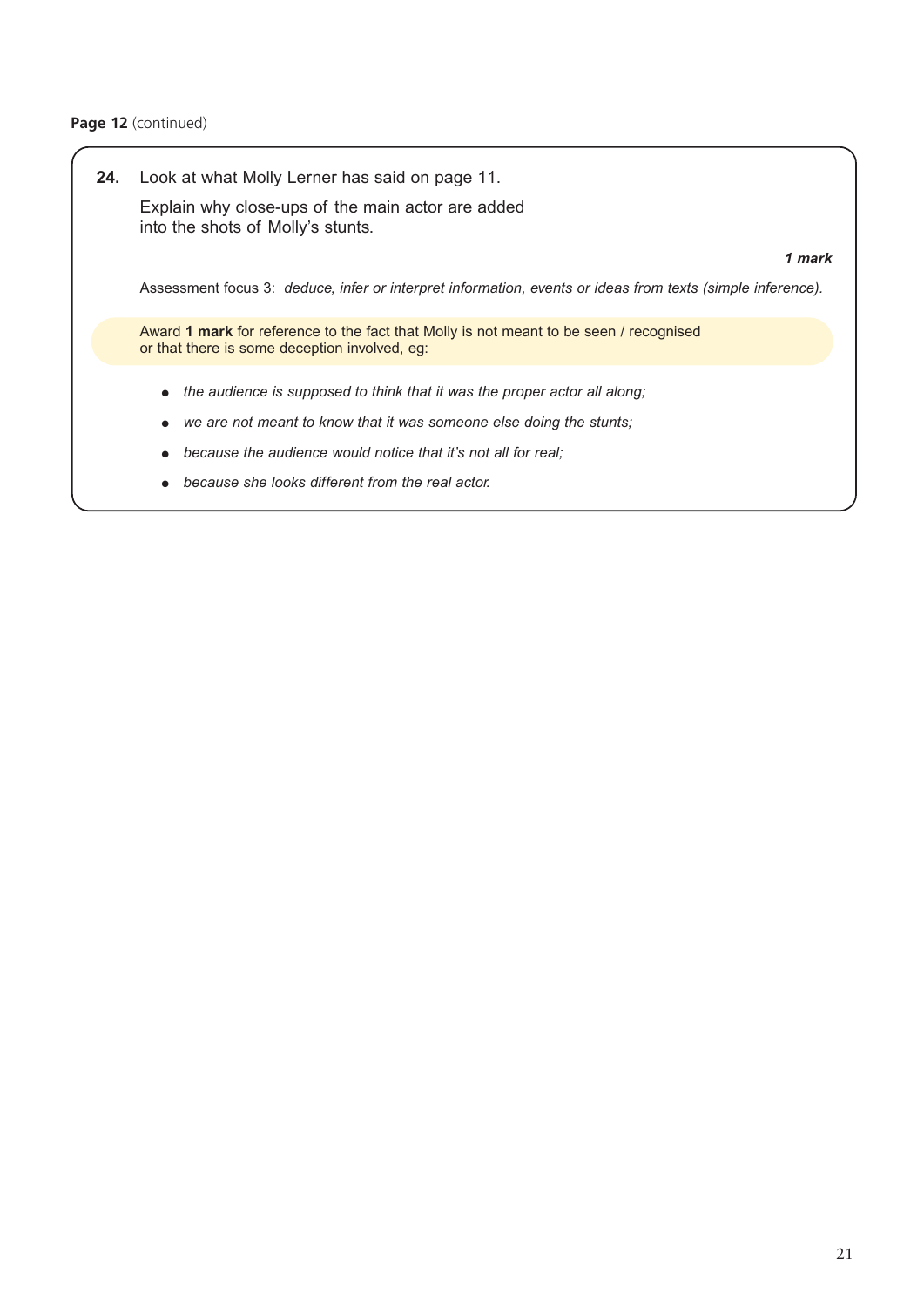| 25. | What is Molly's attitude towards the main actors?<br>Explain fully, using the text to help you.                                                                                                                                              |
|-----|----------------------------------------------------------------------------------------------------------------------------------------------------------------------------------------------------------------------------------------------|
|     | up to 3 marks<br>Assessment focus 5: explain and comment on the writers' use of language, including grammatical<br>and literary features at word and sentence level.                                                                         |
|     | Award 3 marks for fully developed responses which include explicit statement of Molly's negative<br>opinion of the actors, with more than one textual reference to support answer, eg:                                                       |
|     | she doesn't seem to like them because she says that the actors are made to seem braver than<br>they really are because she's the really brave one and she has to have lots of special skills and<br>training that they don't have;           |
|     | I think Molly doesn't really like the main actors for she says things like "that's how actors are<br>made to seem braver than they really are." She is being very biased towards stunt doubles<br>"only a stunt double like me can do that." |
|     | Award 2 marks for identifying Molly's negative opinion (may be implicit) and<br>providing one piece of support / textual evidence, eg:                                                                                                       |
|     | she says she does all the dangerous, exciting stunts instead of the actors.                                                                                                                                                                  |
|     | Award 1 mark for identifying Molly's negative opinion, eg:                                                                                                                                                                                   |
|     | looks down on them / resents them;<br>they are not as brave as people think;<br>they have a boring job to do.                                                                                                                                |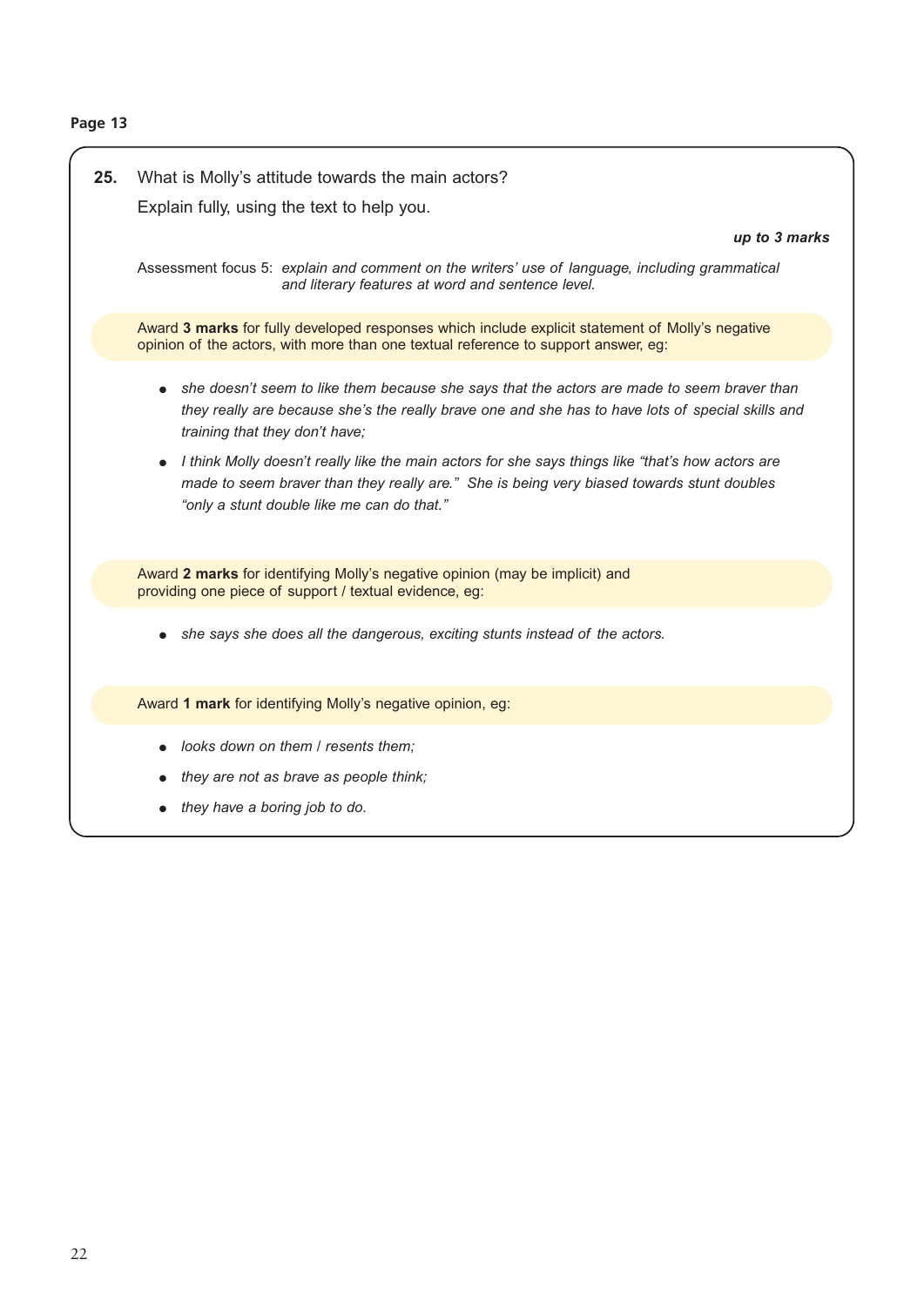Page 13 (continued)

| 26. | How helpful are computers in creating special effects?                                                                                                                  |  |  |
|-----|-------------------------------------------------------------------------------------------------------------------------------------------------------------------------|--|--|
|     | Use the information on pages 10 and 11 to explain your answer.                                                                                                          |  |  |
|     | up to 2 marks                                                                                                                                                           |  |  |
|     | Assessment focus 3: deduce, infer or interpret information, events or ideas from texts (simple inference).                                                              |  |  |
|     | Award 2 marks for recognition of the fact that computers are helpful in some aspects of film-making<br>and unhelpful in others, eg:                                     |  |  |
|     | not helpful for 'flying' because it's quicker and easier to dangle an actor on ropes than to make<br>him look as if he's flying on a computer but helpful for morphing; |  |  |
|     | quite helpful but they can still do some effects better without computers;                                                                                              |  |  |
|     | used for some sound effects likes the thuds but other methods are used for snow and fire.                                                                               |  |  |
|     | Award 1 mark for reference to the fact that they are or are not helpful in some aspect(s)<br>of film production, eg:                                                    |  |  |
|     | they are used for flying and sound effects;                                                                                                                             |  |  |
|     | helpful in morphing / make-up;                                                                                                                                          |  |  |
|     | not all that helpful for 'flying'.                                                                                                                                      |  |  |
|     | Do not accept very helpful without explanation.                                                                                                                         |  |  |
|     |                                                                                                                                                                         |  |  |
|     |                                                                                                                                                                         |  |  |
| 27. | Page 11 is clear to read because it is divided into<br>questions and answers.                                                                                           |  |  |
|     | How does this layout help the reader?                                                                                                                                   |  |  |
|     | 1 mark                                                                                                                                                                  |  |  |
|     | Assessment focus 4: identify and comment on the structure and organisation of texts, including<br>grammatical and presentational features at text level.                |  |  |
|     | Award 1 mark for answers that identify their function in separating and signalling different parts<br>of the text, eg:                                                  |  |  |
|     | the questions are like sub-headings / the answers are the paragraphs;                                                                                                   |  |  |
|     | you can go straight for the Q and A you are most interested in;                                                                                                         |  |  |
|     | the questions tell you about the topic of the next paragraph;                                                                                                           |  |  |
|     | the reader knows what he/she is about to read about.                                                                                                                    |  |  |
|     | Do not accept references to the text looking clearer / division into sections.                                                                                          |  |  |
|     |                                                                                                                                                                         |  |  |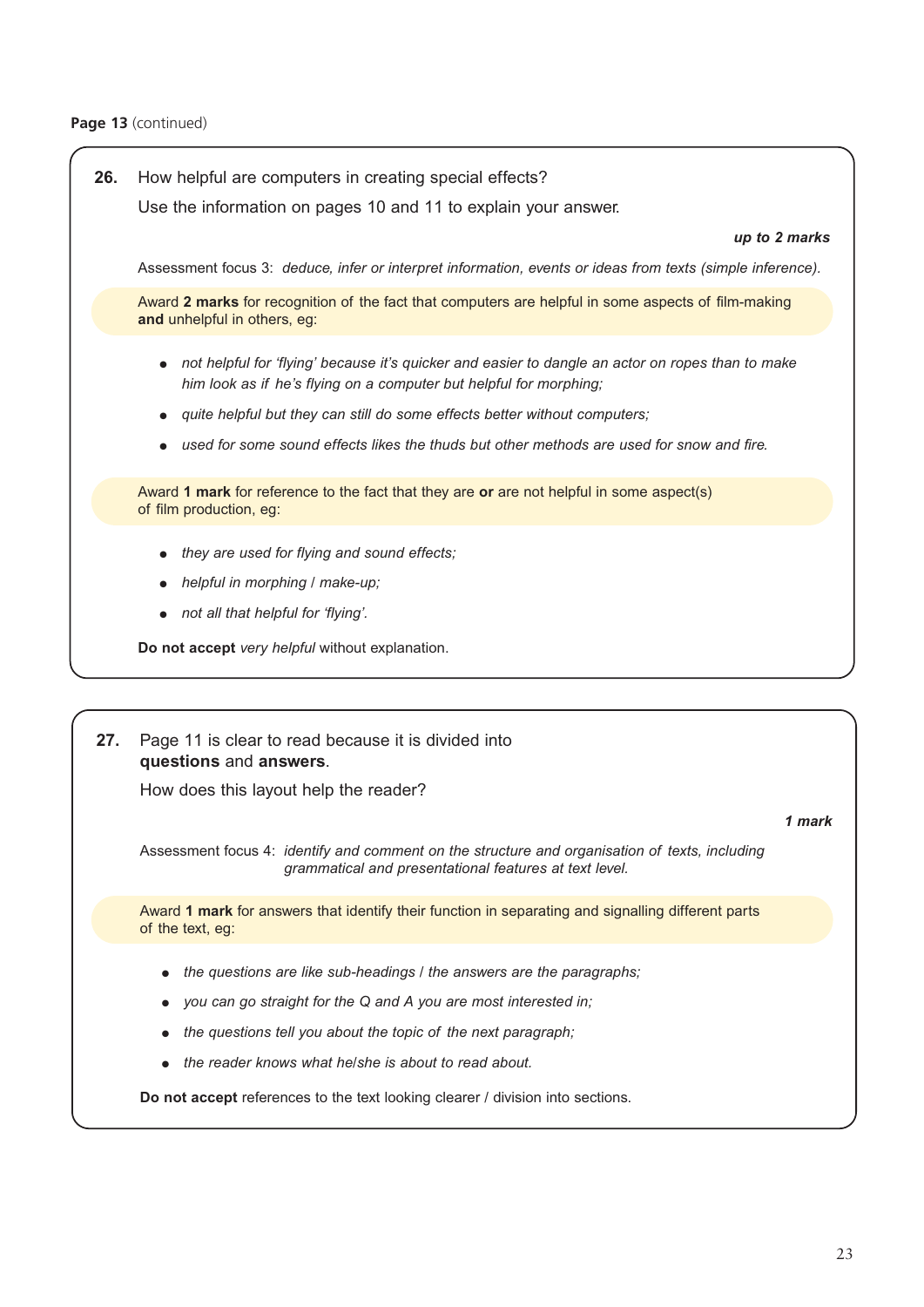## **Section 5:** *The whole booklet*

## **Page 14**

| 28. | If a film were being made of<br>GOTCH<br>the comic strip on pages 8<br>and 9, which of the techniques<br>on pages 10 and 11 would be<br>used for this scene?<br>THANKS, SUPERKID!<br>TYOU'RE MY HERO!<br>Explain your choice. |
|-----|-------------------------------------------------------------------------------------------------------------------------------------------------------------------------------------------------------------------------------|
|     | 1 mark                                                                                                                                                                                                                        |
|     | Assessment focus 3: deduce, infer or interpret information, events or ideas from texts (complex inference).                                                                                                                   |
|     | Award 1 mark for reference to any of the following:                                                                                                                                                                           |
|     | flying technique – use of simplest method;<br>п                                                                                                                                                                               |
|     | $-$ use of ropes to hold up actor;                                                                                                                                                                                            |
|     | - use of moving background;                                                                                                                                                                                                   |
|     | stunt double - flying could be dangerous;<br>п                                                                                                                                                                                |

■ sound technician – the 'whoosh' of the falling pot / sound of Souperkid whizzing through air.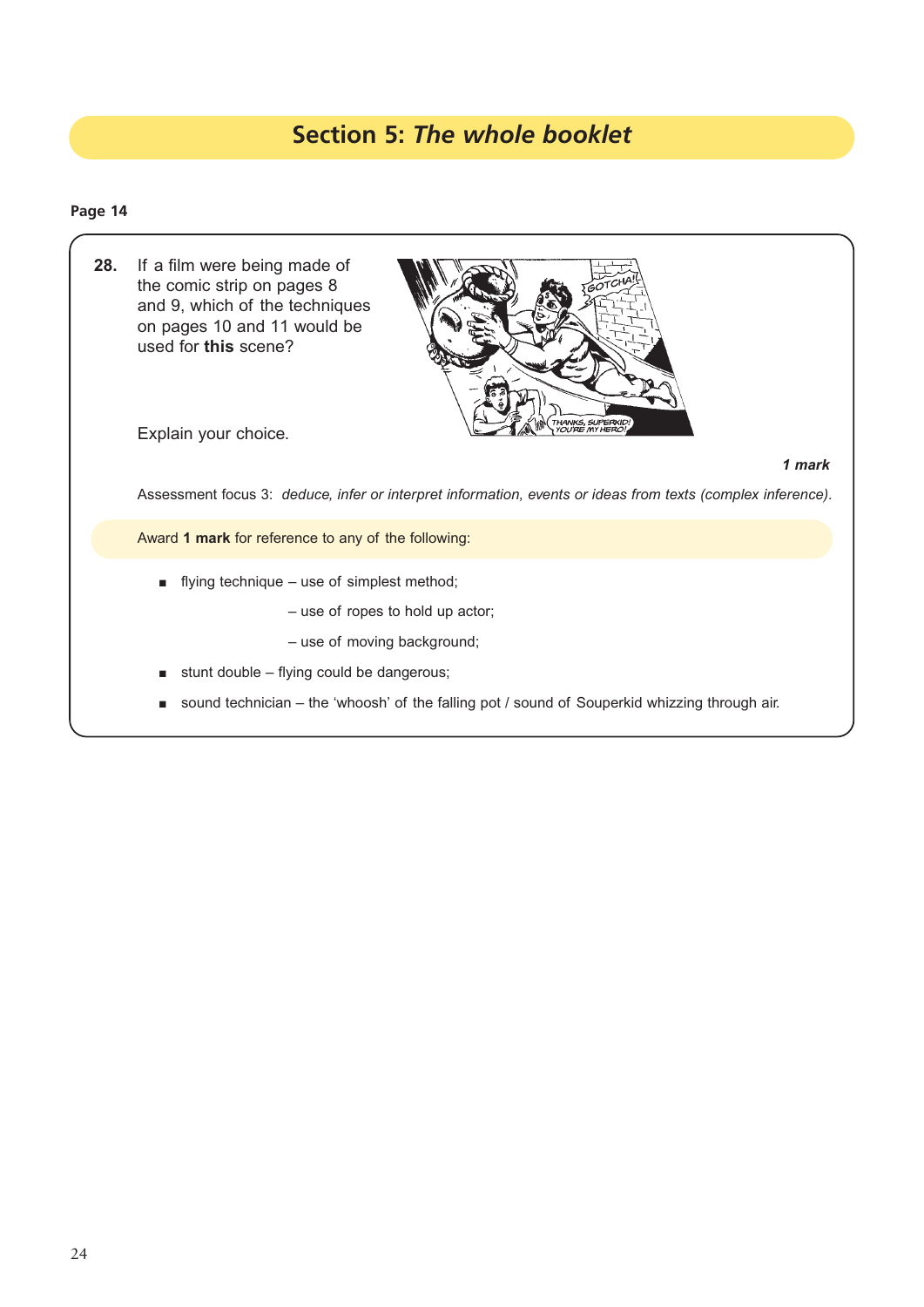Page 14 (continued)

| 29. | I think Lyddie is a real hero but not a superhero.                                                                                                                                                                                                              |
|-----|-----------------------------------------------------------------------------------------------------------------------------------------------------------------------------------------------------------------------------------------------------------------|
|     | Do you agree with this opinion?<br>Explain your own opinion fully, using the texts to help you.                                                                                                                                                                 |
|     | up to 3 marks<br>Assessment focus 3: deduce, infer or interpret information, events or ideas from texts (complex inference).                                                                                                                                    |
|     | Award 3 marks for fuller explanations of Lyddie's behaviour balancing heroic and superhero features<br>against one another, eg:                                                                                                                                 |
|     | she has a few of the superhero characteristics because she was brave, she did what was right<br>by putting her family first and she had a sharp mind to think of a plan so fast, but she can't fly<br>and does not have exceptional skills like superheroes do. |
|     | Award 2 marks for reference to both heroic and superhero behaviour, eg:                                                                                                                                                                                         |
|     | she is like a superhero because she risked her life for the good of her family but she isn't<br>because she's got no special powers;                                                                                                                            |
|     | I agree because superheroes would have fought the bear away but Lyddie just told everyone<br>to get out of the bear's way.                                                                                                                                      |
|     | Award 1 mark for simple statement / explanation, referring either to superheroes or to heroes, eg:                                                                                                                                                              |
|     | she is a hero because she saved her family from the bear;<br>$\bullet$<br>she can't be a superhero because she can't fly.                                                                                                                                       |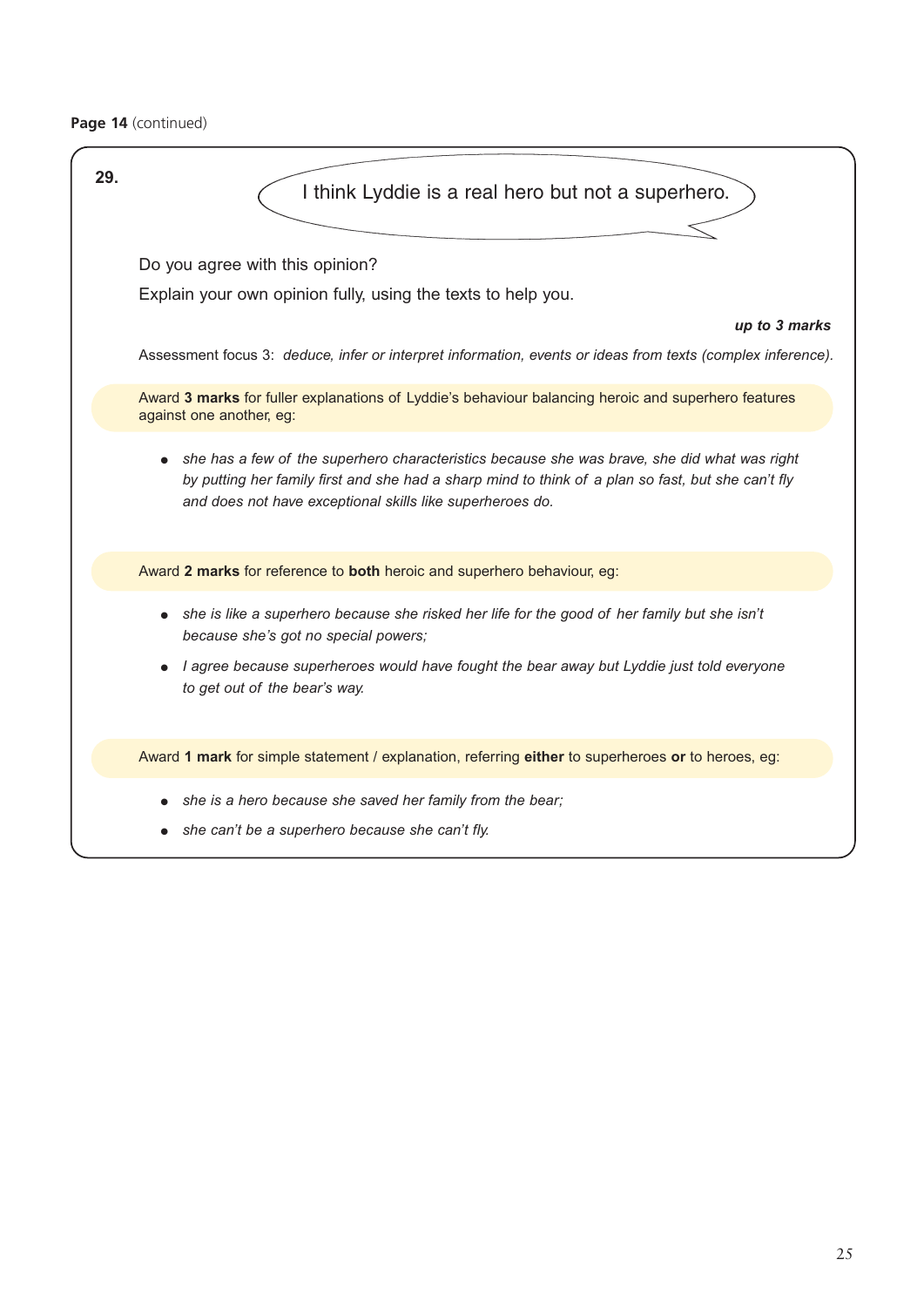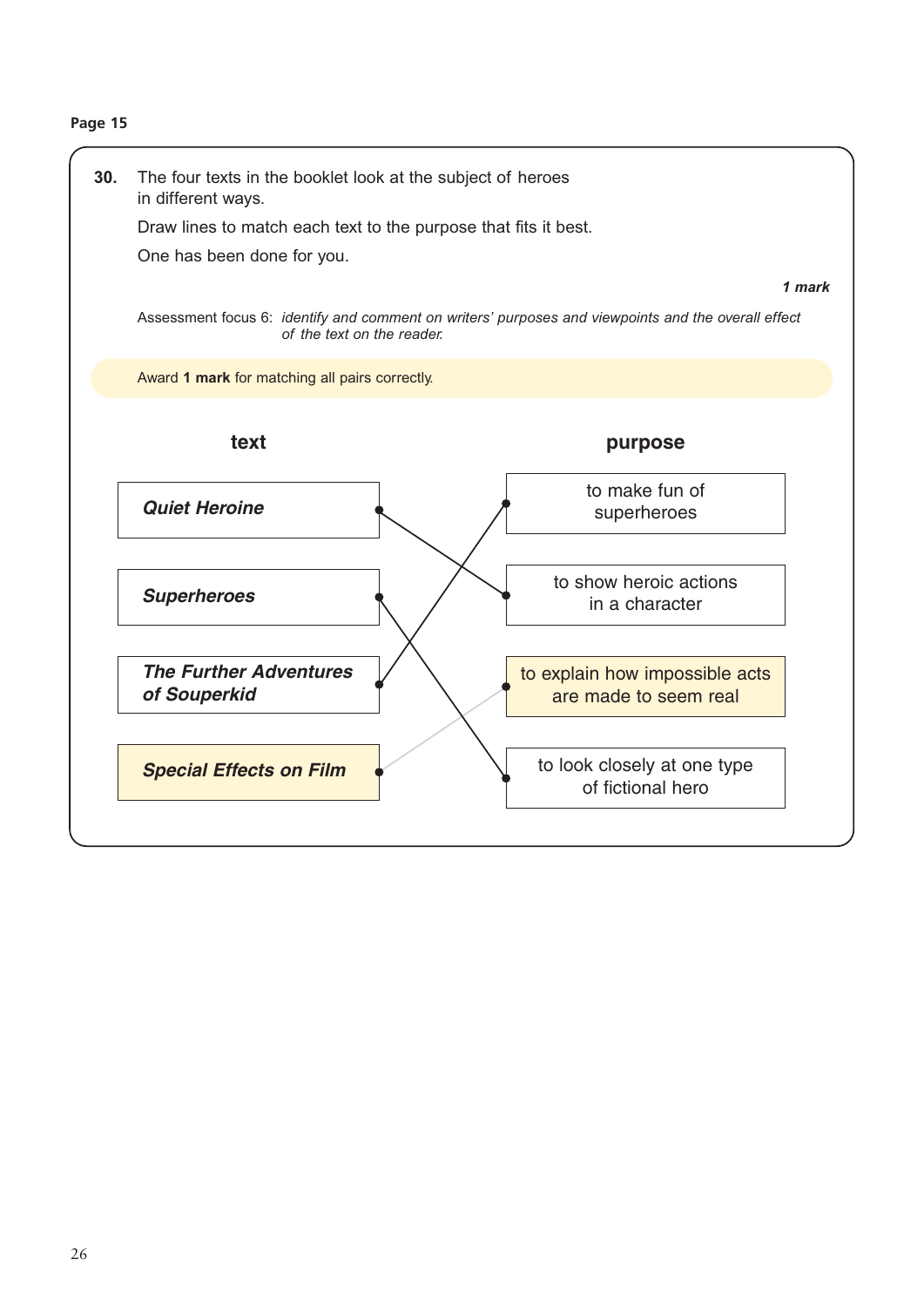**This page may be used for your own notes**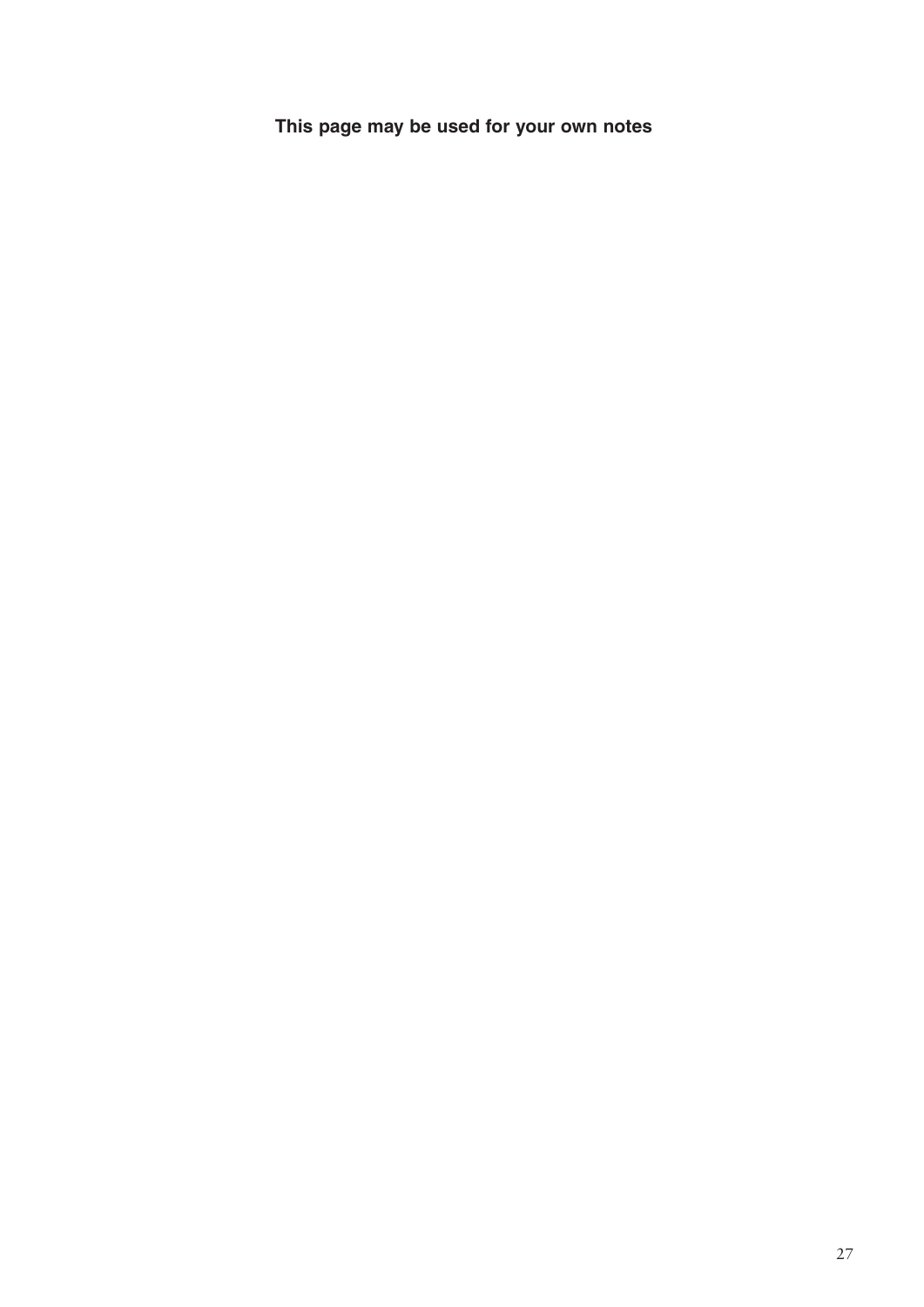## **The writing test**

There are two mark schemes, one for the longer task: *The Queue* – a story (pages 30–33); and the other for the shorter task: *A New Toy* – an advertisement (pages 44–45).

The aspects of writing to be assessed are children's ability to:

- 1. write imaginative, interesting and thoughtful texts;
- 2. produce texts which are appropriate to task, reader and purpose;
- 3. organise and present whole texts effectively, sequencing and structuring information, ideas and events;
- 4. construct paragraphs and use cohesion within and between paragraphs;
- 5. vary sentences for clarity, purpose and effect;
- 6. write with technical accuracy of syntax and punctuation in phrases, clauses and sentences;
- 7. select appropriate and effective vocabulary (this is not assessed separately, but contributes to text structure and organisation and composition and effect);
- 8. use correct spelling (assessed through the spelling test).

## **The mark scheme strands**

For the purpose of marking the writing, related assessment focuses have been drawn together into three strands:

- sentence structure and punctuation;
- text structure and organisation;
- composition and effect.

For the longer task, the strands are organised as follows.

|                                       | <b>Assessment focuses</b>                                                                                                                                                               |
|---------------------------------------|-----------------------------------------------------------------------------------------------------------------------------------------------------------------------------------------|
| sentence structure and<br>punctuation | vary sentences for clarity, purpose and effect;<br>write with technical accuracy of syntax and punctuation                                                                              |
|                                       | in phrases, clauses and sentences.                                                                                                                                                      |
| text structure and<br>organisation    | - organise and present whole texts effectively, sequencing<br>and structuring information, ideas and events;<br>construct paragraphs and use cohesion within and<br>between paragraphs. |
| composition and effect                | write imaginative, interesting and thoughtful texts;<br>produce texts which are appropriate to task, reader and<br>purpose.                                                             |

Handwriting is assessed in the longer task. The marking criteria are shown in section F on page 34.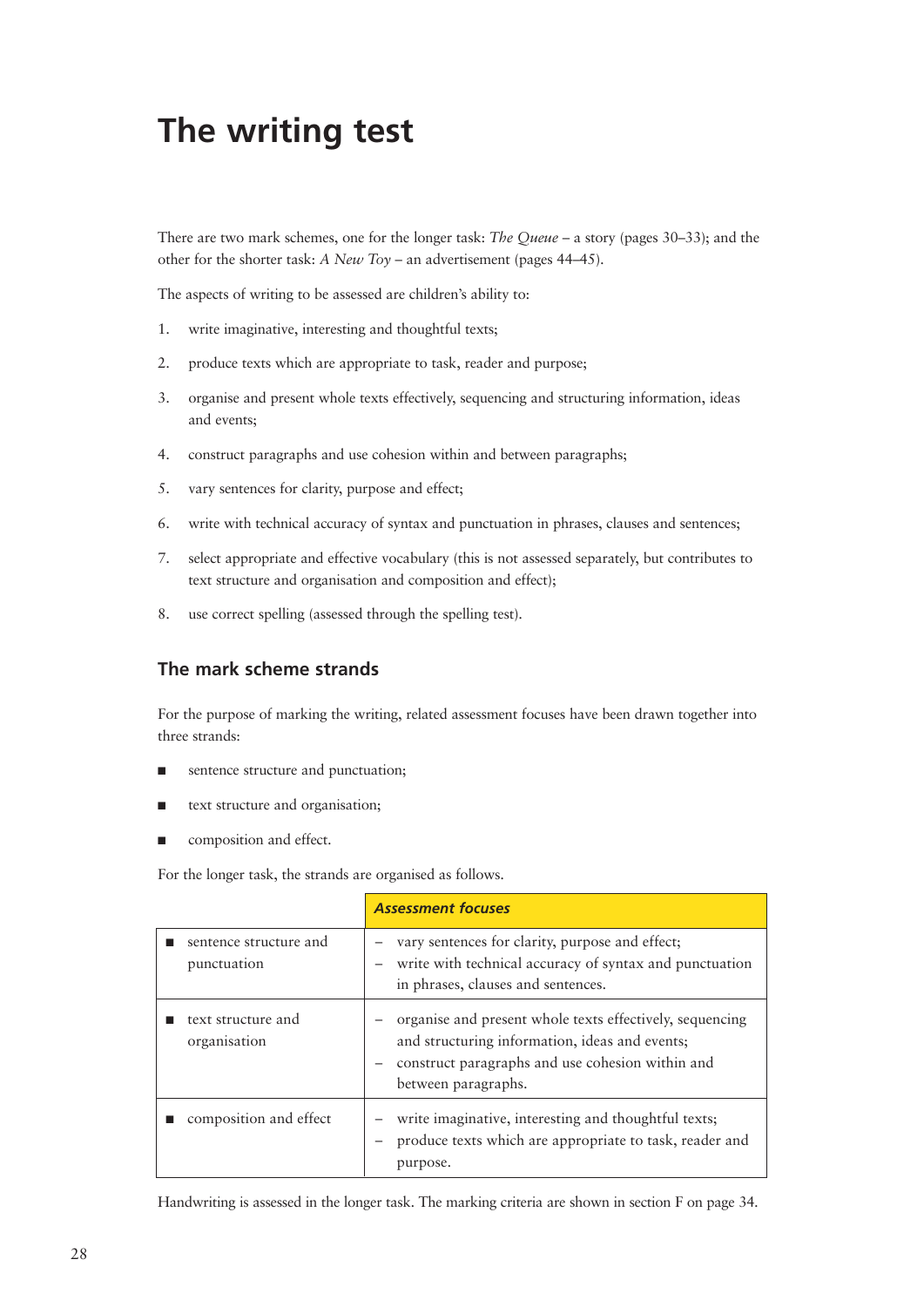For the shorter task, the strands are organised as follows.

|                                                             | <b>Assessment focuses</b>                                                                                                                                                                                                   |
|-------------------------------------------------------------|-----------------------------------------------------------------------------------------------------------------------------------------------------------------------------------------------------------------------------|
| sentence structure,<br>punctuation and text<br>organisation | vary sentences for clarity, purpose and effect;<br>write with technical accuracy of syntax and punctuation<br>in phrases, clauses and sentences;<br>construct paragraphs and use cohesion within and<br>between paragraphs. |
| composition and effect                                      | write imaginative, interesting and thoughtful texts;<br>produce texts which are appropriate to task, reader<br>and purpose.                                                                                                 |

The criteria encourage positive recognition of achievement in writing. Children do not necessarily develop uniformly across these categories, and the strands allow separate judgements to be made about the relative strengths and weaknesses of a child's work.

## **Marking procedures**

The criteria for each strand identify typical characteristics of children's work in different bands. When marking, it is helpful first to identify which bands are most relevant to the writing and then refine the judgement to a mark within a band. The annotations on the example scripts show how to look for features in the writing, and the summary boxes show how to weigh these features to reach a mark.

Where the writing **clearly** does not meet the criteria for Band 1, a mark of 0 should be awarded.

Children will be expected to follow the prompt very carefully, especially in content and form. Those children who write on a different topic or in another form will not be credited with any marks for composition and effect. Those children who do not maintain the form throughout the piece, for example a non-fiction piece becoming narrative, will not have access to the full range of marks for composition and effect.

## **Marking the writing**

A set of annotated scripts, written by year 6 children during the English pre-tests, is presented here to help your judgements of the writing. Scripts are reproduced without corrections to spelling.

Each writing task is introduced separately and is followed by its marking grid.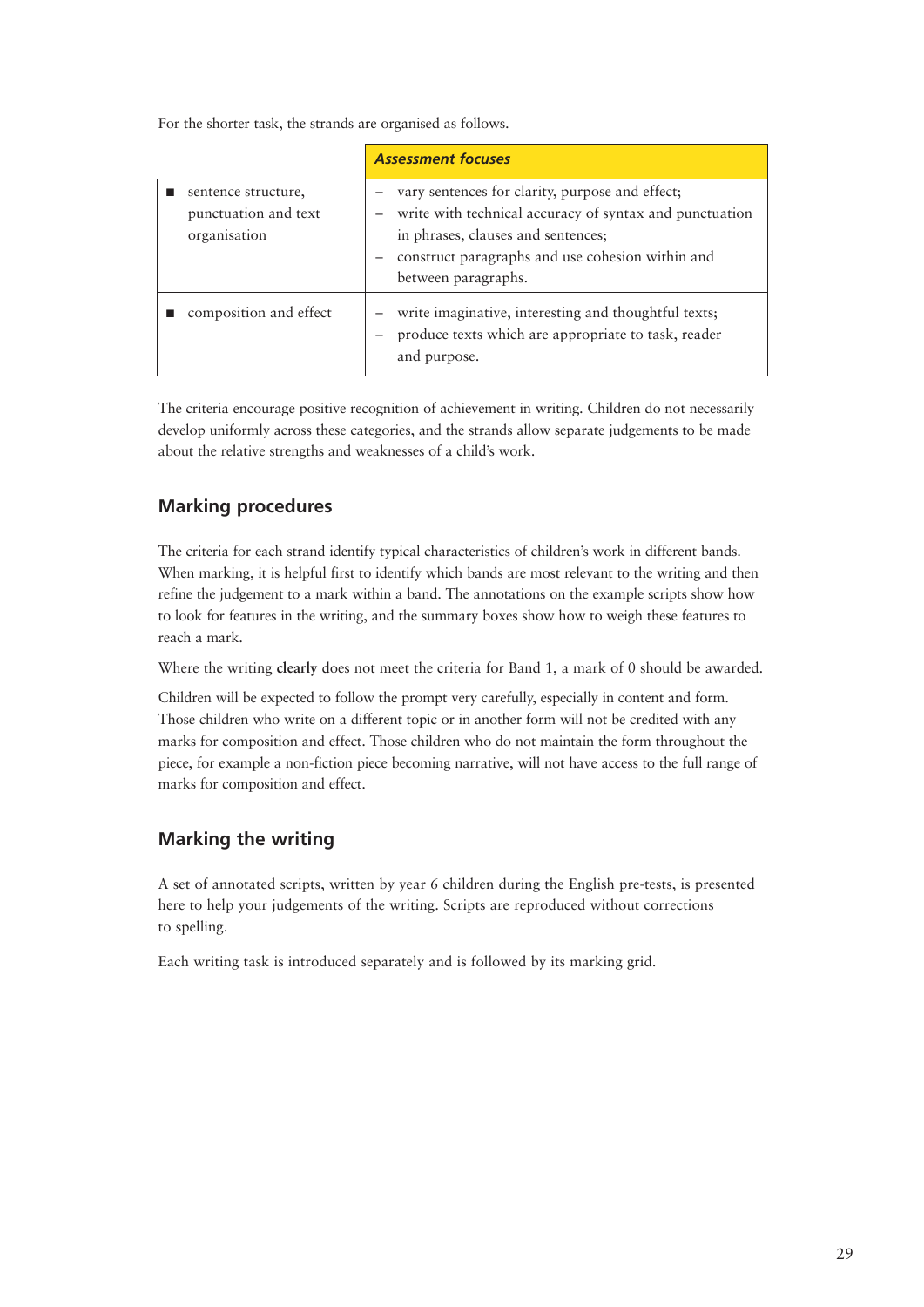## **The longer task:** *The Queue*

This prompt requires children to produce a narrative based on a storyboard. Illustrations show a sequence of events about a boy trying to buy a game. The prompt clearly states that it is for the writer to decide how the story ends, and the planning sheet offers further support with organisation. Better performances are distinguished by the development of relationships between characters and the use of narrative techniques to engage and interest the reader in the events.

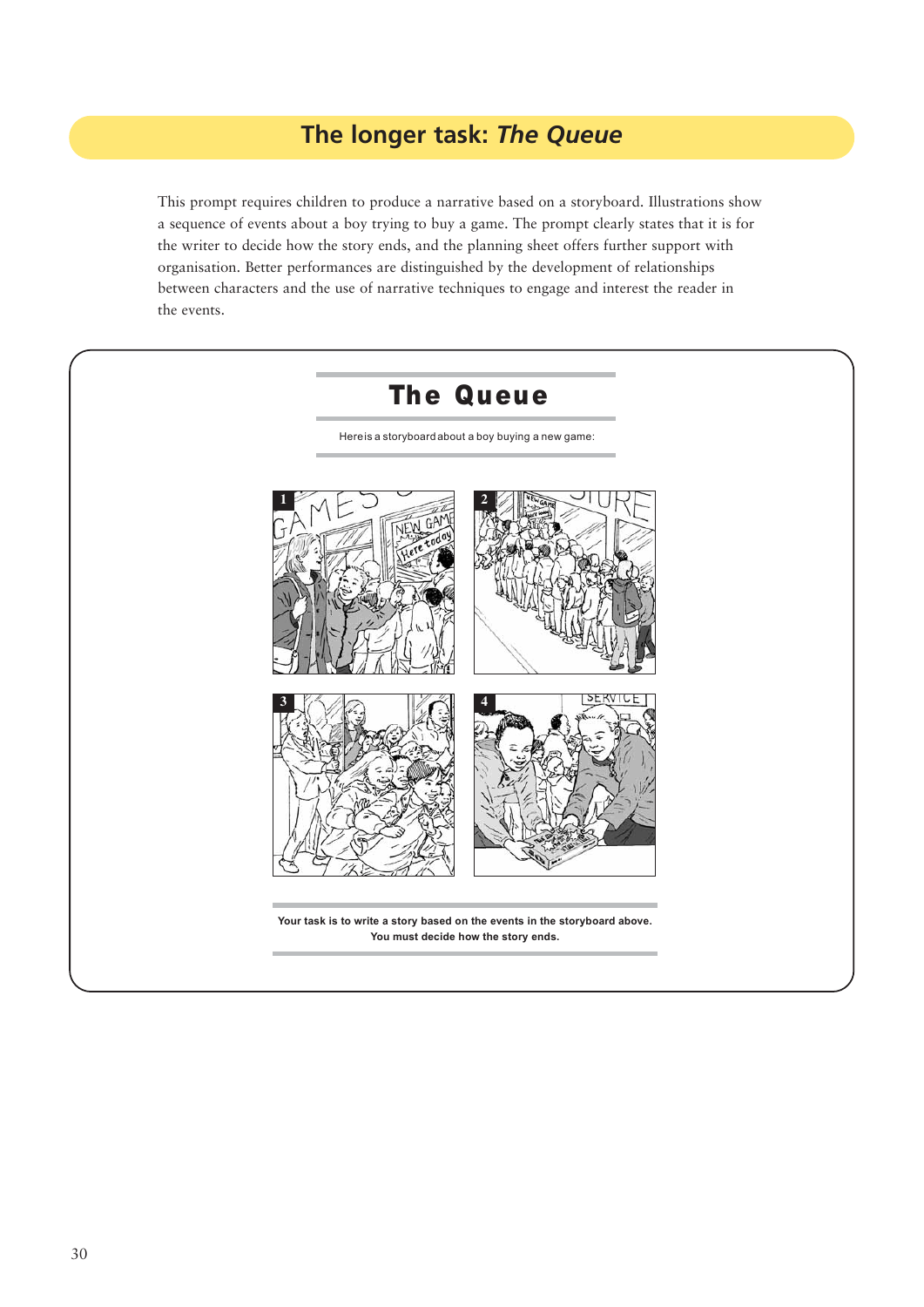## **Mark scheme for the Longer Task:** *The Queue*

| <b>SECTION A</b>                                                                                                                                                                                                                                                                                                                                                                                                             | <b>SENTENCE STRUCTURE AND PUNCTUATION</b><br>Assessment focuses: vary sentences for clarity, purpose and effect<br>write with technical accuracy of syntax and punctuation in phrases, clauses and sentences                                                                                                                                                                                                                                                                                            |  |  |
|------------------------------------------------------------------------------------------------------------------------------------------------------------------------------------------------------------------------------------------------------------------------------------------------------------------------------------------------------------------------------------------------------------------------------|---------------------------------------------------------------------------------------------------------------------------------------------------------------------------------------------------------------------------------------------------------------------------------------------------------------------------------------------------------------------------------------------------------------------------------------------------------------------------------------------------------|--|--|
|                                                                                                                                                                                                                                                                                                                                                                                                                              |                                                                                                                                                                                                                                                                                                                                                                                                                                                                                                         |  |  |
| <b>Band A1</b>                                                                                                                                                                                                                                                                                                                                                                                                               | Construction of clauses is usually accurate. Some simple sentences, often brief, starting with a pronoun<br>$\bullet$<br>and verb (he went back home). Clauses mostly joined with and, but, then, so.                                                                                                                                                                                                                                                                                                   |  |  |
|                                                                                                                                                                                                                                                                                                                                                                                                                              | Sentences sometimes demarcated by capital letters and full stops.                                                                                                                                                                                                                                                                                                                                                                                                                                       |  |  |
|                                                                                                                                                                                                                                                                                                                                                                                                                              | 1 mark                                                                                                                                                                                                                                                                                                                                                                                                                                                                                                  |  |  |
|                                                                                                                                                                                                                                                                                                                                                                                                                              |                                                                                                                                                                                                                                                                                                                                                                                                                                                                                                         |  |  |
| <b>Band A2</b><br>Subjects and verbs often simple and frequently repeated (put, got, said). Simple connectives and, but,<br>then, so, when link clauses. Some sentence variation created by use of simple adverbials (quickly, in<br>the shop) and speech-like expressions in dialogue (wait up guys! Fred. Why?). Noun phrases mostly<br>simple (the counter, this poster) with some limited expansion (the massive queue). |                                                                                                                                                                                                                                                                                                                                                                                                                                                                                                         |  |  |
|                                                                                                                                                                                                                                                                                                                                                                                                                              | Full stops, capital letters, exclamation marks and question marks mostly accurate; commas used in lists.<br>$2 - 3$ marks                                                                                                                                                                                                                                                                                                                                                                               |  |  |
|                                                                                                                                                                                                                                                                                                                                                                                                                              |                                                                                                                                                                                                                                                                                                                                                                                                                                                                                                         |  |  |
| <b>Band A3</b>                                                                                                                                                                                                                                                                                                                                                                                                               | Adverbials (when she reached home) and expanded noun phrases (two horrible hours) add variety.<br>Some variety in subordinating connectives (because, which, where), subjects and verbs (verbs<br>describing action in the shop: rushed, shoving, pulling, tugged). Dialogue may include fragmented<br>sentences and different sentence types (Do you know how much the game is? So is everyone else).<br>Tense choice appropriate, typically past tense used for narration, present tense in dialogue. |  |  |
|                                                                                                                                                                                                                                                                                                                                                                                                                              | Some commas mark phrases or clauses; inverted commas demarcate direct speech, correctly on<br>most occasions.                                                                                                                                                                                                                                                                                                                                                                                           |  |  |
|                                                                                                                                                                                                                                                                                                                                                                                                                              | 4-5 marks                                                                                                                                                                                                                                                                                                                                                                                                                                                                                               |  |  |
|                                                                                                                                                                                                                                                                                                                                                                                                                              |                                                                                                                                                                                                                                                                                                                                                                                                                                                                                                         |  |  |
| <b>Band A4</b>                                                                                                                                                                                                                                                                                                                                                                                                               | Simple and complex sentences used, with some variety of connectives (while, although, until).<br>Expansion of phrases and clauses adds detail (who now had a smirk on her face). Tense changes<br>generally appropriate; verbs may refer to continuous action, past or future events (will be opening,<br>had heard of it last year). Additional words and phrases contribute to subtlety of meaning (exactly,<br>$suspiciously)$ .                                                                     |  |  |
|                                                                                                                                                                                                                                                                                                                                                                                                                              | Range of punctuation used, almost always correctly, for example, full punctuation of direct speech.                                                                                                                                                                                                                                                                                                                                                                                                     |  |  |
|                                                                                                                                                                                                                                                                                                                                                                                                                              | 6-7 marks                                                                                                                                                                                                                                                                                                                                                                                                                                                                                               |  |  |
| <b>Band A5</b>                                                                                                                                                                                                                                                                                                                                                                                                               | Length and focus of sentences varied to express subtleties in meaning and to focus on key ideas.<br>Sentences may include embedded subordinate clauses (who had wanted to take the game from him),<br>sometimes for economy of expression; word order may be manipulated for emphasis.                                                                                                                                                                                                                  |  |  |
|                                                                                                                                                                                                                                                                                                                                                                                                                              | Range of punctuation, with little omission, to give clarity.<br>8 marks                                                                                                                                                                                                                                                                                                                                                                                                                                 |  |  |
|                                                                                                                                                                                                                                                                                                                                                                                                                              |                                                                                                                                                                                                                                                                                                                                                                                                                                                                                                         |  |  |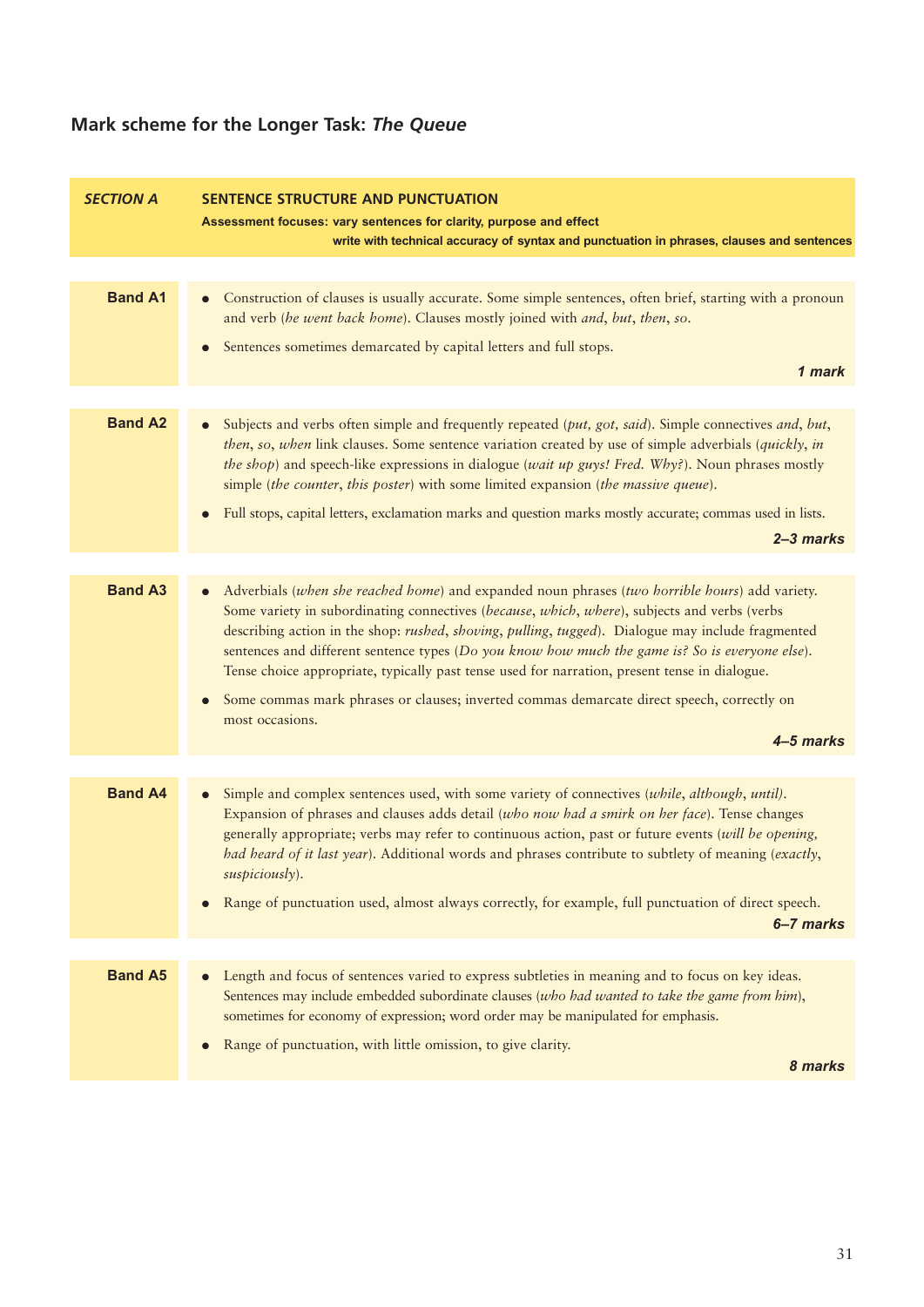| <b>SECTION B</b> | <b>TEXT STRUCTURE AND ORGANISATION</b>                                                                                                                                                                                                                                                                                                                                              |  |  |
|------------------|-------------------------------------------------------------------------------------------------------------------------------------------------------------------------------------------------------------------------------------------------------------------------------------------------------------------------------------------------------------------------------------|--|--|
|                  | Assessment focuses: organise and present whole texts effectively, sequencing and structuring information,<br>ideas and events                                                                                                                                                                                                                                                       |  |  |
|                  | construct paragraphs and use cohesion within and between paragraphs                                                                                                                                                                                                                                                                                                                 |  |  |
|                  |                                                                                                                                                                                                                                                                                                                                                                                     |  |  |
| <b>Band B1</b>   | Beginning or end of narrative may be signalled conventionally (One day ). Ideas grouped into<br>sequences of sentences; some division may be indicated by layout. First or third person narration may<br>not be consistent.<br>Simple connectives used (and, and then). Some connection between sentences, for example pronouns<br>referring to the same person or thing.<br>1 mark |  |  |
|                  |                                                                                                                                                                                                                                                                                                                                                                                     |  |  |
| <b>Band B2</b>   | Sequence indicated by time-related words (finally), phrases or clauses. Divisions in narrative may be<br>$\bullet$<br>marked by paragraphs / sections.                                                                                                                                                                                                                              |  |  |
|                  | Connection between sentences built up by reference to characters in the story (Paul and Lee / They)<br>and between different characters in dialogue. Other relationships within and between sentences or<br>clauses may be used (contrast: but they got bored after a while) or events taking place at the same time<br>(as they were waiting).                                     |  |  |
|                  | $2 - 3$ marks                                                                                                                                                                                                                                                                                                                                                                       |  |  |
|                  |                                                                                                                                                                                                                                                                                                                                                                                     |  |  |
| <b>Band B3</b>   | Shifts in time and place help shape story and guide reader through the text, for example, by introducing<br>a new section to draw attention to the main event (When I got to the shelves). Paragraph transitions<br>may be awkward.                                                                                                                                                 |  |  |
|                  | Within paragraphs, connected sequences of events may be developed around a main sentence. Some<br>references strengthen cohesion, for example by reinforcing relationships between characters (Sally /<br>his mother I she).                                                                                                                                                        |  |  |
|                  | 4–5 marks                                                                                                                                                                                                                                                                                                                                                                           |  |  |
| <b>Band B4</b>   | Relationships between paragraphs give structure to the whole story, for example, link between<br>opening / resolution; contrasts of mood (slow wait in queue / fast-paced action in shop).                                                                                                                                                                                          |  |  |
|                  | Reference to characters / events / settings varied to avoid repetition, for example, by omission of<br>words (ellipsis) ("Have you got one game left?" "Ahh, we have [ ] but "). Paragraph structure<br>is controlled to shape the story, for example a paragraph used to build up to a main event.                                                                                 |  |  |
|                  | 6–7 marks                                                                                                                                                                                                                                                                                                                                                                           |  |  |
|                  |                                                                                                                                                                                                                                                                                                                                                                                     |  |  |
| <b>Band B5</b>   | Sequence of plot may be disrupted for effect (focus on what is happening to another character at the<br>same time). Structural features of the story, such as the opening and resolution, contribute to the shape<br>and meaning of the whole text.                                                                                                                                 |  |  |
|                  | Paragraphs varied in length and structure; connection between ideas manipulated in a variety of ways,<br>for example, the use of pronoun reference to create deliberate ambiguity in the mind of the reader<br>until later in the text.                                                                                                                                             |  |  |
|                  | 8 marks                                                                                                                                                                                                                                                                                                                                                                             |  |  |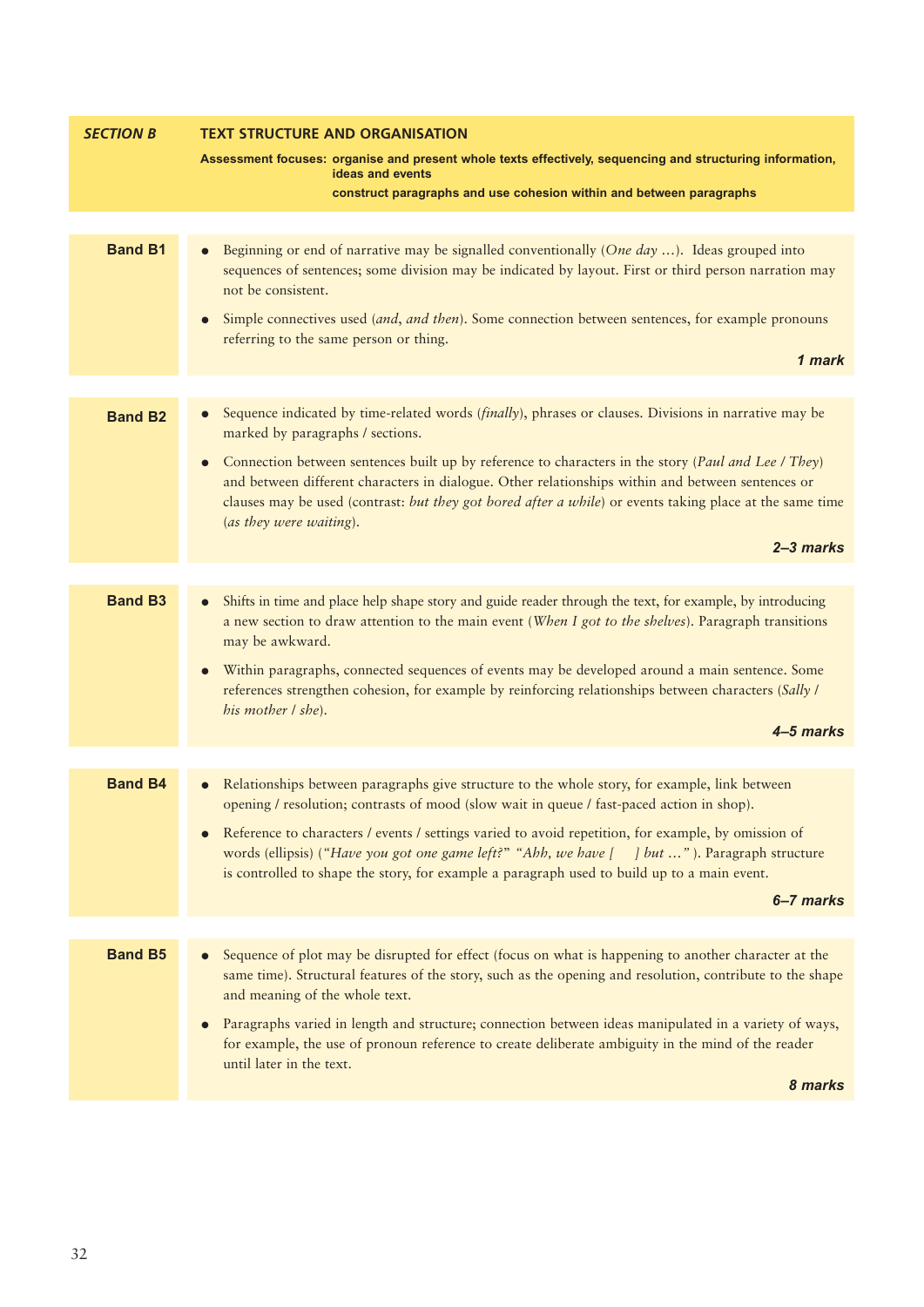| <b>SECTION C</b>                                                                                                                  | <b>COMPOSITION AND EFFECT</b>                                                                                                                                                                                                                                 |  |  |
|-----------------------------------------------------------------------------------------------------------------------------------|---------------------------------------------------------------------------------------------------------------------------------------------------------------------------------------------------------------------------------------------------------------|--|--|
|                                                                                                                                   | Assessment focuses: write imaginative, interesting and thoughtful texts<br>produce texts which are appropriate to task, reader and purpose                                                                                                                    |  |  |
|                                                                                                                                   |                                                                                                                                                                                                                                                               |  |  |
| <b>Band C1</b><br>A simple story based on the prompt; brief sequence of events about the characters in the queue and<br>the shop. |                                                                                                                                                                                                                                                               |  |  |
|                                                                                                                                   | Some detail included to interest reader (It was 499p).<br>$\bullet$                                                                                                                                                                                           |  |  |
|                                                                                                                                   | $1 - 2$ marks                                                                                                                                                                                                                                                 |  |  |
| <b>Band C2</b>                                                                                                                    | Story form maintained; attempt to interest reader through characters (description, dialogue) and<br>setting; some development of events involving situation in queue / shop.                                                                                  |  |  |
|                                                                                                                                   | Writing shows evidence of viewpoint, for example, narration suggests character's feelings about<br>$\bullet$<br>queuing (He gulped) or dialogue places character ("Sam you stay by me OK?").                                                                  |  |  |
|                                                                                                                                   | Attempts at humour or building anticipation enliven the narrative, for example, amusing dialogue<br>$\bullet$<br>between characters; vocabulary describing the characters' behaviour.                                                                         |  |  |
|                                                                                                                                   | 3-5 marks                                                                                                                                                                                                                                                     |  |  |
| <b>Band C3</b>                                                                                                                    | Story form adapted to suggest realistic situation or present moral tale, for example, pacing used to                                                                                                                                                          |  |  |
|                                                                                                                                   | prepare reader for main events; characters' choices have consequences; presentation of characters to<br>interest reader.                                                                                                                                      |  |  |
|                                                                                                                                   | Viewpoint is established and maintained, for example, narration is sympathetic about or disapproving<br>$\bullet$<br>of main characters.                                                                                                                      |  |  |
|                                                                                                                                   | Style consistent with realistic story, for example: conversational dialogue between mum and boy ("Hey,<br>$\bullet$                                                                                                                                           |  |  |
|                                                                                                                                   | mum!" / "Well, I suppose"); opening suggests an ordinary shopping situation.<br>6-8 marks                                                                                                                                                                     |  |  |
|                                                                                                                                   |                                                                                                                                                                                                                                                               |  |  |
| <b>Band C4</b>                                                                                                                    | Adaptation of story form evident in development of character and setting, for example, main character<br>shows awareness of others' feelings. Changes in pace maintain reader interest.                                                                       |  |  |
|                                                                                                                                   | The narrator's viewpoint is established and controlled, for example: portrayal of 'Mum' as a moral<br>character who sorts out the problem fairly; narrator makes main character appear greedy as he grabs<br>the game.                                        |  |  |
|                                                                                                                                   | Writing engages reader in a variety of ways, for example: direct address (would l get the game?);<br>$\bullet$<br>repetition for effect (Tim ran, the boy ran, but ).                                                                                         |  |  |
|                                                                                                                                   | 9-11 marks                                                                                                                                                                                                                                                    |  |  |
| <b>Band C5</b>                                                                                                                    | Choices in adaptation, for example withholding of information to build suspense, contribute to overall<br>impact and engage reader interest.                                                                                                                  |  |  |
|                                                                                                                                   | Viewpoint well controlled, for example, selection of detail to encourage reader to sympathise with<br>$\bullet$<br>a particular character.                                                                                                                    |  |  |
|                                                                                                                                   | Opinions, attitudes and feelings expressed calling on a range of stylistic devices, for example, use of<br>$\bullet$<br>figurative language to build up description of crowd (everyone charged like buffalo; the queue flew<br>into the shop like a tornado). |  |  |
|                                                                                                                                   | 12 marks                                                                                                                                                                                                                                                      |  |  |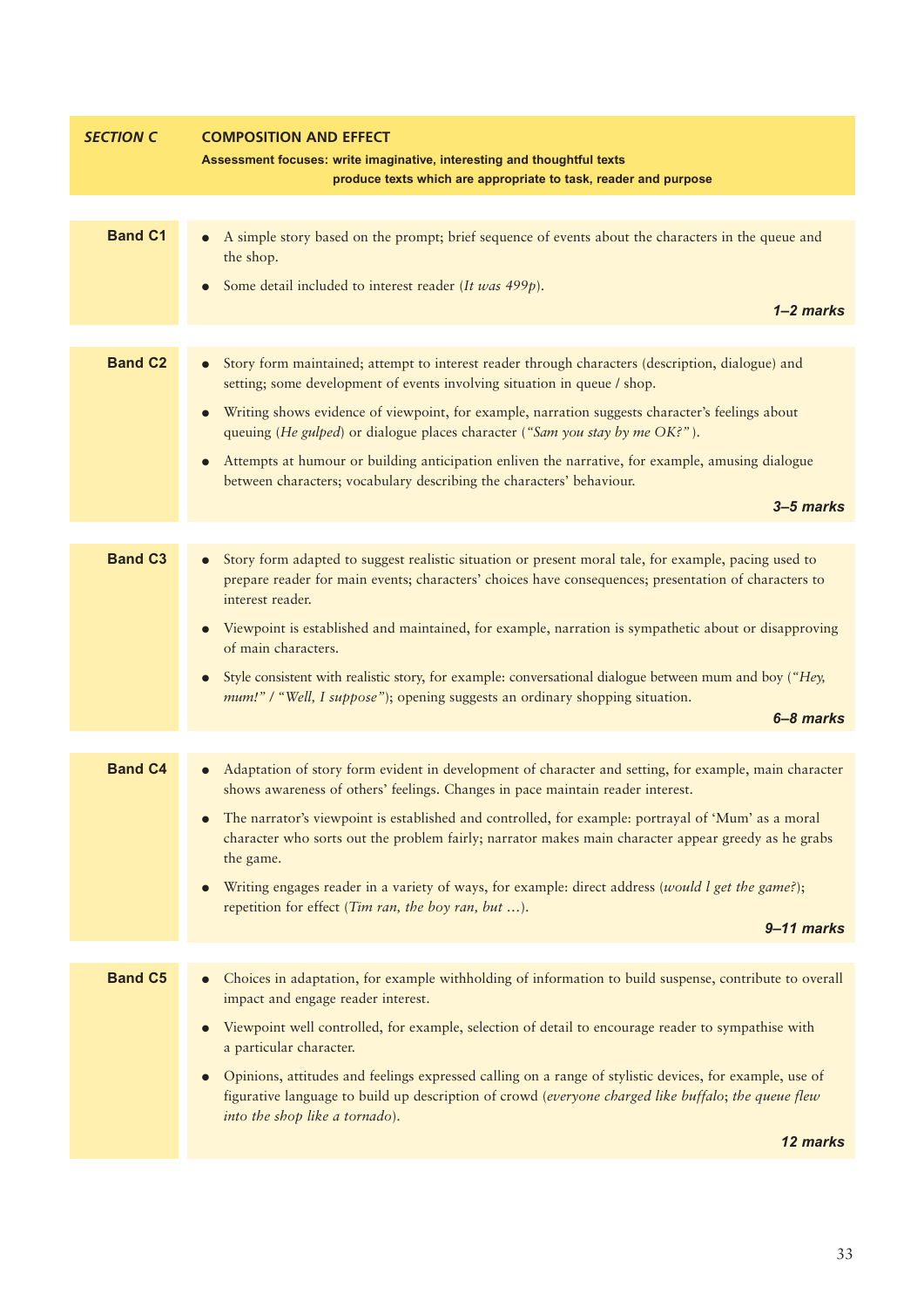| <b>SECTION F</b> | <b>HANDWRITING</b>                                                                                                                                                                              |  |
|------------------|-------------------------------------------------------------------------------------------------------------------------------------------------------------------------------------------------|--|
|                  | All children need to develop a serviceable handwriting style which is legible, clear and encourages the reader<br>to engage with what has been written.                                         |  |
|                  | This assessment of handwriting is based on children's ability to write legibly and fluently in a sustained piece<br>of writing.                                                                 |  |
|                  | Judgements will be made on the basis of the legibility and clarity of the handwriting throughout the longer<br>piece, supported by a closer look at the size and position of words and letters. |  |
|                  |                                                                                                                                                                                                 |  |
| <b>Band F1</b>   | The handwriting is legible and shows some features of regularity in size and spacing.<br>However, overall the script is disjointed and uneven.                                                  |  |
|                  | 1 mark                                                                                                                                                                                          |  |
|                  |                                                                                                                                                                                                 |  |
| <b>Band F2</b>   | Overall, the handwriting is regular with some flow and movement. Letters and words are usually<br>appropriate in size and position but there is some variation.                                 |  |
|                  | 2 marks                                                                                                                                                                                         |  |
|                  |                                                                                                                                                                                                 |  |
| <b>Band F3</b>   | The handwriting is consistent and fluent with letters and words appropriately placed.<br>The handwriting maintains a personal style to engage the reader.                                       |  |
|                  | 3 marks                                                                                                                                                                                         |  |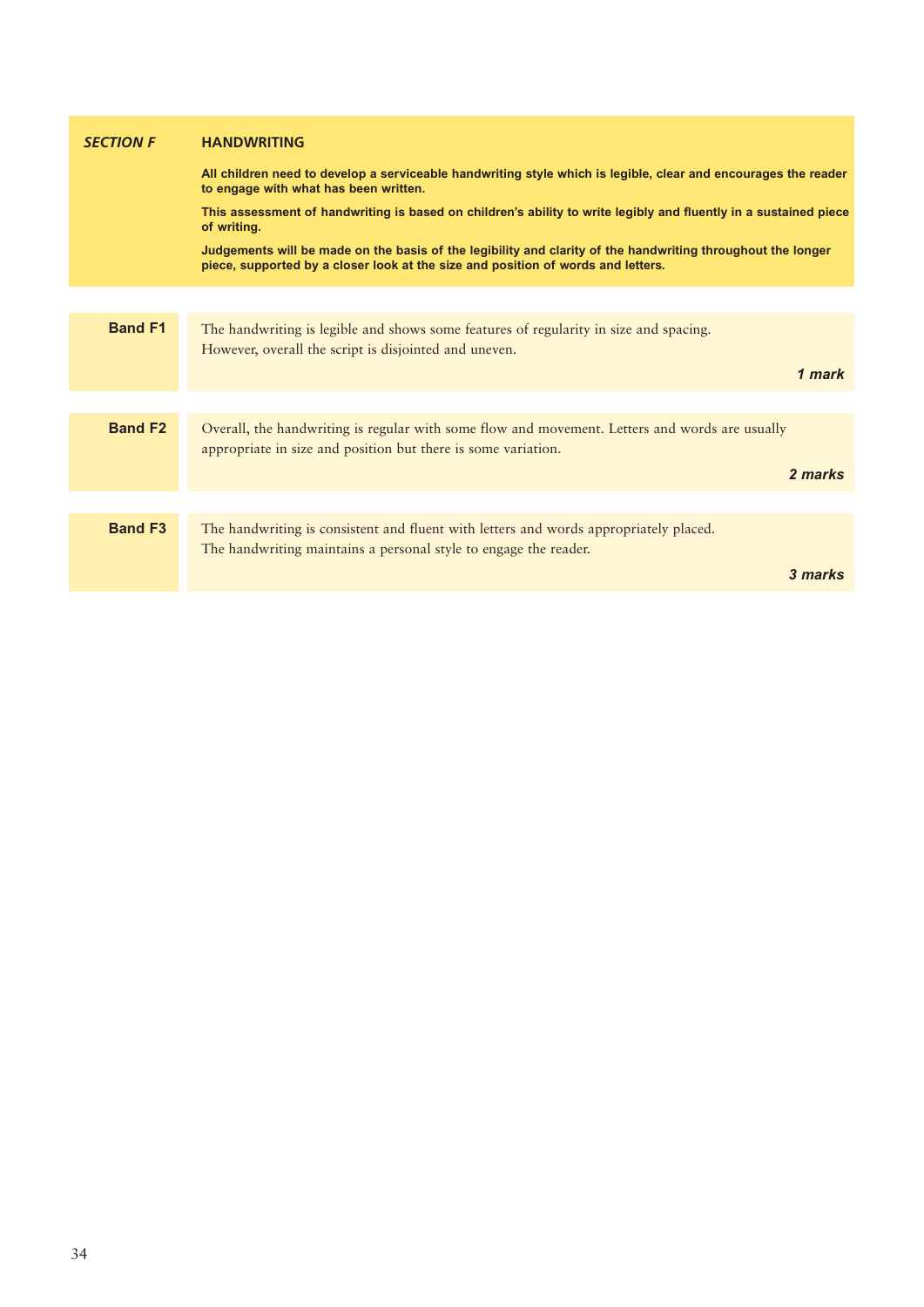| <b>SENTENCE STRUCTURE</b><br><b>&amp; PUNCTUATION</b> |                                                                                                                                                       | <b>TEXT STRUCTURE</b><br><b>&amp; ORGANISATION</b>   |
|-------------------------------------------------------|-------------------------------------------------------------------------------------------------------------------------------------------------------|------------------------------------------------------|
|                                                       | David and his mum were shopping                                                                                                                       |                                                      |
|                                                       | in London then David saw) a poster                                                                                                                    |                                                      |
| simple verbs (A2)                                     | about a new called zoom 3 and he                                                                                                                      | divisions in narrative                               |
|                                                       | got) really excited, so they queue                                                                                                                    | indicated by paragraphs,                             |
|                                                       |                                                                                                                                                       | but not consistent at end<br>of story $(B2)$         |
|                                                       | up and his mum (told) him that she                                                                                                                    |                                                      |
|                                                       | would buy it for him.                                                                                                                                 |                                                      |
| some evidence of                                      | $\sqrt{T}$ he doors opened wide and a                                                                                                                 |                                                      |
| correct sentence<br>demarcation with                  | herd of kids ran in including David                                                                                                                   |                                                      |
| capital letters and full                              | the shop had so many people in it                                                                                                                     |                                                      |
| stops, but comma splice                               | that <i>it</i> ) was like an elephant                                                                                                                 |                                                      |
| sometimes used in place<br>of full stop (A2)          | standing in a bird cage. Everywhere                                                                                                                   |                                                      |
|                                                       | you looked there were children                                                                                                                        | unclear pronoun<br>reference (not B2)                |
|                                                       | David tried to find the game                                                                                                                          |                                                      |
|                                                       | because there was one left,                                                                                                                           |                                                      |
|                                                       | eventually he got it.                                                                                                                                 |                                                      |
|                                                       | But)someone else had it too a                                                                                                                         | contrast marked between                              |
|                                                       | girl not one of them would let go.                                                                                                                    | sentences (B2)                                       |
| simple adverbials                                     | Suddenly) a boy came over and                                                                                                                         |                                                      |
| provide occasional<br>sentence variation (A2)         | yanked it out of their hands.                                                                                                                         |                                                      |
|                                                       | David and the girl became                                                                                                                             | time-related clause                                  |
|                                                       | friends good friends that is $(As)$                                                                                                                   | suggests new section (B2)                            |
|                                                       | the day went on David and the girl                                                                                                                    |                                                      |
|                                                       | became bit like family because                                                                                                                        |                                                      |
| less evidence of                                      | they) knew quite alot about each                                                                                                                      |                                                      |
| sentence demarcation at                               | other <b>Unfortunately</b> the girl had to                                                                                                            |                                                      |
| end of piece (not A2)                                 |                                                                                                                                                       | some pronoun reference                               |
|                                                       | move house and they went                                                                                                                              | to characters builds up<br>connection in story (B2), |
| clauses linked with                                   | different ways in life and when                                                                                                                       | but elsewhere there is                               |
| simple connectives,                                   | they got older they did different                                                                                                                     | repetition (not B2)                                  |
| sometimes                                             | ways and David coached the                                                                                                                            |                                                      |
| repetitively (A2)                                     | English fooly team and the girl                                                                                                                       |                                                      |
|                                                       | become prime minister(so) they                                                                                                                        |                                                      |
|                                                       | both became famous.                                                                                                                                   |                                                      |
|                                                       |                                                                                                                                                       |                                                      |
| <b>SENTENCE</b>                                       | <b>COMPOSITION &amp; EFFECT</b>                                                                                                                       | <b>TEXT STRUCTURE</b>                                |
| <b>STRUCTURE &amp;</b>                                |                                                                                                                                                       | &                                                    |
| <b>PUNCTUATION</b>                                    | Character development limited as reported speech used rather than dialogue<br>(his mum told him); some attempt to develop events (Suddenly a boy came | <b>ORGANISATION</b>                                  |
| <b>Summary</b>                                        | $over)$ (C2).                                                                                                                                         | <b>Summary</b>                                       |
|                                                       | Viewpoint: some observation of David's feelings (really excited) but not                                                                              |                                                      |
| Simple sentence structure<br>with some limited        | sustained (C2).<br>Some attempts at precise vocabulary to describe behaviour (yanked) but use                                                         | Attempts to divide the<br>story using paragraphs     |
| variation (eg adverbials)                             | of figurative language is not entirely successful (C2).                                                                                               | and time references lead                             |
| leads to Band A2. Some                                |                                                                                                                                                       | to Band B2. Some                                     |
| weaknesses in sentence<br>punctuation suggest the     | <b>Summary</b>                                                                                                                                        | repetition and lack of<br>clarity in character and   |
|                                                       |                                                                                                                                                       |                                                      |

Use of story form, some evidence of viewpoint and development of events suggest Band C2. Lack of character development supported by dialogue or description justifies lowest mark in band.

lower mark in band.

Band  $A2 - 2$  marks

Band  $C2 - 3$  marks

pronoun reference suggest the lower mark

Band B2 – 2 marks

in band.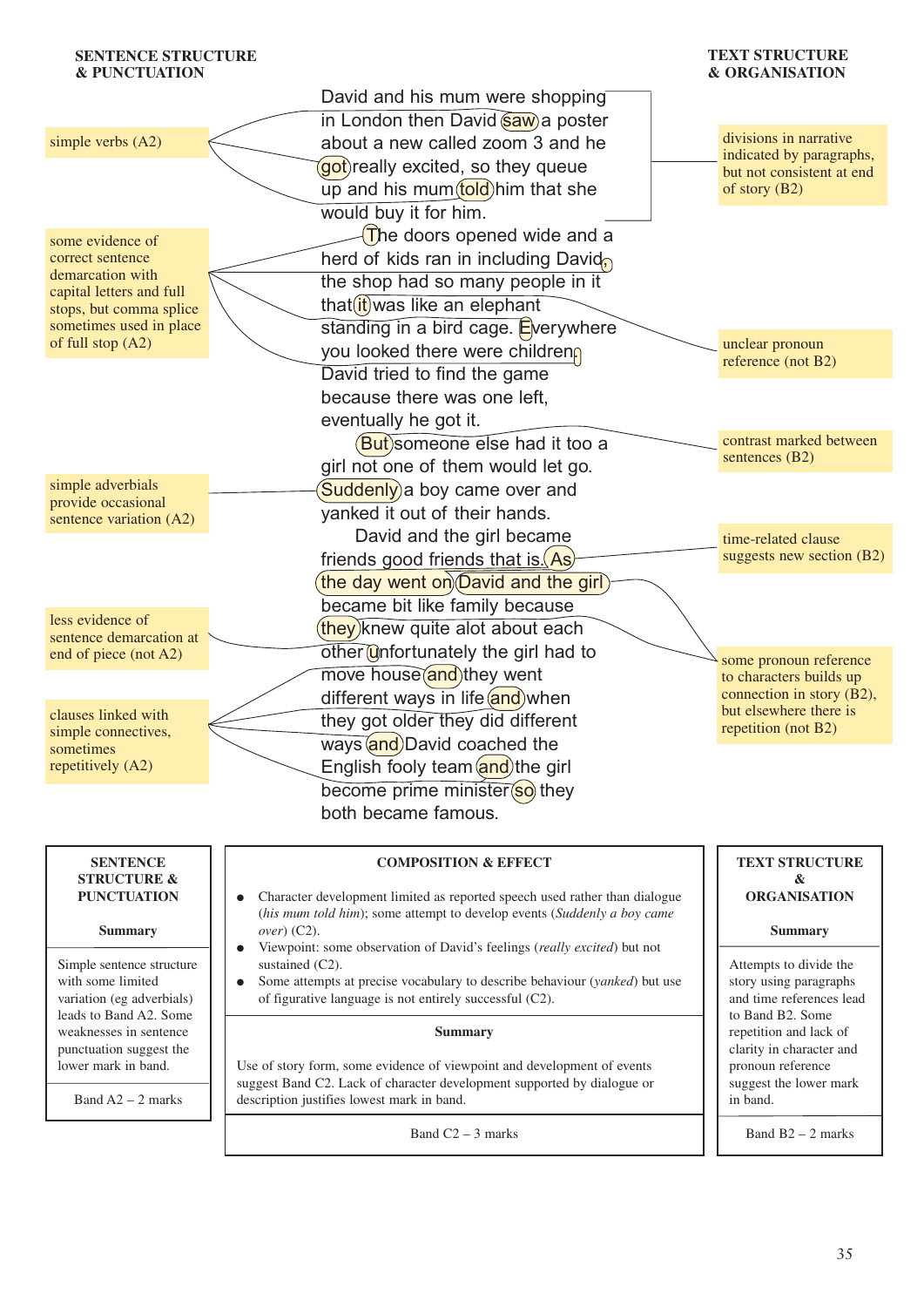#### Daniel and his mum was walking bast a shops when he saw a poster in the window Daniel said. "can we get in the queue and get that game". His mum said, "of couse get's get the queue." Daniel cade here people taking  $\frac{1}{\alpha}$  he even hard that thay was only 20 games in stock. A little girl was standing behand Daniel and his mum all on her own then Daniel said, **TEXT STRUCTURE & ORGANISATION SENTENCE STRUCTURE & PUNCTUATION** use of simple connectives to link clauses (A2) relationships between

"exeq me can I have your atenstn)I would like you to now we have got a new game So I will have no pushing going into to

The evey body pushed though the door but Daniel and the girl pushed though the shop door but thay was only 1 game lefte Daniel and the little both gabed it then the little girl said

"But....but why was you so nice to me outside, Daniel said sadly "If I would have non thay was 1 left I would not have been nice

But before eney one cade say aney thing ales a women walked

No we're going hame now but it down and get out of the shop,"

 $\boxed{\text{So}}$  the little girl Jade gave to game to  $\boxed{\text{me}}$  and she walked out.

"Jade I though I told you you are not alad eney think alse today now but it down right now," (the little girls mum) said

to you o.kay" the little girl sniged  $then$  little girl.)

 $\langle$ in and should at the top of her  $\langle$  ).

"But mum it only a game" Jade ciyed

the little girls mum said (Jade's mum)

"Of couse you can" his mum said  $\overline{\text{Then}}$  a little boy came in and

reader but detracts from pace (C2).

(*gabed*). Humorous ending attempted (*are not*) (C2).

is punished (above C2).

mark in higher band.

"Mum I've got one can I have it" Daniel) ask

"Hellow have you came for the game too".

"Yes I hard it is a grate game." Daniel was just about to say same thing when a man came out) of the shop and shouted,

shop, the shop….is now…open."

The little girl said.

"I get it frist it's mine"

(Jade's mum)

dialogue provides some variation of sentence type (A2)

some sequences not demarcated with punctuation (not A2)

simple adverbial (A2)

missing/repeated words cause unclear sentences (not A2)

some evidence of sentence

demarcation (A2) but no question mark (not A2)

simple expansion (A2)

Said, "mum" thay are no more left" His mum said "wall we will have to came back a nover day". Then undure her broth she said, "are not"

**COMPOSITION & EFFECT**

Viewpoint: main outcome suggests moral framework as Jade's disobedience

● Vocabulary choices often simple but occasionally apt (*atenstn*) or descriptive

**Summary**

Story form used to present a moral tale with attempts to amuse reader. Some development of characters through direct speech (C2) although more developed use of pace and balance between dialogue and narration would be necessary for

● Some development of events: entry of Jade's mum prepared for by earlier reference in queue (*all on her own*). Dialogue between characters interests confusion of 1st/3rd person (below B2)

## **SENTENCE STRUCTURE &**

**PUNCTUATION**

**Summary**

Simple attempts to vary sentence construction through speech suggest Band A2, but some incomplete sentences and inconsistency of demarcation point to lower mark in band.

Band  $A2 - 2$  marks

Band  $C2 - 5$  marks

clauses: events taking place at the same time

use of paragraph division (B2)

attempt to shape story by drawing attention to an important event

(above B2)

attempt to vary reference to same character (above B2)

(B2)

## **TEXT STRUCTURE & ORGANISATION**

## **Summary**

Some evidence of paragraph division and organisation of the story sequence lead to Band B2. Greater clarity of reference to characters would be necessary for award in a higher band.

Band B2 – 3 marks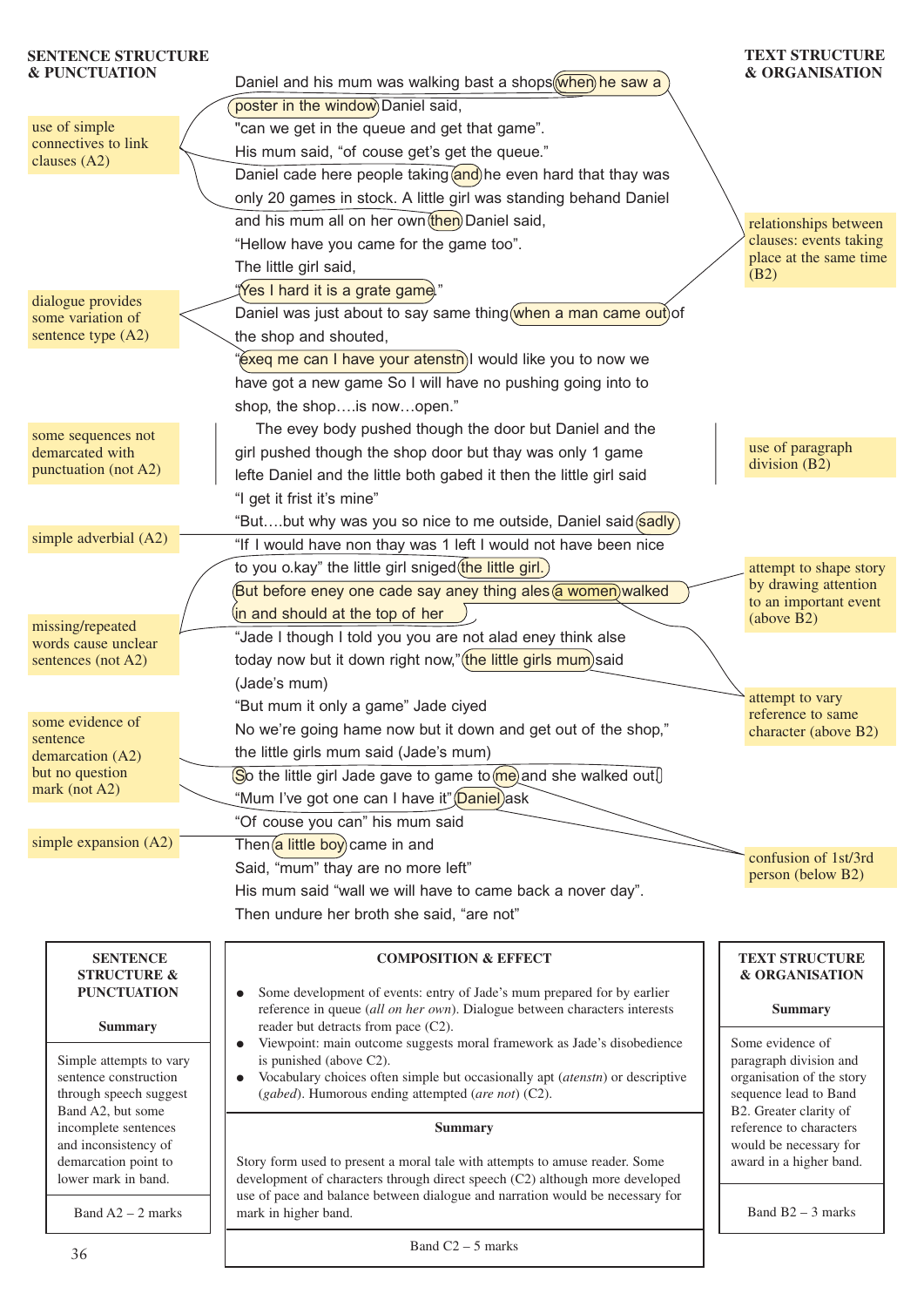| <b>SENTENCE STRUCTURE</b><br><b>&amp; PUNCTUATION</b><br>some variety of                                               | Lee and his mum were at the large Shopping Centre<br>buying clothes for the summer. They stopped to have<br>lunch at Burger King and then carried on. Lee was                                                                                                                                                                         | <b>TEXT STRUCTURE</b><br><b>&amp; ORGANISATION</b>                                                                                                |
|------------------------------------------------------------------------------------------------------------------------|---------------------------------------------------------------------------------------------------------------------------------------------------------------------------------------------------------------------------------------------------------------------------------------------------------------------------------------|---------------------------------------------------------------------------------------------------------------------------------------------------|
| subordinating                                                                                                          | moaning (because) he detests shopping but his mum                                                                                                                                                                                                                                                                                     |                                                                                                                                                   |
| connectives (A3)                                                                                                       | dragged him along anyway.                                                                                                                                                                                                                                                                                                             | some logical divisions in                                                                                                                         |
|                                                                                                                        | When)they were walking the passed the games store.<br>They started to wonder why there was such a long<br>queue. Something cought his ey on the Shop window.                                                                                                                                                                          | text help shape story,<br>but other transitions are<br>less meaningful (B3)                                                                       |
| fragmented sentence and<br>different sentence types<br>in dialogue $(A3)$                                              | "Mum" he yelled "the new game I have wanted for ages.<br>Can we join the end of the queue please?" "No" she<br>replyed firmly, "we are shopping for clothes not silly<br>game toys. We will come back later." "They will be<br>gone <sup>"</sup>                                                                                      |                                                                                                                                                   |
| inverted commas mostly<br>used correctly (A3)                                                                          | "Ok then if we don't get in in half an hour we will carry<br>on"(she)replyed shaking her head.) "Thanks (Mum), you're)                                                                                                                                                                                                                | varied reference to same<br>character links through<br>whole text $(B3)$                                                                          |
| adverbial adds variety<br>(A3)                                                                                         | the best" he <i>(flipped</i> ) into the back of the queue. "Stop<br>doing those silly flips of yours you'll hurt yourself one<br>day".                                                                                                                                                                                                |                                                                                                                                                   |
|                                                                                                                        | "Stop fussing."                                                                                                                                                                                                                                                                                                                       |                                                                                                                                                   |
| tense varies<br>appropriately (A3):<br>present in speech<br>past for narration                                         | The man) came to open the shop and everyone poured in<br>knocking some items off the shelf. "Carefull" the man<br>shouted but no one herd him as there was so much                                                                                                                                                                    |                                                                                                                                                   |
| noun phrases mostly<br>simple, with occasional<br>variation (not A3)                                                   | other noise going on around him.<br>Lee picked up (the last game) but some one else got hold<br>of it too. they gave it too (Lees mum) and the girl got to<br>have it. So they walked away Lee was in a mood and the<br>girl skipped happily.                                                                                         |                                                                                                                                                   |
|                                                                                                                        |                                                                                                                                                                                                                                                                                                                                       |                                                                                                                                                   |
| sentence demarcation<br>not always secure<br>(not A3)                                                                  | Lee went home and there was a parcel sitting on the)<br>kilien table with his name on. he unwrapped it. It was<br>the new games from Lucy Smith. He shouted with glee.<br>but how it got here so fast? he didnt know until Dad told<br>him she dropped it off. She had saved it behind                                                | connected events<br>within paragraph<br>develop from main<br>'topic' sentence (B3)                                                                |
|                                                                                                                        | the counter of her shop in the shopping centre.                                                                                                                                                                                                                                                                                       |                                                                                                                                                   |
| <b>SENTENCE</b><br><b>STRUCTURE &amp;</b>                                                                              | <b>COMPOSITION &amp; EFFECT</b>                                                                                                                                                                                                                                                                                                       | TEXT STRUCTURE<br><b>&amp; ORGANISATION</b>                                                                                                       |
| <b>PUNCTUATION</b><br><b>Summary</b>                                                                                   | Adaptation of story events to provide surprise at end of story. Relationship between<br>Lee and Mum built up through dialogue and narration (Lee was moaning) (C3).                                                                                                                                                                   | <b>Summary</b>                                                                                                                                    |
| Evidence of sentence variation<br>through adverbials, different<br>sentence types and<br>subordination leads to        | Viewpoint: reader experiences events mostly from Lee's perspective - adds interest to<br>$\bullet$<br>ending (how it got here so fast?) (C3).<br>Conversational language between characters creates realistic impression although use<br>$\bullet$<br>of speech not sustained. Some vocabulary choices are descriptive (poured) (C3). | Use of paragraphs to divide<br>groups of related events,<br>and development of events<br>within the paragraph lead to<br>Band B3. More secure use |
| Band A3. Limited phrasal<br>expansion and some<br>weaknesses in sentence<br>punctuation suggest lower<br>mark in band. | <b>Summary</b><br>Character development, maintenance of viewpoint and realistic dialogue supporting<br>adaptation of events suggest Band C3. More interaction between characters to support<br>second half of story is needed for higher mark in band.                                                                                | of time and place shifts to<br>shape story would be<br>necessary for higher mark<br>in band.                                                      |
| Band $A3 - 4$ marks                                                                                                    | Band $C3 - 7$ marks                                                                                                                                                                                                                                                                                                                   | Band $B3 - 4$ marks                                                                                                                               |
|                                                                                                                        |                                                                                                                                                                                                                                                                                                                                       | $\overline{\mathcal{L}}$                                                                                                                          |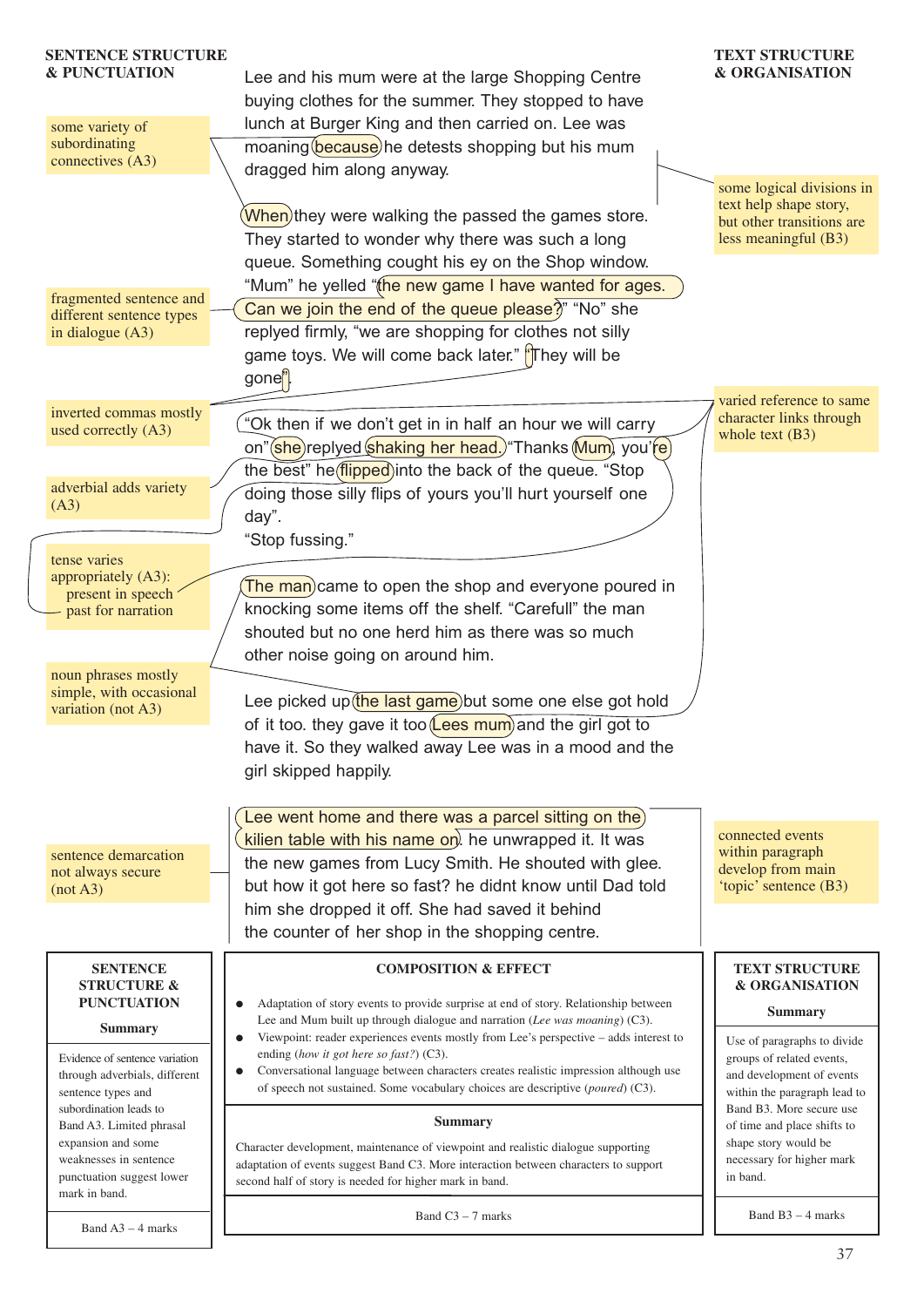### **SENTENCE STRUCTURE & PUNCTUATION**

| <b>&amp; PUNCTUATION</b>                       | 'WOW!' Ed(was standing) infront of the biggist shop in town                                                                                                                | <b>&amp; ORGANISATION</b>                           |
|------------------------------------------------|----------------------------------------------------------------------------------------------------------------------------------------------------------------------------|-----------------------------------------------------|
|                                                | $-$ the toy store. There was a huge poster in the window                                                                                                                   |                                                     |
| variation in verb use to                       | advertising 'zap' the latest computor game. Ed(pressed) his nose                                                                                                           |                                                     |
| convey a range of<br>meanings (A4):            | against the smooth glass. He could) feel the game with his                                                                                                                 | reference to main                                   |
| continuous action                              | fingers and he knew he had to buy it. 'Mum! (Mum)! Come look at                                                                                                            | characters (Ed, Trish)                              |
| past tense -                                   | this!'(Trish) came over, pushing (her) way through crowds of                                                                                                               | and the game                                        |
| modal-<br>present tense                        | people queueing to enter the store. 'Okay I(m) here, what is it                                                                                                            | established in the first<br>paragraph and link      |
| passive                                        | now?'                                                                                                                                                                      | through whole text                                  |
| construction -                                 | 'Oh Mum look 'zap' it's (been relased, set free, waiting for                                                                                                               | unambiguously (B3)                                  |
|                                                | children to pick it up and enjoy hours of fun playing it!'                                                                                                                 |                                                     |
|                                                | 'Oh yes. Now come on we'll be late!'                                                                                                                                       |                                                     |
| full punctuation of direct                     | 'Mum! Please won't you buy it for me? PLEASE!'                                                                                                                             |                                                     |
| speech (A4), although                          | 'No Ed.'                                                                                                                                                                   |                                                     |
| some opportunities to<br>use commas within the | 'It can be my birthday and christmas present!'                                                                                                                             |                                                     |
| sentence have been                             | 'You've already used up your birthday and christmas presents                                                                                                               |                                                     |
| missed (not A4)                                | on that games console you never use anymore)                                                                                                                               |                                                     |
|                                                | 'MUM! I'LL NEVER SPEAK TO YOU AGAIN!'                                                                                                                                      |                                                     |
|                                                | After lot's of begging and pleading and whining from Ed,                                                                                                                   | paragraph boundaries                                |
|                                                | Trish gave up. They got into the queue and waited. Ed                                                                                                                      | support main changes of                             |
|                                                | recognised a girl near the front of the queue but he couldn't                                                                                                              | location and clarify the                            |
| phrases expanded to                            | think where he'd seen her before. Half an hour later the doors                                                                                                             | shape of the story<br>(above B3)                    |
| allow additional levels                        | opened.                                                                                                                                                                    |                                                     |
| of detail (A4)                                 | The crowd forgot about queuing and just ran into the shop.                                                                                                                 |                                                     |
|                                                | The people at the front of the queue got shoved aside. Ed ran                                                                                                              |                                                     |
|                                                | in he kicked a few people and elbowed others out of the way.                                                                                                               |                                                     |
|                                                | He lost his mum in the big rush.                                                                                                                                           |                                                     |
| combination of                                 | The stand was in sight). (The stand upon which stood: 'zap'                                                                                                                |                                                     |
| simple and complex<br>constructions used (A4)  | Oh know there was only one game left. The girl from the queue                                                                                                              | within-paragraph<br>organisation: events            |
|                                                | was about the same distance away from the game as ed.                                                                                                                      | developed from the                                  |
|                                                | They both ran forward and grabbed the game.                                                                                                                                | introductory sentence                               |
|                                                | 'It's mine!'                                                                                                                                                               | about the stand (B3),<br>although control is        |
|                                                | 'No mine!'                                                                                                                                                                 | weakened by the rapid                               |
|                                                | 'What's happening?' Trish rushed forward 'Oh hello Gabby!'                                                                                                                 | resolution                                          |
|                                                | 'Hi Aunty Trish!' Gabby said.                                                                                                                                              |                                                     |
|                                                | 'Aunty?' Then he rembered 'Oh your my cousin!'                                                                                                                             |                                                     |
|                                                | Gabby and Ed share the game.                                                                                                                                               |                                                     |
|                                                |                                                                                                                                                                            |                                                     |
| <b>SENTENCE</b>                                | <b>COMPOSITION &amp; EFFECT</b>                                                                                                                                            | <b>TEXT STRUCTURE</b>                               |
| <b>STRUCTURE &amp;</b>                         |                                                                                                                                                                            | <b>&amp; ORGANISATION</b>                           |
| <b>PUNCTUATION</b>                             | Differentiation of main characters established through Ed's attempts to persuade his<br>mum. Attempt to prepare for ending (couldn't think where he'd seen her) (C3) - but | <b>Summary</b>                                      |
| <b>Summary</b>                                 | weakened by pacing.                                                                                                                                                        |                                                     |
|                                                | Viewpoint maintained: Ed's efforts to get game portrayed with humour. Events                                                                                               | Support of story shape                              |
| Evidence of variety and<br>range in sentence   | (He lost his mum in the big rush) do not have serious consequences $(C3)$ .<br>Detail used to suggest convincing character feeling (pressed his nose against the           | through paragraph<br>divisions and secure           |
| construction, expansion and                    | smooth glass) but little description of inside shop (C3).                                                                                                                  | reference and development                           |
| range of punctuation lead                      |                                                                                                                                                                            | of ideas within sections lead                       |
| to Band A4. Some<br>inconsistency within       | <b>Summary</b>                                                                                                                                                             | to the upper mark in Band<br>B3. Further control of |
| sentence punctuation                           | Character development and events supporting chosen viewpoint merit Band C3. More                                                                                           | overall text structure is                           |
| suggests lower mark                            | effective use of pace and description is needed for higher mark in band.                                                                                                   | necessary for award in high-                        |
| in band.                                       | Band $C3 - 6$ marks                                                                                                                                                        | er band.                                            |
| Band $A4 - 6$ marks                            |                                                                                                                                                                            | Band $B3 - 5$ marks                                 |
|                                                |                                                                                                                                                                            |                                                     |

**TEXT STRUCTURE**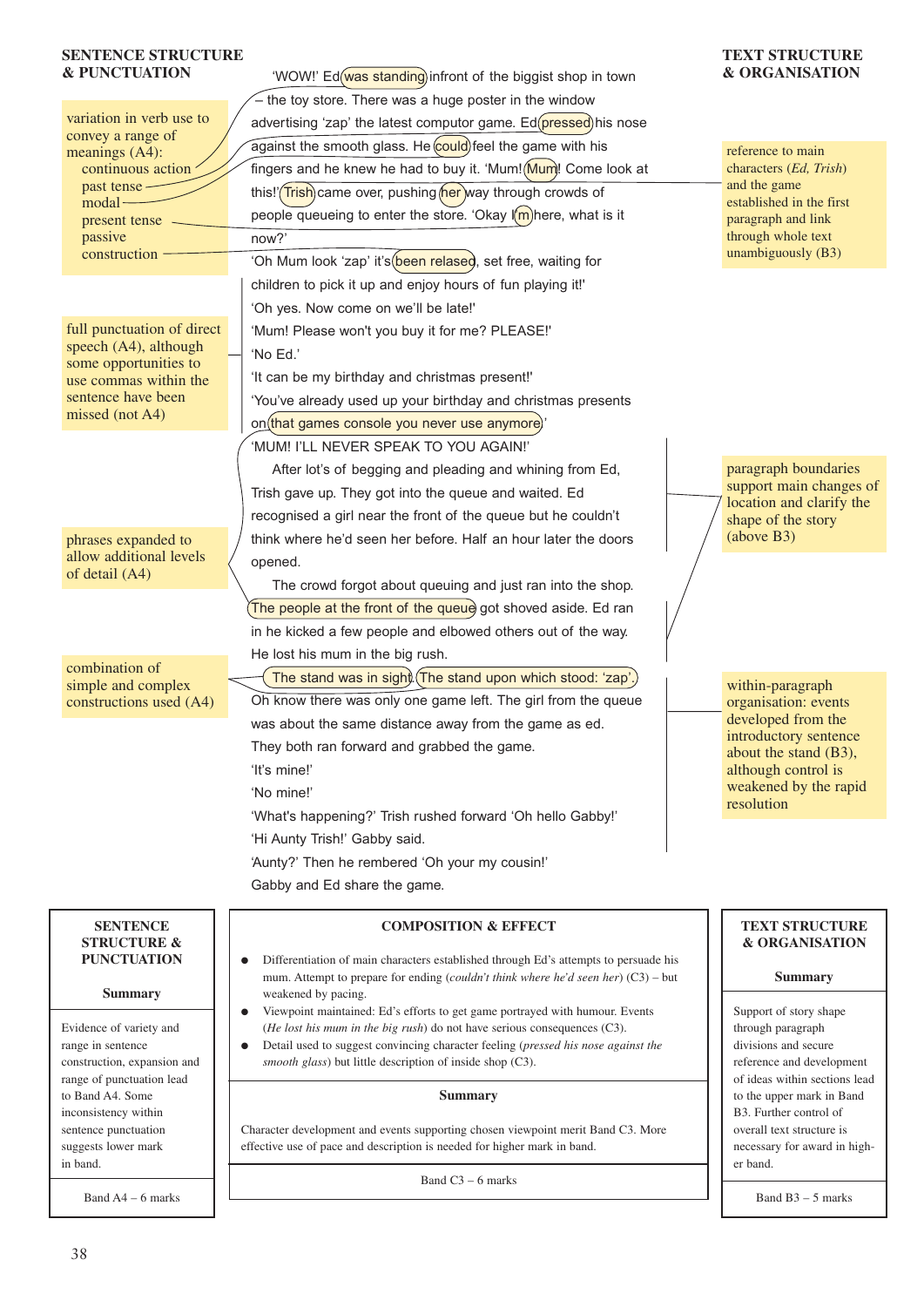### **SENTENCE STRUCTURE & PUNCTUATION**

| TEXT STRUCTURE |
|----------------|
| & ORGANISATION |

|                                           | Zac walked quickly along the pavement. He wanted to go to the toy shop.                                                                                      |                                                   |
|-------------------------------------------|--------------------------------------------------------------------------------------------------------------------------------------------------------------|---------------------------------------------------|
|                                           | They had been shopping for quite a long time and so far it had been boring                                                                                   |                                                   |
| range of punctuation                      | and tedious, they had been looking at clothes for Mum. so he wished to go<br>to at least a couple of good shops.                                             |                                                   |
| used accurately (A4):                     |                                                                                                                                                              |                                                   |
| speech marks                              | As he approached the shop, his attention was drawn to a bright green<br>poster on the wall. He began to read the poster aloud. "New game, here               |                                                   |
| ellipsis $-$                              | today) Mum, mum look at this it's a new Simpsons game! Can we buy it?                                                                                        |                                                   |
| varied sentence<br>demarcation            | Please <sup>"</sup> "Well, we'll just see what its like first!"                                                                                              |                                                   |
| comma                                     | The only problem was that the shop didn't open for 15 minutes and there                                                                                      |                                                   |
| omission apostrophe                       | was a huge line of custommers who probably wanted to buy the game too.                                                                                       | internal paragraph                                |
|                                           | Zac was feeling anxious, what if there wasn't enough? But, there'll probably                                                                                 | organisation: theme of                            |
| phrase expanded by                        | be hundreds there! Yes, but there is loads of customers. Zac's head was                                                                                      | Zac's growing anticipation                        |
| subordinate clause (A4)                   | full of thoughts, he felt like he was going to explode! "How long to go mum?"                                                                                | develops from opening<br>sentence (B3)            |
|                                           | asked Zac.                                                                                                                                                   |                                                   |
|                                           | "Oh, em, just five more minute's love." replied mum. Zac looked at the                                                                                       |                                                   |
| additional word gives                     | poster again to try to pass some time. The game looked exciting and only five<br>pounds and ninety nine pence.                                               |                                                   |
| specific meaning to                       |                                                                                                                                                              |                                                   |
| sentence (A4)                             | Zac noticed a man at the door the shop was now open. Zac was (normally) a                                                                                    |                                                   |
|                                           | polite boy, but, he really wanted this game so he pushed his way into the<br>building and ran to the board games. He ran as fast as a cheetah, and           | attempt to use paragraph                          |
| comma splice (not A4)                     | grabbed the first game he saw. He rushed to find his mum.                                                                                                    | boundary - but division<br>does not fully support |
|                                           |                                                                                                                                                              | story developments (B3)                           |
| verbs used to express                     | At the checkout there wasn't much of a queue and they were out in a flash.<br>They walked back to the bus stop and waited for the bus. As soon as the        |                                                   |
| differences in meaning                    | right bus came Zac leaped into the air, he couldn't wait to get home, his best                                                                               |                                                   |
| $(A4)$ :                                  | friend Tom(was coming) over for tea, they (would) be able to play it whilst                                                                                  |                                                   |
| continuous action                         | watching tv.                                                                                                                                                 | paragraph boundary                                |
| possibility (modal)                       | When they arrived home, as soon as they got inside the house, Zac grabbed                                                                                    | signals change in location                        |
|                                           | the phone and punched in the numbers of Toms mobile phone number. Ring,                                                                                      | to home $(B3)$                                    |
|                                           | ring! Ring, ring! "Hello, Tom is that you?"                                                                                                                  |                                                   |
|                                           | "Yes of course its me! It is my mobile!"                                                                                                                     |                                                   |
|                                           | "Do you want to come over now!"                                                                                                                              |                                                   |
| punctuation and                           | "Yes, I'll get my mum to drive me"                                                                                                                           |                                                   |
| sentence construction                     | Ding, dong! Zac rushed to answer the door. "Hi, come on in!" <b>Zac</b> showed                                                                               | proper nouns and pronouns                         |
| weaker at end of piece                    | (Tom) his new game and (they) began to read the instructions. "I'll be the blue<br>one" Shouted Zac, 'I'll have the red one then!" said Tom                  | clearly link character                            |
| (not A4):<br>some missing full stops-     |                                                                                                                                                              | references throughout the                         |
| simple connectives -                      | They played it most of the time that Tom was there(and) Zac was glad he                                                                                      | text (B3)                                         |
| used repetitively                         | bought it, Buzz lightyear was of the favourite toy shelf and) in its place was<br>his new simpson's game. "Sorry Buzz! Your getting old now!" Zac thought to |                                                   |
|                                           | himself.                                                                                                                                                     |                                                   |
|                                           |                                                                                                                                                              |                                                   |
| <b>SENTENCE</b><br><b>STRUCTURE &amp;</b> | <b>COMPOSITION &amp; EFFECT</b>                                                                                                                              | <b>TEXT</b><br><b>STRUCTURE &amp;</b>             |
| <b>PUNCTUATION</b>                        | Adaptation evident in development of main character's reaction (Zac was normally a polite                                                                    | <b>ORGANISATION</b>                               |
|                                           | $boy$ ) (C3), but lack of event development precludes full build-up of tension.                                                                              |                                                   |
| <b>Summary</b>                            | Viewpoint: anticipation in queue given emphasis as wait is portrayed from Zac's<br>$\bullet$                                                                 | <b>Summary</b>                                    |
| Variety in use of verbs                   | perspective (what if there wasn't enough?) (C3).<br>Language choices in dialogue are convincing (Can we buy it? Please!) and distinct from                   | Divisions supporting                              |
| and expanded                              | style of narration (The only problem was that) (C3).                                                                                                         | story shape and                                   |
| sentence construction                     |                                                                                                                                                              | evidence of internal                              |
| together with                             |                                                                                                                                                              | paragraph development                             |
| punctuation range merit<br>Band A4. Some  | <b>Summary</b>                                                                                                                                               | lead to the higher mark<br>in Band B3. Build-up   |
| inconsistency in                          | Interesting presentation of main character, consistent style of dialogue and narration and use of                                                            | and inclusion of main                             |
| comma use suggests                        | viewpoint lead to Band C3. Greater adaptation of events is necessary for award in higher band.                                                               | story complication is                             |
| lower mark in band.                       | Band $C3 - 8$ marks                                                                                                                                          | necessary for award in<br>higher band.            |
|                                           |                                                                                                                                                              |                                                   |
| Band $A4 - 6$ marks                       |                                                                                                                                                              | Band $B3 - 5$ marks                               |
|                                           |                                                                                                                                                              |                                                   |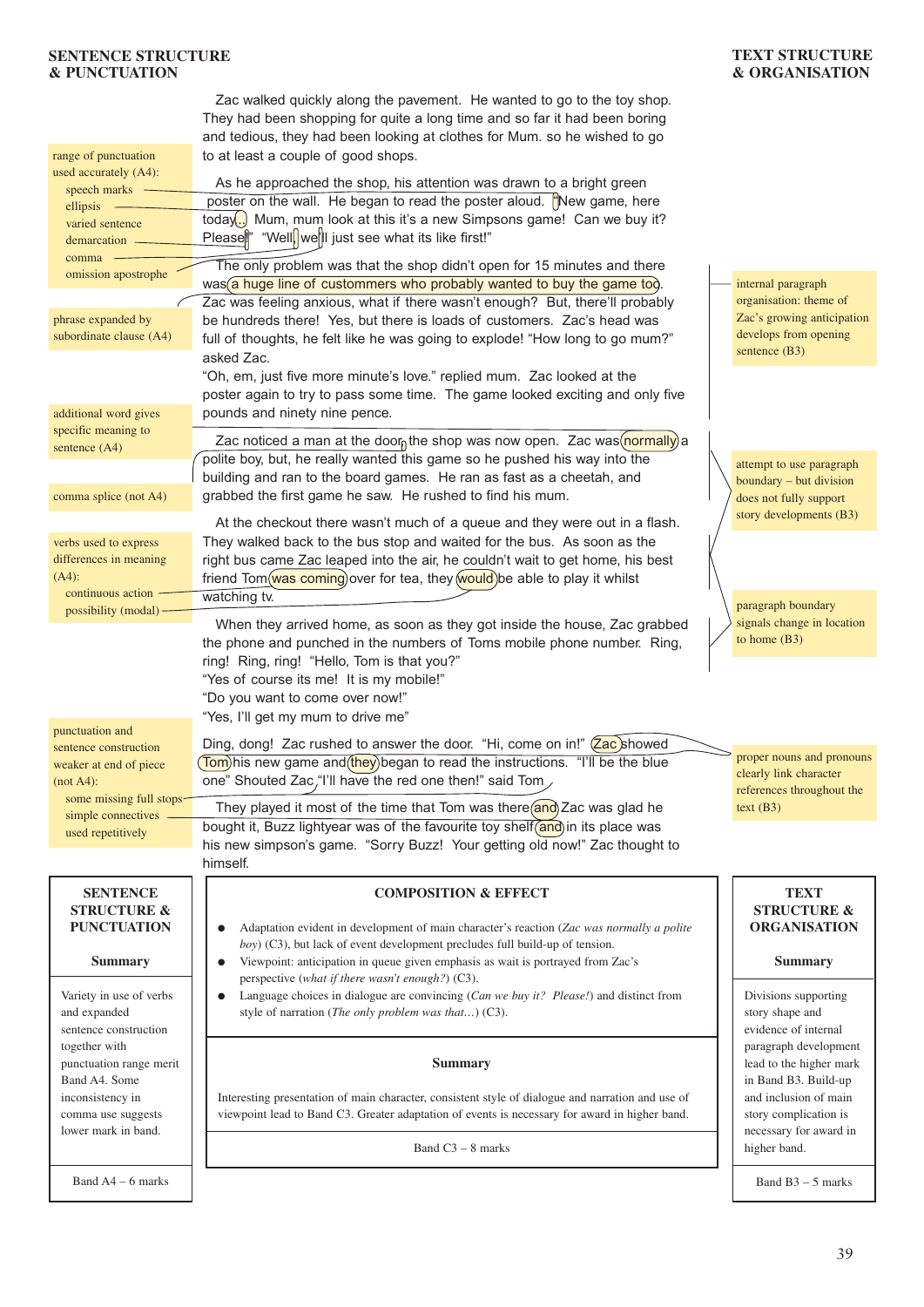| <b>SENTENCE STRUCTURE</b>                           |                                                                                                                                                                                | <b>TEXT STRUCTURE</b>                               |
|-----------------------------------------------------|--------------------------------------------------------------------------------------------------------------------------------------------------------------------------------|-----------------------------------------------------|
| <b>&amp; PUNCTUATION</b>                            | "Cool!"<br>"YES!" cried everyone as Jamie and his mother passed the queue                                                                                                      | <b>&amp; ORGANISATION</b>                           |
|                                                     | "What's all the fuss?" asked Mrs Harper, Jamie's mother,                                                                                                                       |                                                     |
|                                                     | "Mum!" gasped Jamie, amazed that his own mother didn't know what all                                                                                                           |                                                     |
|                                                     | the commotion was about, "Only the follow up to 'BAT FLAP' is out today!"                                                                                                      | relationship between                                |
| punctuation is accurate<br>and varied, particularly | His mum looked blank, "In this shop! The game 'The Bat King' is out.                                                                                                           | the story opening and                               |
| to enhance meaning in                               | Please can I queue up for it? PLEASE? I've got my money on me!" He gave                                                                                                        | resolution contributes                              |
| direct speech $(A4)$ :                              | his mother an innocent look, so innocent she just had to give in. "OK, but                                                                                                     | to overall structure of                             |
| dash                                                | afterwards (we're going to the groceries   understood? ("Yes mum,") sighed                                                                                                     | narrative $(B4)$                                    |
| speech marks with                                   | Jamie as they joined the back of the queue.                                                                                                                                    |                                                     |
| concluding comma                                    | As they waited, children were trying to open the doors but they wouldn't                                                                                                       |                                                     |
| ellipsis to indicate<br>unfinished speech           | budge. People tried to catch a glimpse of the game, but didn't succeed.                                                                                                        |                                                     |
|                                                     | After half an hour, the store still wasn't open and everyone was getting                                                                                                       |                                                     |
|                                                     | bored. "If they don't open those doors in five minutes we're going," said                                                                                                      |                                                     |
|                                                     | Mrs. Harper firmly                                                                                                                                                             |                                                     |
|                                                     | "But Mum()" began Jamie,                                                                                                                                                       |                                                     |
|                                                     | "No Jamie, I'm sorry. You can get it tommarow." she compromised. Jamie                                                                                                         |                                                     |
|                                                     | spent the next 4 minutes wishing for the shop to open.                                                                                                                         |                                                     |
|                                                     | When the doors finally opened, he cheered and ran inside the shop to $(he)$                                                                                                    |                                                     |
| subordinate clause                                  | shelf where the games were. As he ran he thought to himself "Cor, they're                                                                                                      |                                                     |
| expands phrase (A4)                                 | going quickly, I hope there's one left for me.'                                                                                                                                |                                                     |
|                                                     | A few metres away from the shelf, Jamie lept. He lept for the game and                                                                                                         | reference to events<br>varied to avoid repetition   |
|                                                     | grabbed it. But(so did) someone else. "Oi! This is my game! Get of it!"                                                                                                        | (B4)                                                |
|                                                     | shouted the other person. However, when Jamie looked up it was a girl,                                                                                                         |                                                     |
|                                                     | Kelly from school. He let go of it as his mother was always telling him to be                                                                                                  | changes of mood and                                 |
| adverbs allow shades                                | nice to girls. She snatched it and held it (tightly) She stuck out her tongue at                                                                                               | focus between                                       |
| of meaning to be                                    | him and ran off to the Counter. Jamie's mum came over and put a gentle                                                                                                         | characters adds shape to                            |
| described (A4)                                      | arm round him. "Oh well," she sighed "Maybe next time."                                                                                                                        | the narrative $(B4)$ –                              |
|                                                     | Jamie looked at the shelf and thought of how close he had come to the                                                                                                          | although structure of final<br>paragraph could      |
|                                                     | game. He thought for a minute he could even see it. Wait - he could. "Here,"                                                                                                   | be further developed                                |
|                                                     | spoke Kelly, "You have it, I don't have enough money," His eyes opened                                                                                                         |                                                     |
|                                                     | widely) and hugged her. "Just take it. This is so painful." she walked off                                                                                                     |                                                     |
|                                                     | feeling sad. "YES" shouted Jamie and ran to the till as fast as he could, not                                                                                                  |                                                     |
|                                                     | believing he actually had it. The game was £29.99. Luckily, he had £30.00                                                                                                      |                                                     |
|                                                     | and was able to pay and run home to play it.                                                                                                                                   |                                                     |
| variety of connectives                              | As he ran out of the shop, he cheered and punched the air. (However)                                                                                                           |                                                     |
| (A4)                                                | sitting on the bench was Kelly who was crying. He went over to her and sat                                                                                                     |                                                     |
|                                                     | down beside her. "You can come and play it with me, if you like, "said                                                                                                         |                                                     |
|                                                     | Jamie, "They looked at each other <i>(until)</i> Kelly finally said "Yes." They ran off                                                                                        |                                                     |
|                                                     | home and really enjoyed the game. <b>"BUT WHAT ABOUT THE</b> )                                                                                                                 |                                                     |
|                                                     | <b>GROCERIES</b> <sup>y</sup> called Mrs. Harper, but found that they had already                                                                                              |                                                     |
| variation in verb use (A4)                          | started) running down the street and probaly couldn't hear) her. "Oh well,                                                                                                     |                                                     |
|                                                     | guess it's just me," she sighed.                                                                                                                                               |                                                     |
|                                                     |                                                                                                                                                                                |                                                     |
| <b>SENTENCE</b>                                     | <b>COMPOSITION &amp; EFFECT</b>                                                                                                                                                | <b>TEXT</b>                                         |
| <b>STRUCTURE &amp;</b>                              |                                                                                                                                                                                | <b>STRUCTURE &amp;</b>                              |
| <b>PUNCTUATION</b>                                  | Changes in pace help maintain interest in events - slow frustration of queue (but they<br>wouldn't budge). Action in shop (leptleptgrabbed) and relationship between Jamie and | <b>ORGANISATION</b>                                 |
| <b>Summary</b>                                      | Kelly develop through story (C4).                                                                                                                                              | <b>Summary</b>                                      |
|                                                     | Viewpoint: control shown as key events portrayed from Jamie's point of view - his                                                                                              |                                                     |
| Varied and secure                                   | increasing awareness of Kelly emerges (the other personwhen Jamie looked up it was                                                                                             | Organisation of whole                               |
| sentence construction                               | a girl, Kelly from school) (C4).                                                                                                                                               | story supported by                                  |
| together with accurate                              | Engaging storytelling style is sustained; interactions between characters supported by                                                                                         | links within text, and                              |
| use of a range of<br>punctuation leads to           | narrator's comments (amazed that his own mother didn't know) (C4).                                                                                                             | use of mood contrast to<br>give internal shape lead |
| the higher mark in                                  | <b>Summary</b>                                                                                                                                                                 | to Band B4. Further                                 |
| Band A4. Greater                                    |                                                                                                                                                                                | management of                                       |
| manipulation of word                                | Use of pace, development of character and events, consistency of style and management of                                                                                       | paragraph development                               |
| order for emphasis is                               | viewpoint for effect lead to highest mark in band. Further use of detail for setting would be                                                                                  | is necessary for higher                             |
| necessary for highest                               | necessary for award of highest mark.                                                                                                                                           | mark in band.                                       |
| band.                                               | Band $C4 - 11$ marks                                                                                                                                                           | Band $B4 - 6$ marks                                 |
| Band $A4 - 7$ marks                                 |                                                                                                                                                                                |                                                     |
|                                                     |                                                                                                                                                                                |                                                     |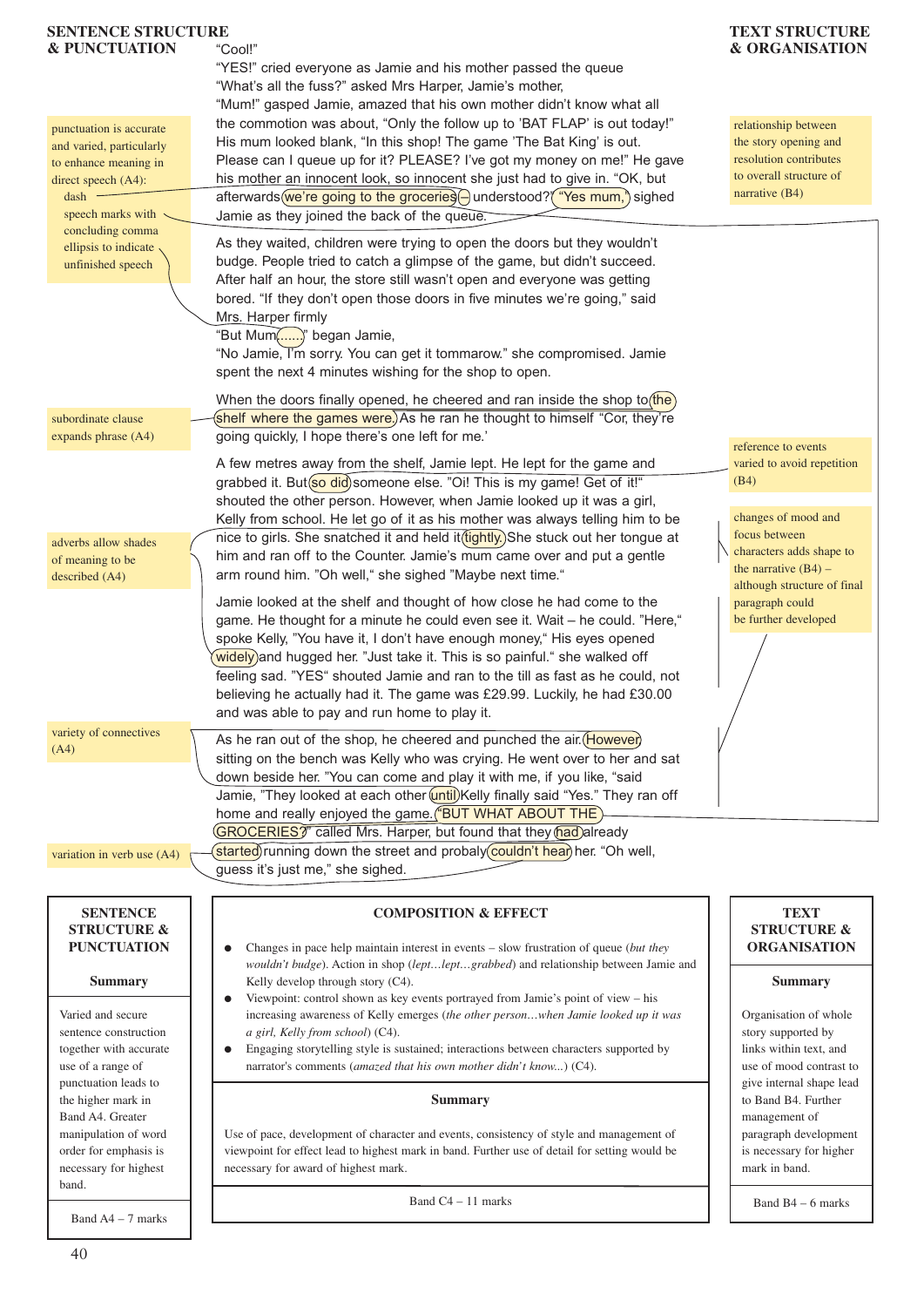## **Handwriting examples**

#### *Example awarded 1 mark*

The handwriting is legible and shows some features of regularity in size and spacing. However, overall the script is disjointed and uneven.

Today in Newyork Jack and his mum ment to four they what ment to lots of shop's it mas a bit bering for Jesek because mest of the time he went in the shope's hi's mum Liked. But he hats to like with it so the last natted clong tuting and siging until they went to modelon and c donalds Just inst set there cutting and ship withen he saw his chesce bereser shop with a sign sign on" it saying NEW CrAME Here today! Le said to his mum? Eant go to that Shop places it when the me" said his Munio So thing Fun to the shop and staged in the queene. Though were there for too minits when when the door's opened and every budy ran in and row for the new game, He sure one there come left so he wont for it but he cry one how intent for it and <u>در ہ</u> Scilly cent for it to but Jack # sally "you have But sally suld "no let's share  $\frac{1}{1} + \frac{1}{1}$  $1 + 11$ when you to have it" so sailly task the grams and cost in the line and withich Then the came from the batte with merneyer more so be gid got one after <u>citt</u> So he Redd For it and what buck into a cupple more storpers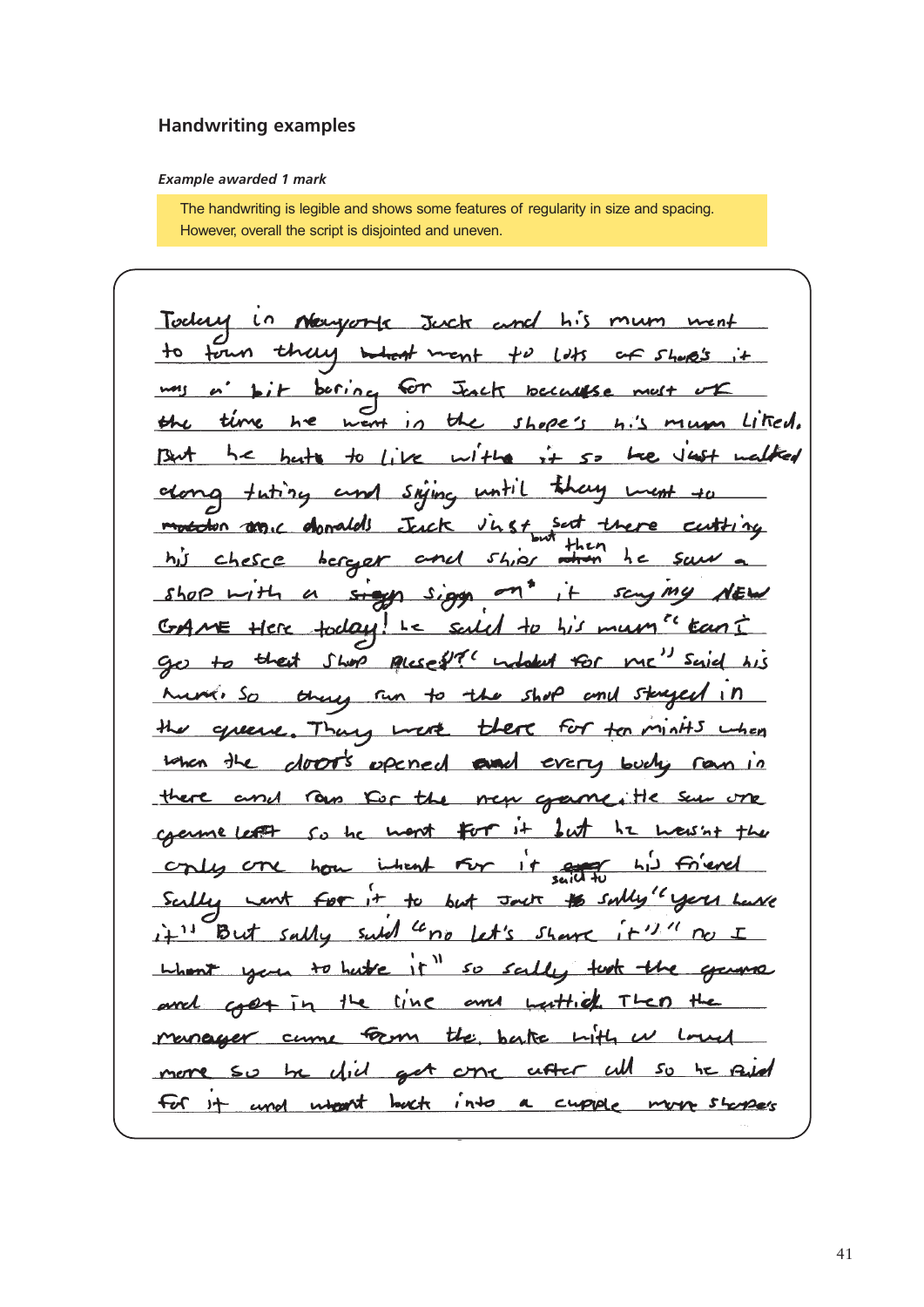## *Example awarded 2 marks*

Overall, the handwriting is regular with some flow and movement. Letters and words are usually appropriate in size and position but there is some variation.

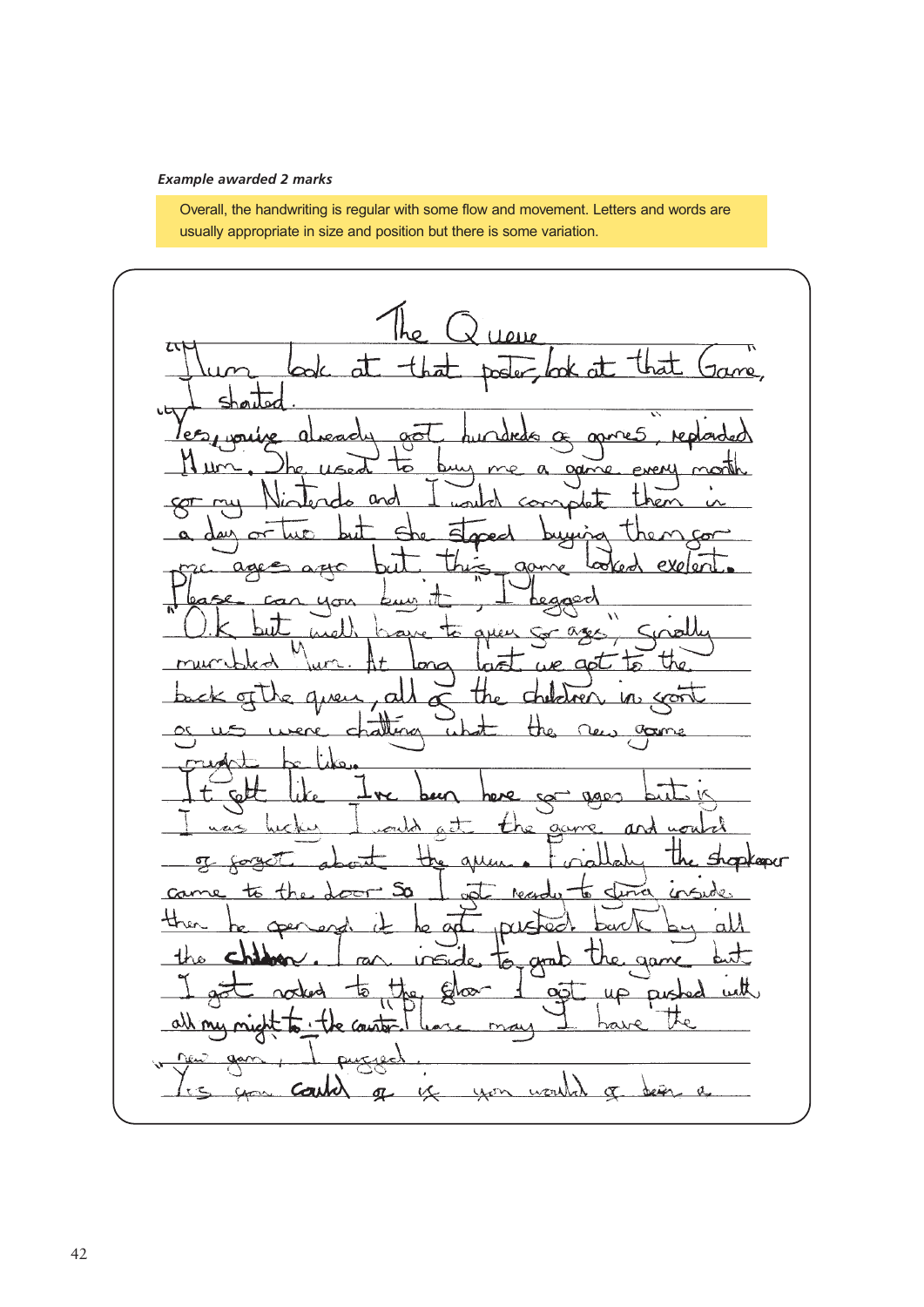## *Example awarded 3 marks*

The handwriting is consistent and fluent with letters and words appropriately placed. The handwriting maintains a personal style to engage the reader.

<u>On one bright, survy, Saturday</u> norruna and his mom were in town shopping. When Joe  $bias$ stopped came to <u>houtt</u>  $\overline{a}$ . dead ۳٥  $hix$ tuned He Śh head hed new game Said hone today <u>but</u> saw this enourmous awell  $\Omega$ . way down the st  $\ddot{\mathbf{t}}$ then أمن hư< MmM into the queue an told the new game <u>"about</u>  $\boldsymbol{0}$ About ten n Later  $\Omega$ the guerre grew even <u>very excited</u> bigger the  $ch$ **INDONE** Were actura inpatient <u>boned</u> <u>his</u> and <u>and</u> or the line Mid mon aroun the everyone became Cheak doors open, everybod 5 into the game tingand arabbed  $\overline{a}$ **Jd**  $\mathcal{C}$ Stone  $\leq$  $\sigma r$ board  $\Omega$  $J<sub>o</sub>e<sub>u</sub>$ grabbes unsud ther aueric  $\mathbf{H}$ m  $\mathbf{u}$ δo bis  $\alpha$  $\sigma$  $\omega$ Voew and the <u>fot</u> Dow game J non switty <u>and</u> into moved ou the car. They pulled <u>Sho</u> the ca/pa  $\alpha$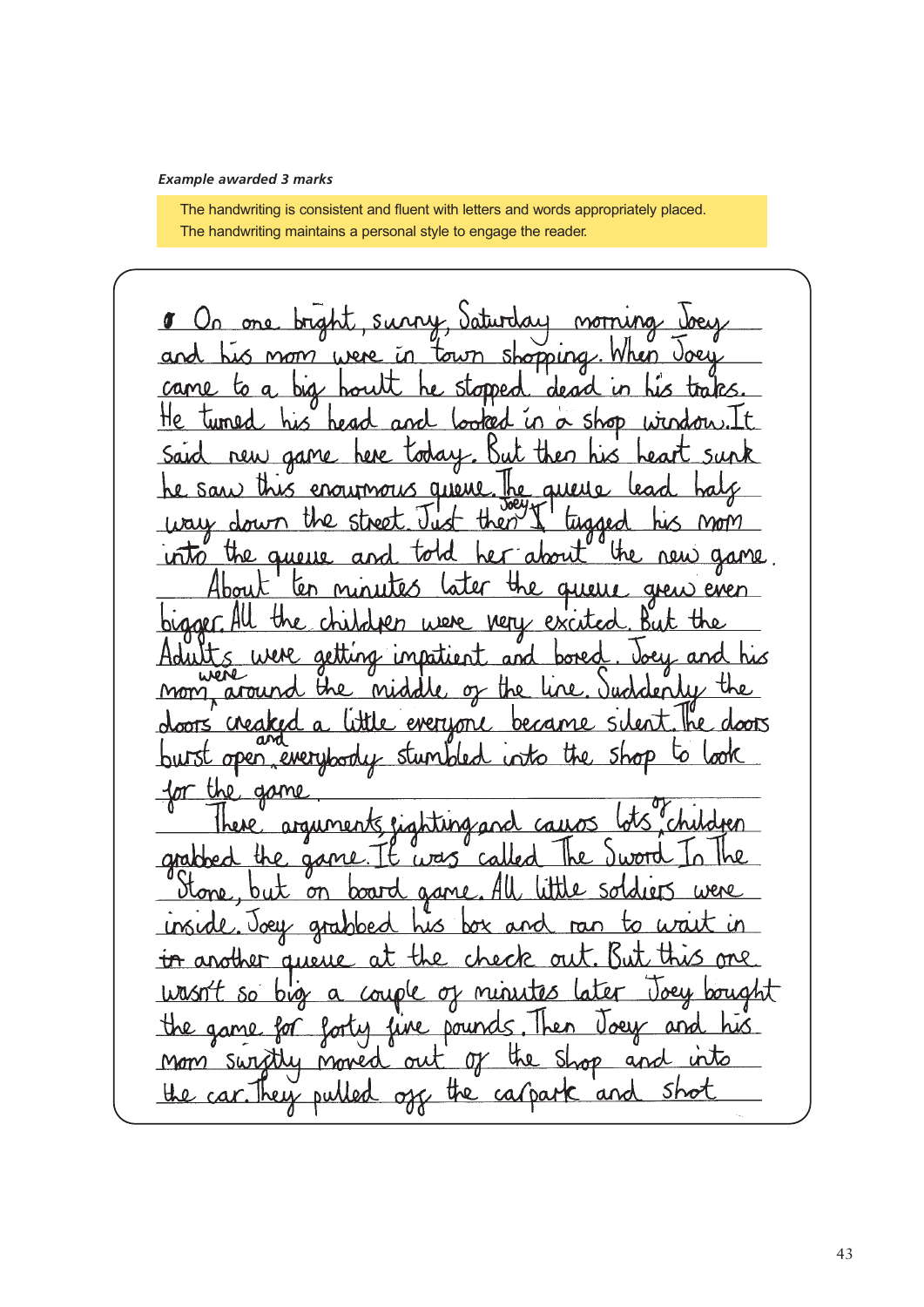## **The shorter task:** *A New Toy*

The task is to produce a radio advertisement for a new toy. The persuasive purpose of the writing is clearly given and writing cues are given below to support development of content. Better performances are distinguished by selection of content to appeal to a specific audience, a clear viewpoint and choice of sentence structure and vocabulary chosen for persuasive impact.

| A New Toy                                                                                                    |
|--------------------------------------------------------------------------------------------------------------|
| The Amazing Toy Company has invented a new toy.                                                              |
| To let people know about the toy, the company wish to<br>produce an advertisement for local radio.           |
| Your task is to write the words for the radio advertisement<br>to persuade people to buy the toy.            |
| Before you start, make some brief notes:                                                                     |
|                                                                                                              |
|                                                                                                              |
| main features:<br>●                                                                                          |
|                                                                                                              |
|                                                                                                              |
|                                                                                                              |
|                                                                                                              |
| Remember, this advertisement is for the radio.<br>You will NOT receive any marks for pictures or decoration. |
|                                                                                                              |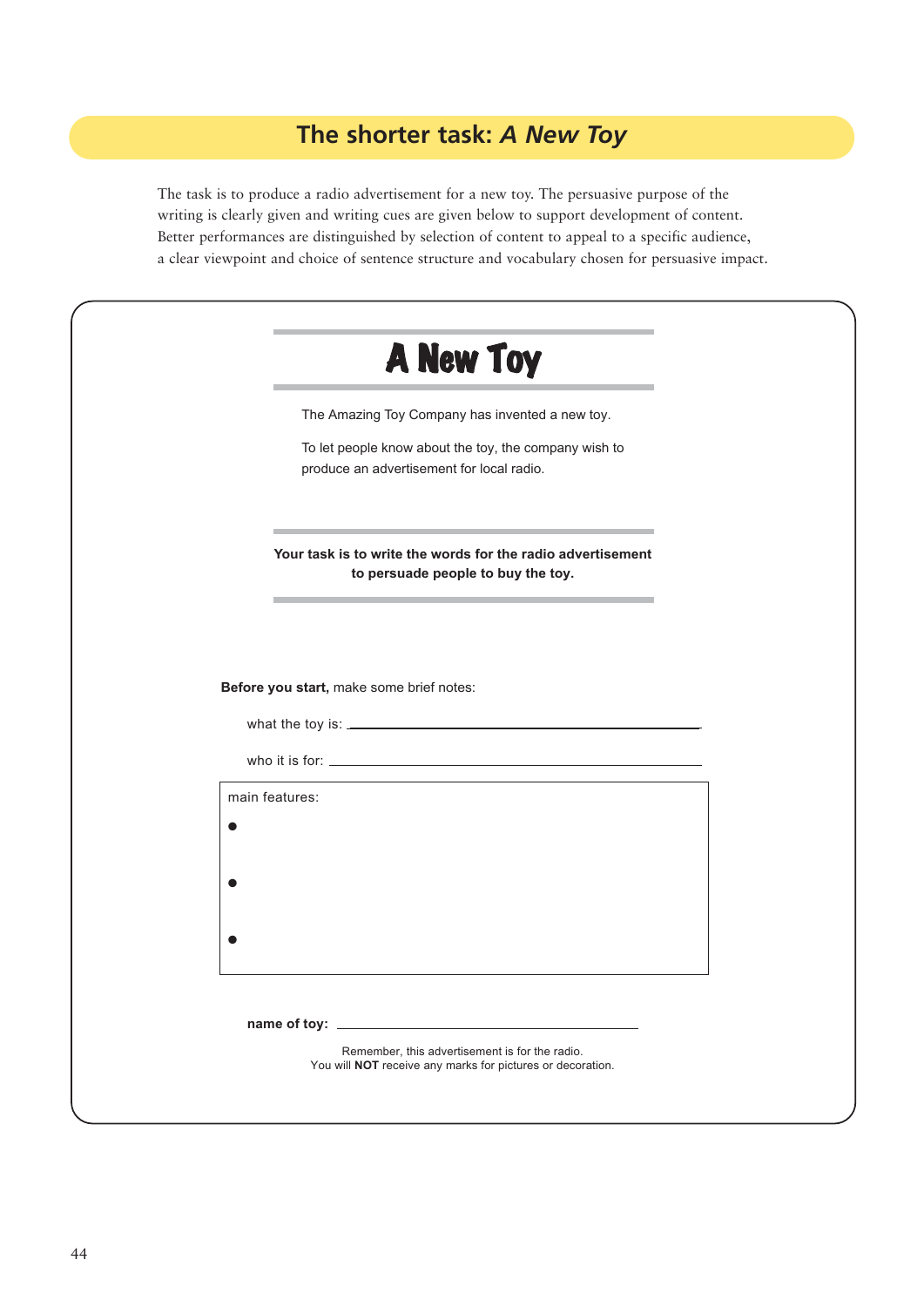## **Mark scheme for the Shorter Task:** *A New Toy*

| <b>SECTION D</b> | SENTENCE STRUCTURE, PUNCTUATION AND TEXT ORGANISATION<br>Assessment focuses: vary sentences for clarity, purpose and effect<br>write with technical accuracy of syntax and punctuation in phrases, clauses and sentences<br>construct paragraphs and use cohesion within and between paragraphs                                                                                                                                                                                                                                                                                                         |
|------------------|---------------------------------------------------------------------------------------------------------------------------------------------------------------------------------------------------------------------------------------------------------------------------------------------------------------------------------------------------------------------------------------------------------------------------------------------------------------------------------------------------------------------------------------------------------------------------------------------------------|
|                  |                                                                                                                                                                                                                                                                                                                                                                                                                                                                                                                                                                                                         |
| <b>Band D1</b>   | Clauses usually grammatically accurate, mostly joined with <i>and</i> , but. Some simple sentences, which are<br>often a brief sequence of words starting with subject and verb (to describe the toy: Its got a handbag).<br>Occasional sentence variation when a spoken style is used (Get one now!). Some connections between<br>sentences, for example, pronouns referring to the toy.<br>Sentences are sometimes demarcated by capital letters and full stops.                                                                                                                                      |
|                  | 1 mark                                                                                                                                                                                                                                                                                                                                                                                                                                                                                                                                                                                                  |
|                  |                                                                                                                                                                                                                                                                                                                                                                                                                                                                                                                                                                                                         |
| <b>Band D2</b>   | Some variation in sentence types through use of spoken style, for example: imperatives (Go down to<br>$\bullet$<br>your toy store!); attempts at rhetorical questions or exclamation (Why don't you ). Clauses mostly<br>linked with simple connectives (and, also); subjects and verbs frequently repeated. Adjectives and<br>adverbs supporting persuasive purpose sometimes included (only, just, soon, ever). Conventional<br>advertising phrases or sentences may be used (Only at T-store! Now in store!). Relationships between<br>sentences or clauses sometimes made explicit (Not only  but). |
|                  | Full stops, capital letters, exclamation and question marks mostly accurate; commas in lists.<br>$\bullet$                                                                                                                                                                                                                                                                                                                                                                                                                                                                                              |
|                  | 2 marks                                                                                                                                                                                                                                                                                                                                                                                                                                                                                                                                                                                                 |
|                  |                                                                                                                                                                                                                                                                                                                                                                                                                                                                                                                                                                                                         |
| <b>Band D3</b>   | Variation in sentence construction: initial verbs for impact; conversational language and incomplete<br>sentences (Need more information? How much?); adverbials (in different sizes and shapes); expanded<br>noun phrases (reversible moving talking action figure); some subordination (if, because, when). Some<br>variety of pronouns, for example, to refer to speaker, product, listener (you'll probably be on it 24/7).<br>Present tense generally used consistently. Sections of text developed around topic sentence and similar<br>content grouped together.                                 |
|                  | Some commas mark phrases or clauses.<br>$\bullet$                                                                                                                                                                                                                                                                                                                                                                                                                                                                                                                                                       |
|                  | 3 marks                                                                                                                                                                                                                                                                                                                                                                                                                                                                                                                                                                                                 |
|                  |                                                                                                                                                                                                                                                                                                                                                                                                                                                                                                                                                                                                         |
| <b>Band D4</b>   | Compound and complex sentences used, with varied connectives (which, while, also). Expanded<br>phrases and clauses build up relevant detail (which sings them a lullaby). Additional words and<br>phrases (absolutely, actually). Time reference and focus varied through use of verbs (passive: was made<br>by the company). Simple, repetitive structures or shortened sentences may be used for effect (He'll sing,<br>he'll dance, he'll shout). The organisation of each point supports thorough coverage and emphasis on<br>main ideas.                                                           |
|                  | Range of punctuation used, almost always correctly, for example brackets, dashes, colons.<br>$\bullet$<br>4 marks                                                                                                                                                                                                                                                                                                                                                                                                                                                                                       |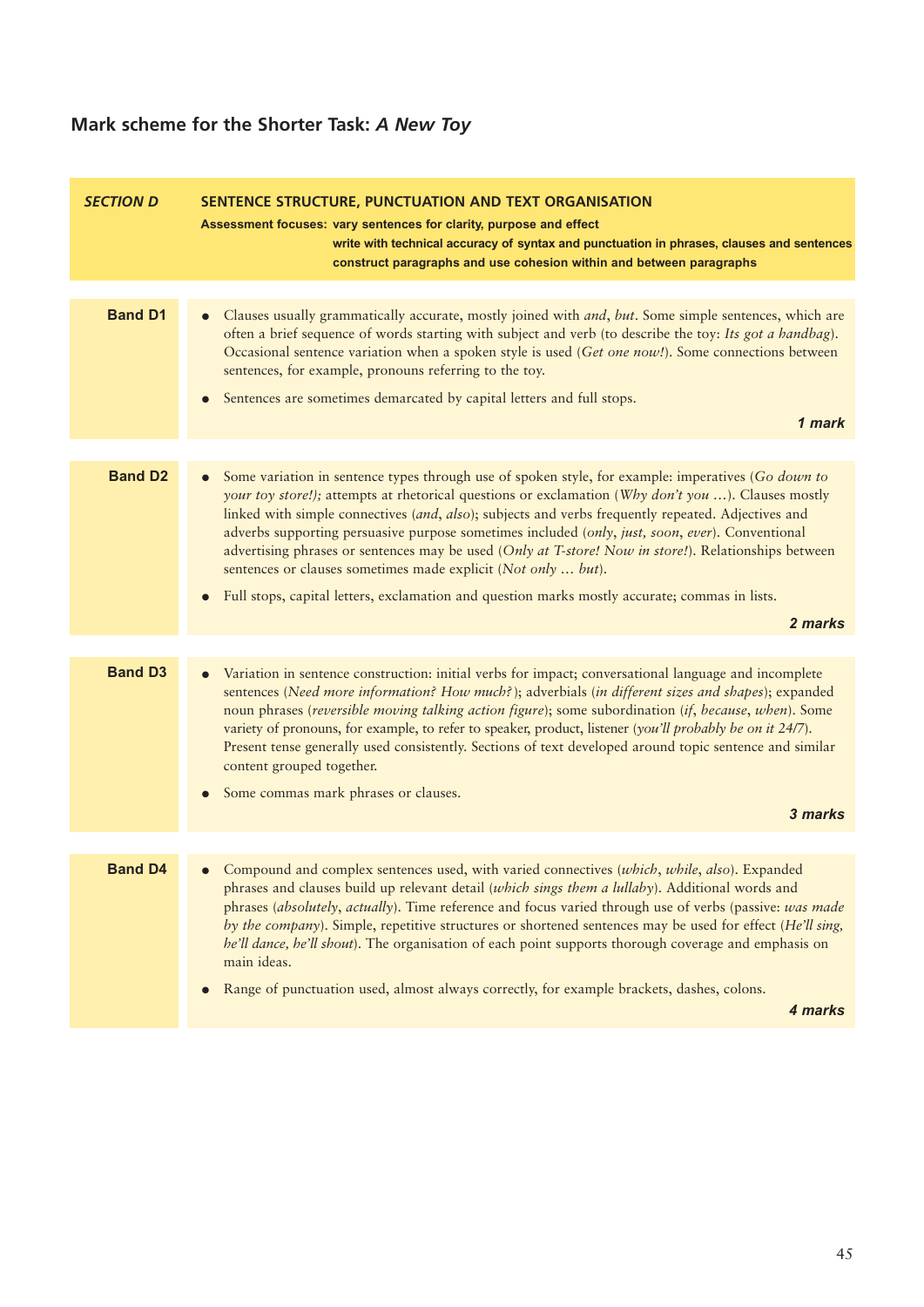| <b>SECTION E</b> | <b>COMPOSITION AND EFFECT</b>                                                                                                                                                                                                   |
|------------------|---------------------------------------------------------------------------------------------------------------------------------------------------------------------------------------------------------------------------------|
|                  | Assessment focuses: write imaginative, interesting and thoughtful texts                                                                                                                                                         |
|                  | produce texts which are appropriate to task, reader and purpose                                                                                                                                                                 |
|                  |                                                                                                                                                                                                                                 |
| <b>Band E1</b>   | A short series of comments or simple description of the toy; features may be listed.<br>$\bullet$                                                                                                                               |
|                  | Details, for example, price / age group / where the toy can be bought, sometimes included to interest                                                                                                                           |
|                  | or persuade (it's unbreakable).                                                                                                                                                                                                 |
|                  | 1 mark                                                                                                                                                                                                                          |
|                  |                                                                                                                                                                                                                                 |
| <b>Band E2</b>   | A series of persuasive points; coverage may be uneven. Points include some description of toy's<br>features; some explanation of its appeal to audience.                                                                        |
|                  | Some evidence of viewpoint: positive attitude about the toy expressed; attempts to impress the<br>audience (just been sent from America).                                                                                       |
|                  | Some stylistic choices support persuasive purpose, for example vocabulary choices describe toy<br>attractively (awesome new extreme cycle); conversational style of address (yes that's right).                                 |
|                  | $2 - 3$ marks                                                                                                                                                                                                                   |
|                  |                                                                                                                                                                                                                                 |
| <b>Band E3</b>   | Coverage is balanced; advertisement form is maintained and selection of content shows awareness of<br>audience (You don't have to worry about space in your room).                                                              |
|                  | Viewpoint is established and maintained, for example speaker presents friendly, conversational<br>relationship with audience (I think I might get this toy!).                                                                   |
|                  | Stylistic choices consistently support the persuasive purpose, for example description and persuasion                                                                                                                           |
|                  | are interwoven (the handy remote); style of address to audience is sustained.<br>4–5 marks                                                                                                                                      |
|                  |                                                                                                                                                                                                                                 |
|                  |                                                                                                                                                                                                                                 |
| <b>Band E4</b>   | Advertisement form adapted for specific audience, for example effective selection of comments<br>and detail tailored to adults, children or another group of listeners (Yo to all you boys out there!<br>Kids, if I were you ). |
|                  | • Clear and consistent viewpoint established and controlled, for example, speaker as an authoritative                                                                                                                           |
|                  | voice (the most advanced technology) or a conversational / humorous tone created (So get out of bed<br>and come to the store).                                                                                                  |
|                  | Stylistic devices engage audience, for example repetition for effect, slogans, direct address to audience<br>(He's cool! He's flash! Get the voice control out and talk, talk, talk).                                           |
|                  | 6-7 marks                                                                                                                                                                                                                       |
| <b>Band E5</b>   |                                                                                                                                                                                                                                 |
|                  | Content is adapted and shaped for effect, for example, use of dramatised conversations between shoppers,<br>mini-interview with maker of toy ("So, what does this do?" "Well it's the best remote control ").                   |
|                  | The voice or voices of the radio advertisement are well controlled and convincing, for example<br>a persona is created, a character is portrayed.                                                                               |
|                  | Stylistic devices are manipulated to fully support the persuasive purpose and entertain the audience,<br>for example linguistic patterning, word play, alliteration, figurative language.                                       |
|                  | 8 marks                                                                                                                                                                                                                         |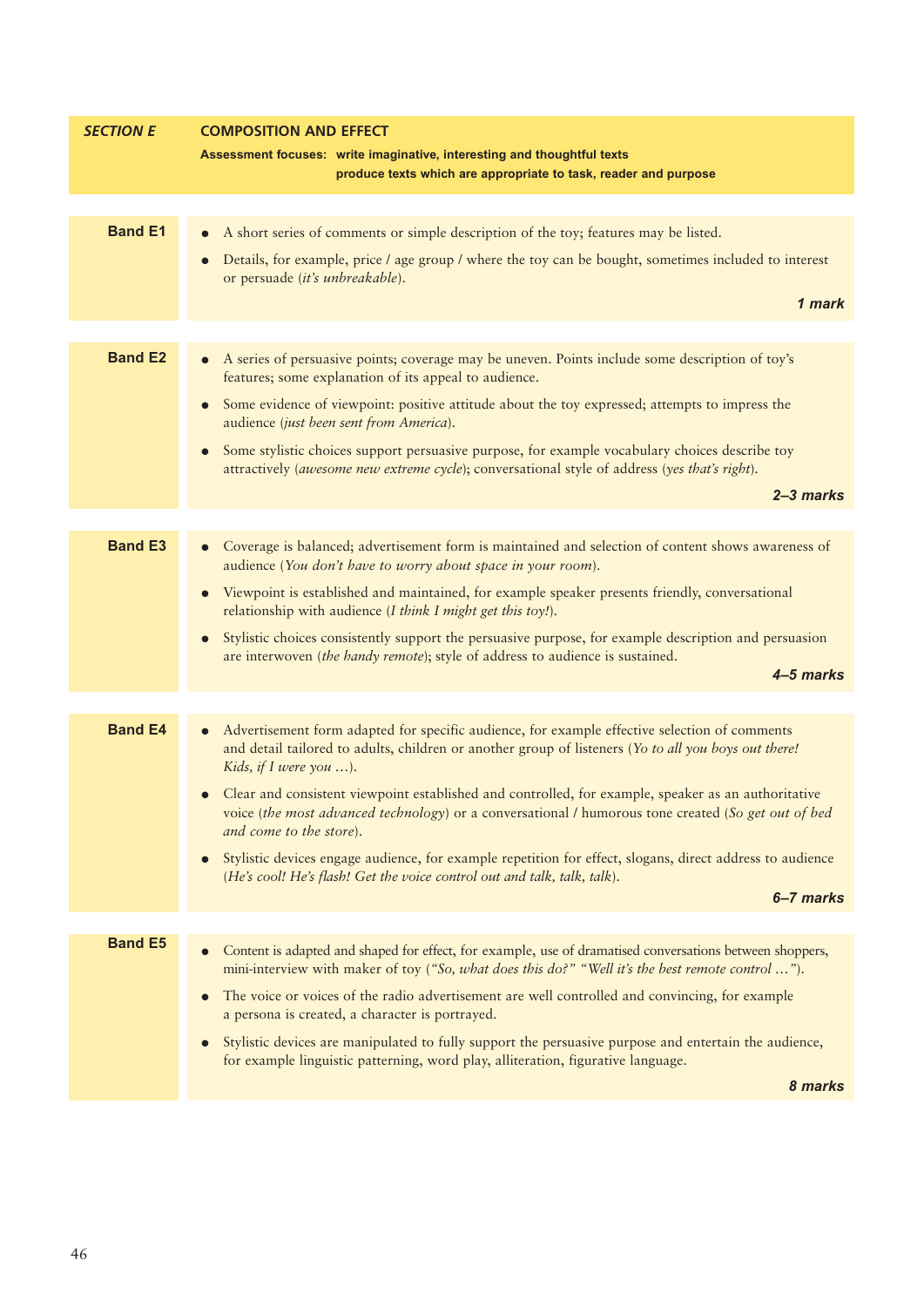## **ORGANISATION**



#### **SENTENCE STRUCTURE, PUNCTUATION & TEXT ORGANISATION**

**Summary**

Use of clauses which are mostly simple or linked with *and* or *or*, repetition of subjects and verbs, simple adjectives and adverbs used to support persuasion along with mostly accurate punctuation lead to a mark just into Band D2.

Band D2 – 2 marks

#### **COMPOSITION & EFFECT**

- Some description of toy's features (*bark like a real Dog*) with explanation of its appeal to the audience (*stop that winying*) (E2).
- Viewpoint: content included to impress audience (*scare them off like mad*) (E2).
- Stylistic choices focus on persuasive appeal (*buy! buy! buy!*) (E2).

#### **Summary**

Conversational style of address and clear evidence of purpose support the award of a mark in Band E2. There is sufficient, if uneven, coverage of points to merit the higher mark in the band.

Band  $E2 - 3$  marks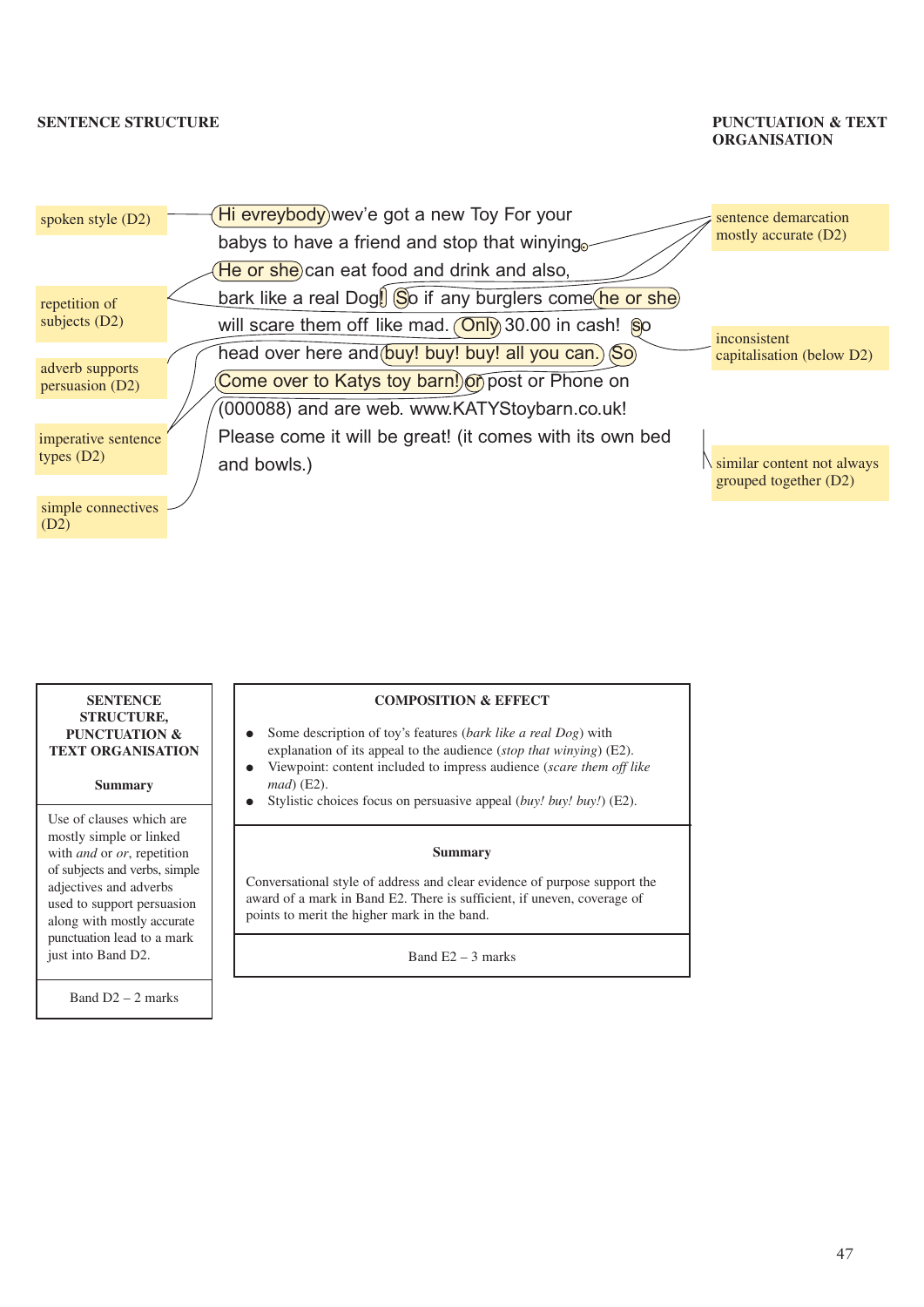## **ORGANISATION**

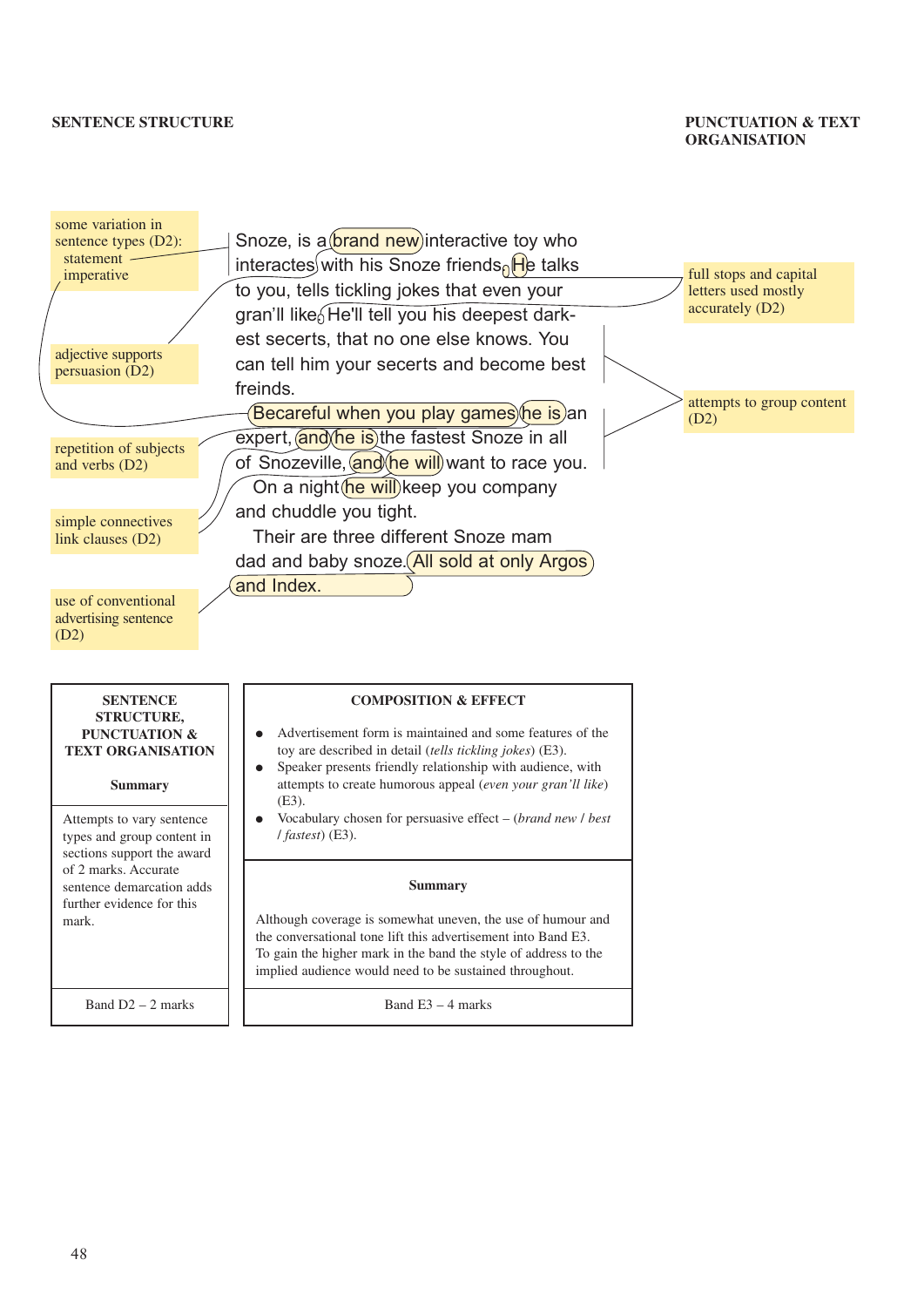## **ORGANISATION**



| <b>SENTENCE</b><br><b>STRUCTURE,</b><br>PUNCTUATION &<br><b>TEXT ORGANISATION</b><br><b>Summary</b> | <b>COMPOSITION &amp; EFFECT</b><br>Content is detailed, with several points being developed to interest<br>the audience <i>(it dosen't hurt your fist)</i> (E3).<br>Viewpoint: positive view of the toy is presented; speaker's<br>knowledge is established (E3).<br>Persuasive phrases are used throughout the piece, interwoven with |  |  |
|-----------------------------------------------------------------------------------------------------|----------------------------------------------------------------------------------------------------------------------------------------------------------------------------------------------------------------------------------------------------------------------------------------------------------------------------------------|--|--|
| Use of adverbials and                                                                               | $\bullet$                                                                                                                                                                                                                                                                                                                              |  |  |
| expanded noun phrases                                                                               | more descriptive phrases (the right thing for you / very spacious)                                                                                                                                                                                                                                                                     |  |  |
| adds to variation in sentence                                                                       | $(E3)$ .                                                                                                                                                                                                                                                                                                                               |  |  |
| structures. Punctuation is                                                                          | <b>Summary</b>                                                                                                                                                                                                                                                                                                                         |  |  |
| also accurate and varied,                                                                           | Balanced coverage of the toy with several features clearly identified, but                                                                                                                                                                                                                                                             |  |  |
| but text organisation is                                                                            | address to the audience is less assured. Some uncertainty caused by the                                                                                                                                                                                                                                                                |  |  |
| weaker; on balance, the                                                                             | broad focus on <i>children and adults</i> , but the careful combination of                                                                                                                                                                                                                                                             |  |  |
| piece merits 3 marks.                                                                               | description and persuasion pushes the piece to the upper mark in E3.                                                                                                                                                                                                                                                                   |  |  |
| Band $D3 - 3$ marks                                                                                 | Band $E3 - 5$ marks                                                                                                                                                                                                                                                                                                                    |  |  |

49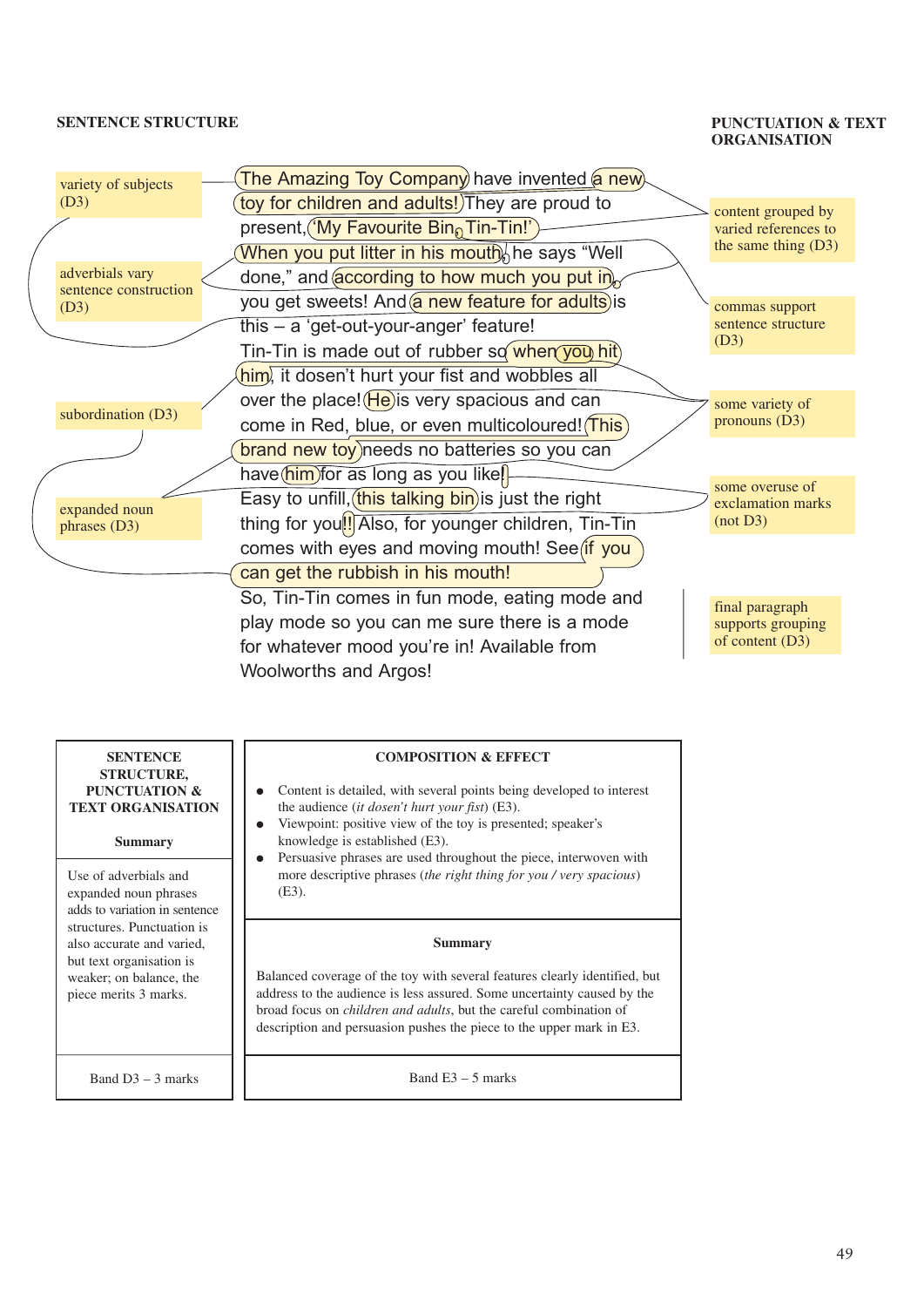## **ORGANISATION**



## **SENTENCE STRUCTURE, PUNCTUATION & TEXT ORGANISATION Summary** Use of varied sentence structure, further supported by punctuation including commas to mark phrases, suggests 3 marks. Greater organisation of content would be necessary for

**COMPOSITION & EFFECT**

- Overview of product given (*new, ultimate, Mega Master blaster*) with appropriate supporting detail (*top of the range dvd system*); address to audience apparent (*you … the only person at school*) but not sustained throughout (E4).
- Viewpoint: writing gives impression of concern for audience's budget (*Don't worry you won't brake the bank*) (E4).
- Persuasive focus established by choice of positive vocabulary (*amazing radio / brilliant offer*) (E4).

#### **Summary**

Thorough coverage of points relating to the product and consistent focus on persuasion point to a mark in band E4. More effective use of stylistic features would be necessary for higher mark in band.

Band D3 – 3 marks

highest band.

Band E4 – 6 marks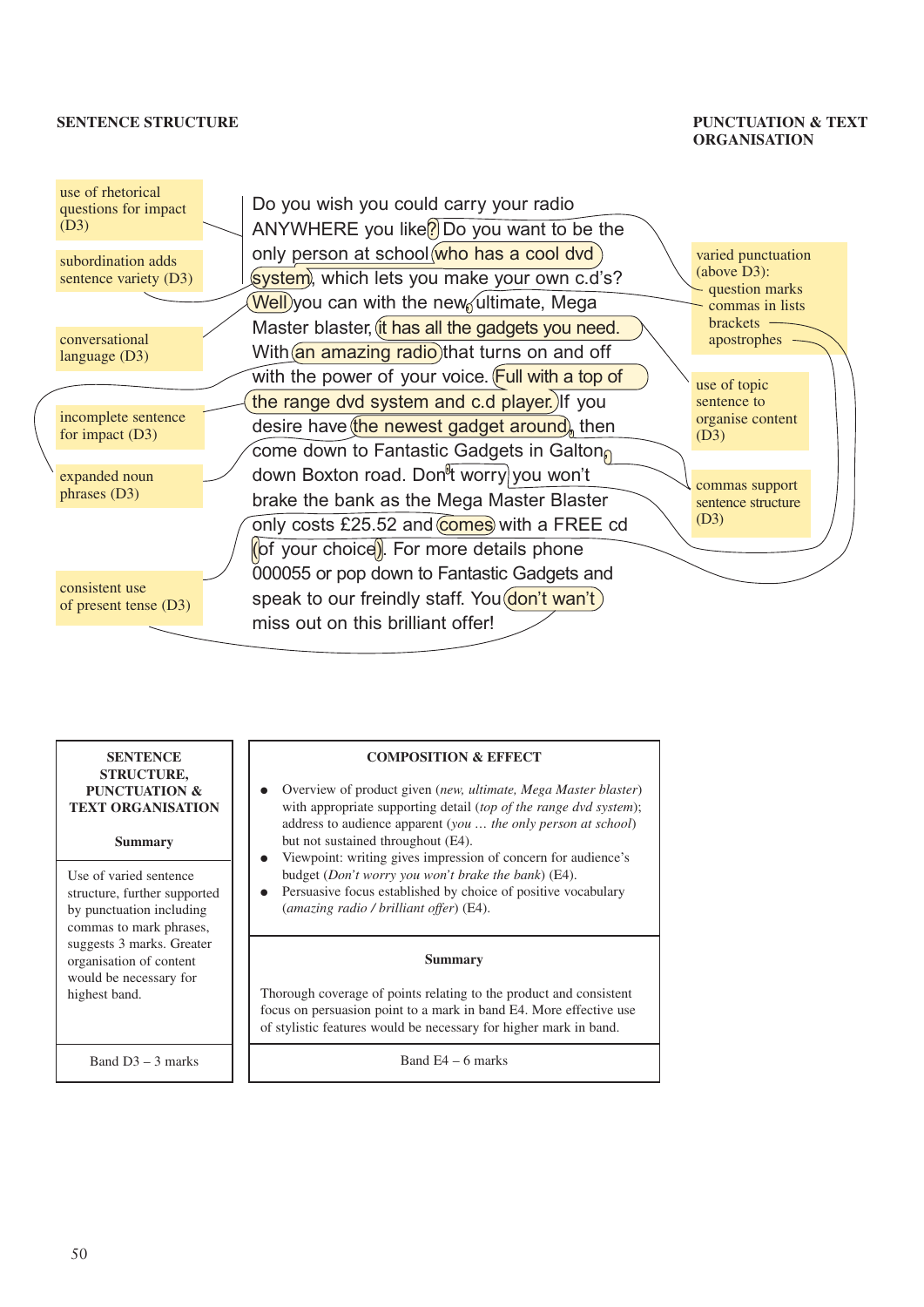## **ORGANISATION**



| <b>SENTENCE</b><br><b>STRUCTURE,</b><br>PUNCTUATION &<br><b>TEXT ORGANISATION</b>                                                       | <b>COMPOSITION &amp; EFFECT</b><br>Some comments and details designed to interest child audience<br>$\bullet$<br><i>(electrifying laser gun)</i> (E4) but other appeals more relevant to adult<br>audience ( <i>ready to stop crime</i> ).                                                                         |
|-----------------------------------------------------------------------------------------------------------------------------------------|--------------------------------------------------------------------------------------------------------------------------------------------------------------------------------------------------------------------------------------------------------------------------------------------------------------------|
| <b>Summary</b><br>Use of shortened structures<br>and expanded noun phrases<br>varies sentence structure.<br>Less varied punctuation but | Viewpoint: direct address ( <i>Hey Kids!</i> ) is sustained by conversational<br>$\bullet$<br>tone; speaker is both knowledgeable and enthusiastic (If not than listen)<br>(E4).<br>Vocabulary choices reflect persuasive and descriptive purposes of text<br>$\bullet$<br>(super silver armor / huge offer) (E4). |
| the sentence structure and<br>organisational features of<br>the text merit the award of<br>4 marks.                                     | <b>Summary</b><br>Advertisement form is adapted with the establishment of an implied question<br>and answer scenario. Appeal to audience would need to be clearly controlled<br>in order to gain the higher mark in the band.                                                                                      |
| Band $D4 - 4$ marks                                                                                                                     | Band $E4 - 6$ marks                                                                                                                                                                                                                                                                                                |

51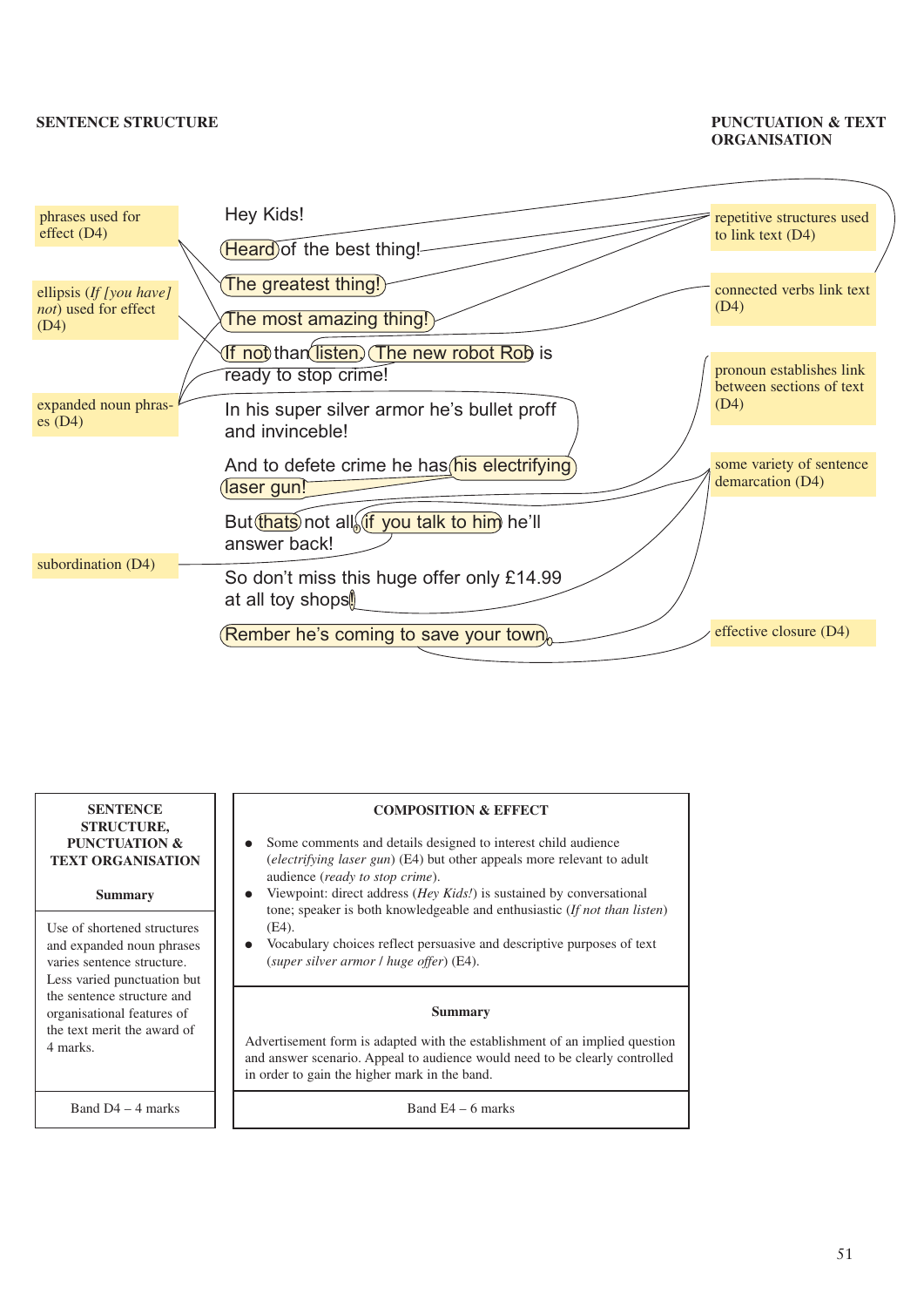## **ORGANISATION**



### **SENTENCE STRUCTURE, PUNCTUATION & TEXT ORGANISATION**

#### **Summary**

Variation and control of sentence structures, accurate punctuation and the organisation of content support the award of 4 marks, even though control of organisation is not sustained throughout.

Band D4 – 4 marks

#### **COMPOSITION & EFFECT**

- Comments and detail consistently addressed to adult audience (*Are your toddlers getting bored with their teddy bears?*) (E4).
- Viewpoint: knowledge of product establishes speaker as authoritative voice (*Your toddlers will be busy … all day*) (E4).
- Stylistic device engages audience (*Bubbles … bubbles of fun*) (E4).

#### **Summary**

Opening paragraph establishes persuasive purpose and subsequent content is adapted to the adult audience focusing on educational and social benefits of the toy. More use of stylistic devices appropriate to the genre would be needed for the highest band.

Band E4 – 7 marks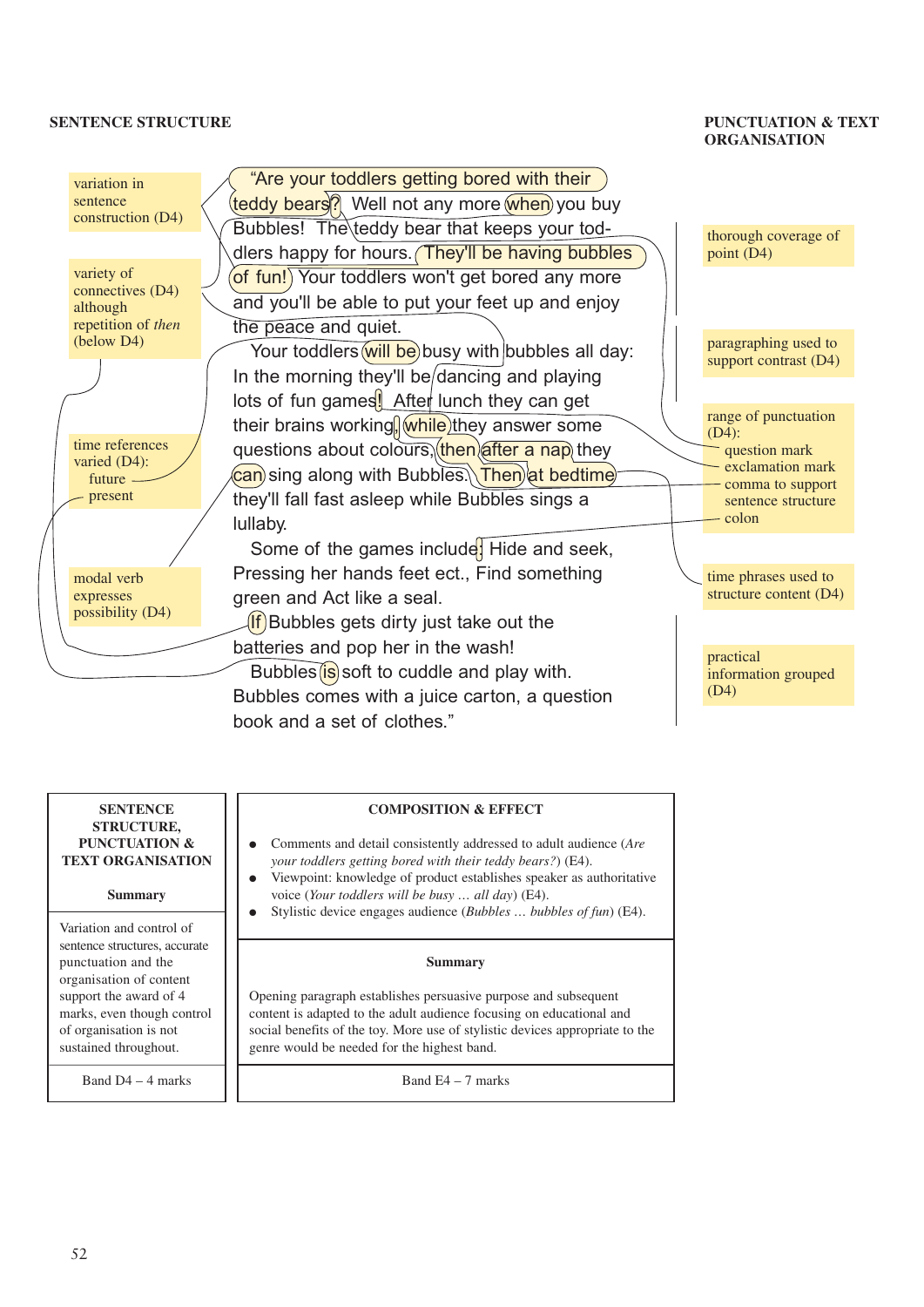## **The spelling test**

## **The spelling test**

The words omitted from the children's spelling test booklet are those printed in **bold** in the version below.

| <b>Stunt Doubles</b>                                                                                                                                                                                                                                                                                                                                                                                                                                                                                                                                                                     |                                                                                                                                                                                                                                                                                                                                                                                       |
|------------------------------------------------------------------------------------------------------------------------------------------------------------------------------------------------------------------------------------------------------------------------------------------------------------------------------------------------------------------------------------------------------------------------------------------------------------------------------------------------------------------------------------------------------------------------------------------|---------------------------------------------------------------------------------------------------------------------------------------------------------------------------------------------------------------------------------------------------------------------------------------------------------------------------------------------------------------------------------------|
| Characters in action films often have to ______ perform<br>dangerous stunts, like being ______ <b>involved</b> _____ in a<br>car chase, or falling from a high _______ <b>building</b> ________.                                                                                                                                                                                                                                                                                                                                                                                         | Stunt doubles must be fully trained before they can<br>participate in any films. In the early stages<br>of training they learn to ______ <b>tumble</b> ______ and dive.<br>Later, they move on to more ______ challenging<br>activities, like <b>escaping</b> from fires. During<br>these fire scenes, stunt doubles wear ______ special<br>non-flammable clothing to keep them safe. |
| Actors are not usually <b>qualified</b> to carry out<br>these stunts themselves. Highly skilled stuntmen and women,<br>who are _______ disguised ______ to look like the actors,<br>face the dangers instead.<br>To ______ ensure _____ everything goes<br>smoothly ________ , a stunt coordinator designs every<br>move thoroughly [if a stunt is not<br>planned carefully, lives could be at risk.<br>It is <b>important</b> that stunt coordinators have<br>a good _____ <b>knowledge</b> _____ of electronics and<br>engineering, so that their stunts will be safe and<br>realistic | Stunt doubles can make their work look<br>effortless _________. This is because all these stunts<br>are put <b>together</b> and<br>rehearsed ______ a long time before the filming<br>starts.                                                                                                                                                                                         |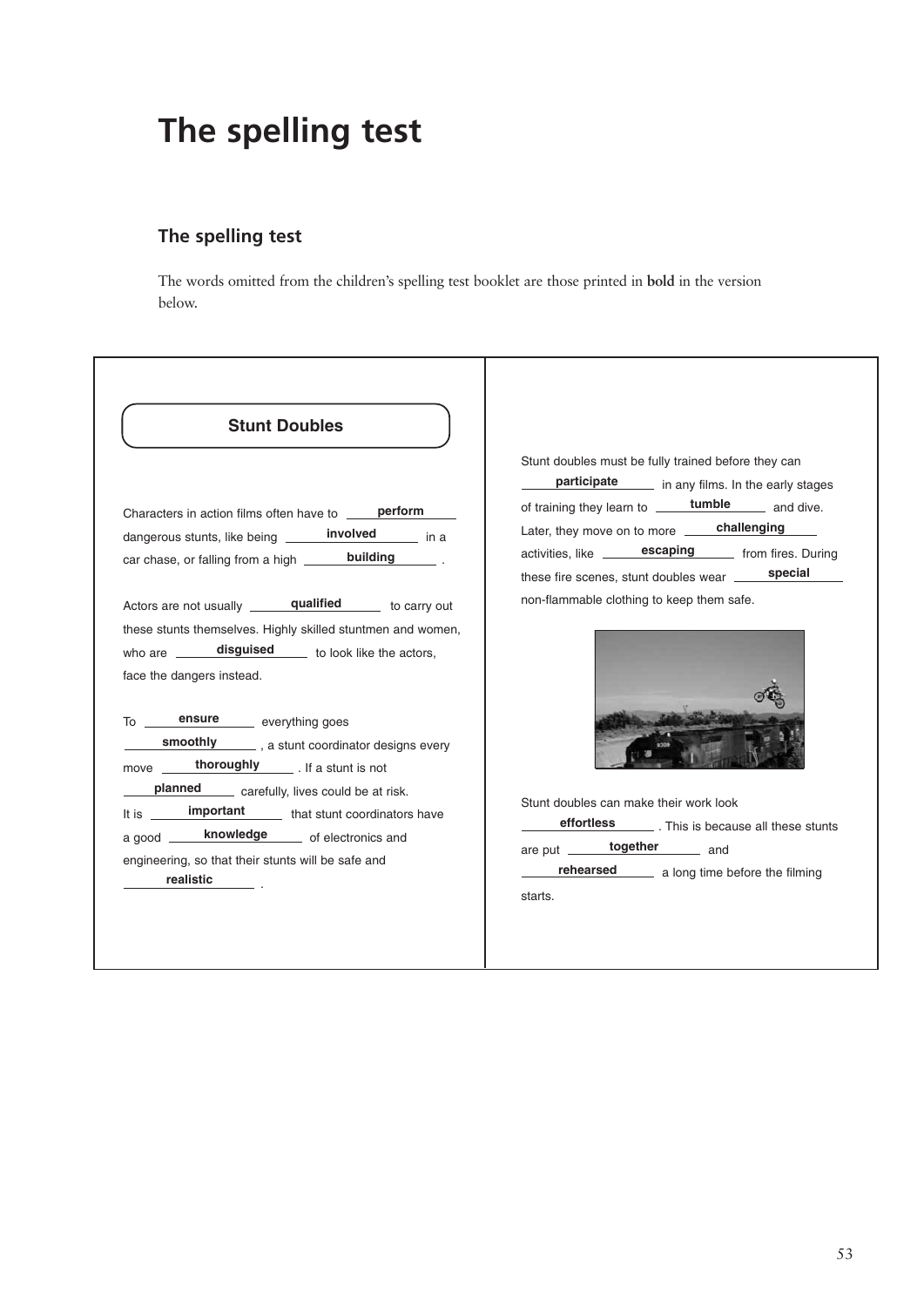| Quick reference mark scheme for the spelling test |  |  |  |
|---------------------------------------------------|--|--|--|
|---------------------------------------------------|--|--|--|

| 1.  | perform    | 11. | knowledge   |
|-----|------------|-----|-------------|
| 2.  | involved   | 12. | realistic   |
| 3.  | building   | 13. | participate |
| 4.  | qualified  | 14. | tumble      |
| 5.  | disguised  | 15. | challenging |
| 6.  | ensure     | 16. | escaping    |
| 7.  | smoothly   | 17. | special     |
| 8.  | thoroughly | 18. | effortless  |
| 9.  | planned    | 19. | together    |
| 10. | important  | 20. | rehearsed   |
|     |            |     |             |

## *Scoring spelling*

Markers will complete the total mark box, calculate the spelling mark, and enter this in the back of the shorter writing task and spelling test booklet.

| Number of<br>correct words | <b>Spelling</b><br>test mark |
|----------------------------|------------------------------|
| 0                          | 0                            |
| $1 - 3$                    | 1                            |
| $4 - 6$                    | 2                            |
| $7 - 9$                    | 3                            |
| $10 - 12$                  | 4                            |
| $13 - 15$                  | 5                            |
| $16 - 18$                  | 6                            |
| $19 - 20$                  | 7                            |